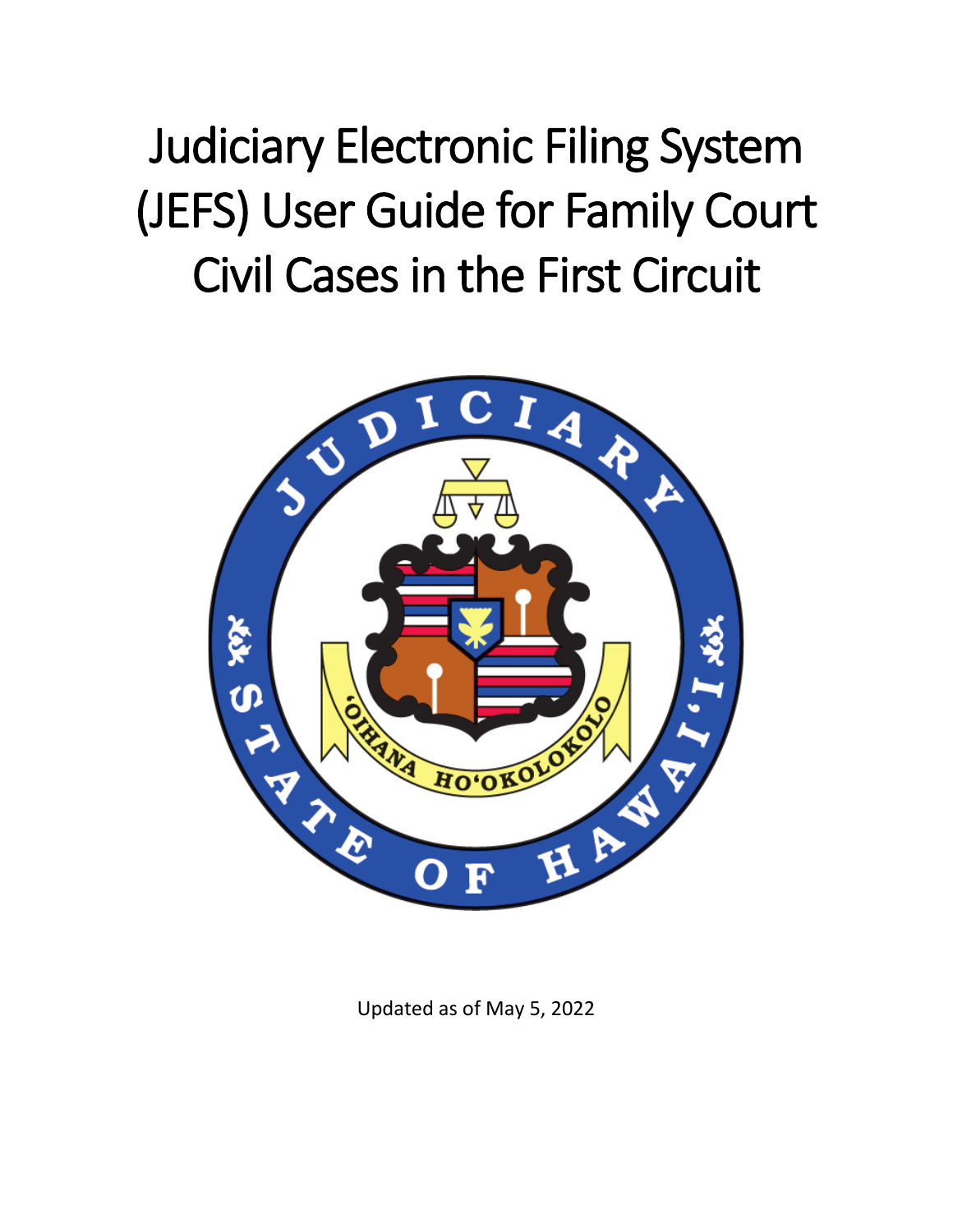# Table of Contents

| Introduction                                               | 3  |
|------------------------------------------------------------|----|
| Terminology of JIMS                                        | 3  |
| <b>Getting Started and Registration</b>                    | 4  |
| Mandatory Attorney E-filing Requirement                    | 4  |
| Revised Hawai'i Family Court Rules, HEFSR, and HCRR        | 4  |
| <b>Technical Requirements</b>                              | 4  |
| Ho'ohiki Data Freeze                                       | 5  |
| <b>JEFS Availability</b>                                   | 5  |
| Case Types                                                 | 6  |
| Looking Up Cases in JEFS/eCourt Kokua                      | 7  |
| Case Parties - Access and Service                          | 7  |
| Removing JEFS User from Old/Terminated Cases               | 7  |
| Form of Documents and Cover Sheets                         | 8  |
| Sealed vs. In-Camera Documents                             | 8  |
| <b>HCRR Rule 9</b>                                         | 8  |
| Case Confidentiality During Case Creation                  | 9  |
| Documents Sealed Upon Filing                               | 10 |
| <b>Filing Fees</b>                                         | 10 |
| Non-payment of Filing Fees                                 | 11 |
| PDF - Formatting, Bookmarks, and the 10 MB limit           | 11 |
| Documents Filed in Error                                   | 11 |
| Importance of Docket Descriptions/Codes When E-filing      | 12 |
| Notice of Electronic Filing (NEF) and Conventional Service | 12 |
| Document Service by Process Server                         | 12 |
| Signatures                                                 | 12 |
| <b>Obtaining Hearing Dates by Motions</b>                  | 13 |
| Ex Parte Motions for Hearing Dates                         | 13 |
| <b>Non-Hearing Motions</b>                                 | 13 |
| Submission of Proposed Orders, Decrees, and Judgments      | 13 |
| Pre-Signed Subpoenas and Summons                           | 14 |
| <b>Certified Copies of Court Documents</b>                 | 14 |
| Requests for Copies of Confidential Records                | 14 |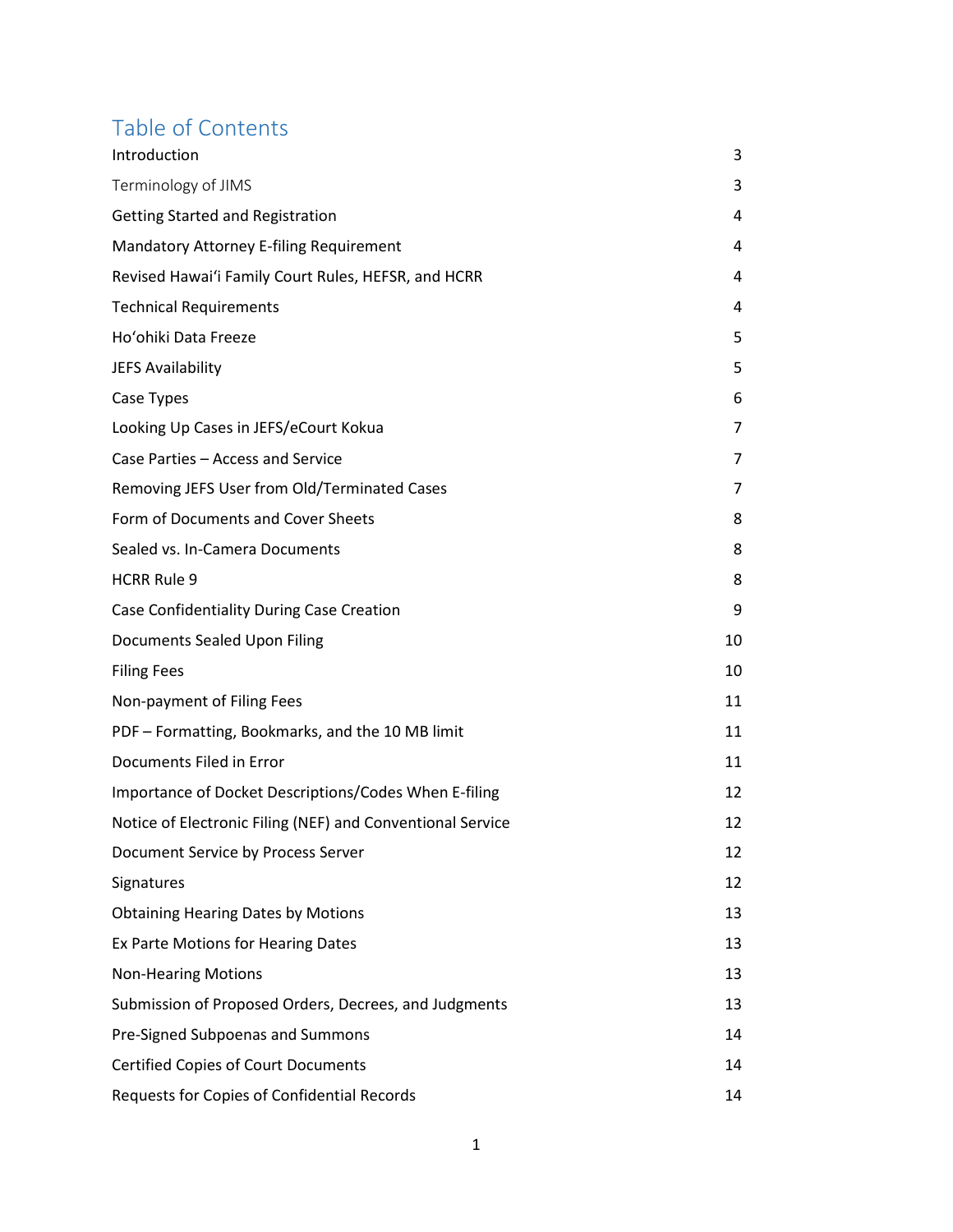| Request for Audio Recordings of Family Court Proceedings and Transcripts               | 15 |
|----------------------------------------------------------------------------------------|----|
| Audio Recording (CD) Request                                                           | 15 |
| Requesting a Transcript of a Recording                                                 | 15 |
| <b>Court Forms</b>                                                                     | 16 |
| Guidance on Case Initiation for Specific Case Types and Processes                      | 16 |
| Domestic Division Cases (Divorce and Civil Union)                                      | 16 |
| <b>Paternity Cases</b>                                                                 | 17 |
| Kids First Registration and Excusal                                                    | 17 |
| Child Support Modification (Requested Outside of Paternity or Divorce Cases)           | 18 |
| Temporary Restraining Orders (TRO)                                                     | 18 |
| <b>Gun Violence</b>                                                                    | 18 |
| Adult Abuse per HRS 346, Part X (HRS 346-21 to 346-53)                                 | 19 |
| Adoption of Minor (Consent)                                                            | 19 |
| Adoption of Minor (Non-Consent)                                                        | 20 |
| Name Change of Minor per HRS 574-5                                                     | 21 |
| <b>Assisted Community Treatment</b>                                                    | 21 |
| Involuntary Hospitalization                                                            | 21 |
| <b>Emergency Examination</b>                                                           | 21 |
| Guardianship                                                                           | 21 |
| <b>Termination of Parental Rights</b>                                                  | 22 |
| Enhancements                                                                           | 22 |
| <b>Contact Information/Support</b>                                                     | 22 |
| APPENDIX A: JEFS Document Categories/Types for Family Civil Cases in the First Circuit | 23 |
| APPENDIX B: JEFS Docket Codes for Family Civil Cases in the First Circuit              | 31 |
| APPENDIX C: JEFS Docket Codes for Family Civil Cases in the First Circuit              | 42 |
| APPENDIX D: Glossary of Terms and Abbreviations                                        | 50 |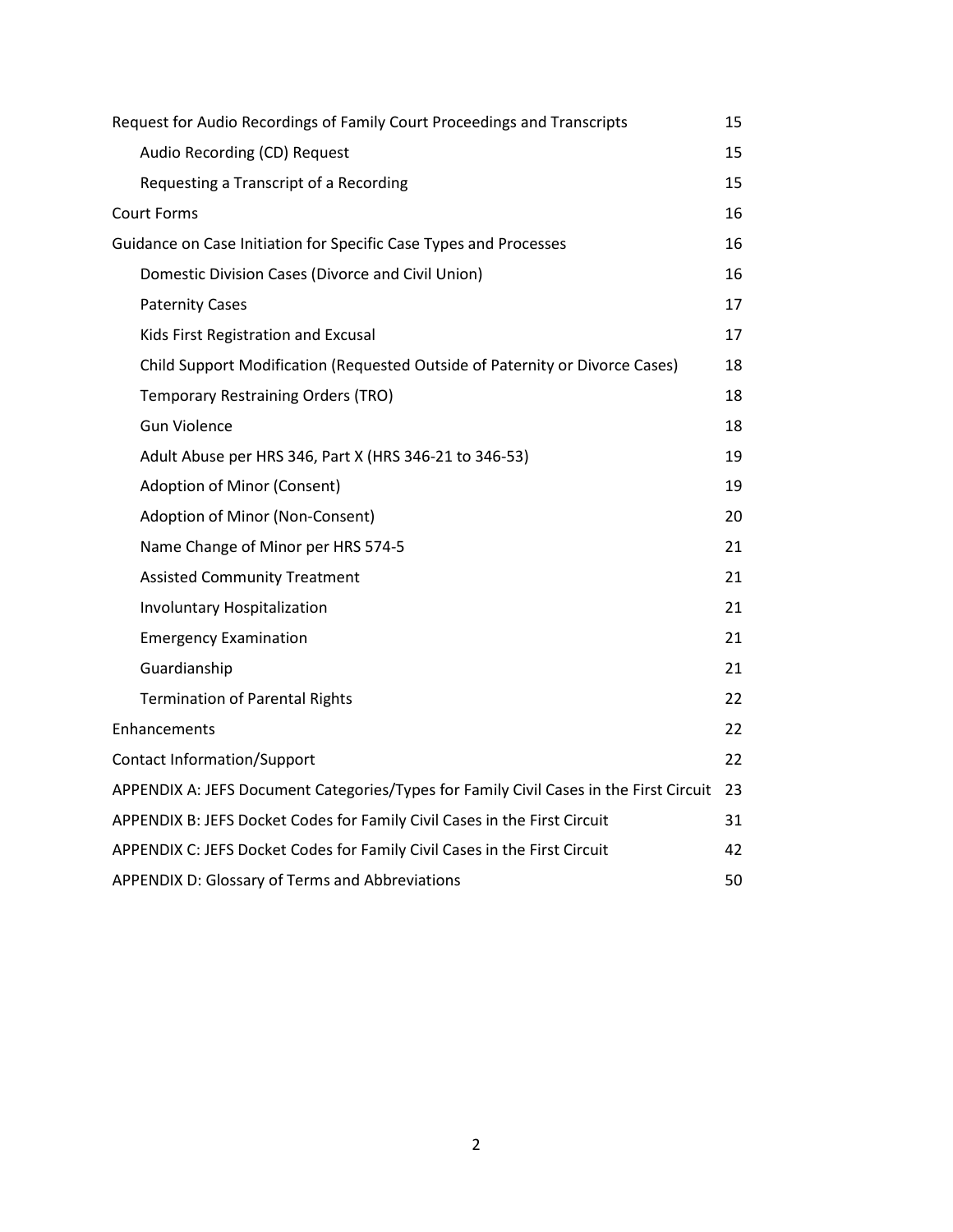#### <span id="page-3-0"></span>Introduction

This guide contains policies, procedures, and technical information regarding electronic filing ("e-filing") through the Judiciary's Electronic Filing System (JEFS) for Family Court civil cases filed in the First Circuit. For e-filing in the Second, Third, or Fifth Circuits, JEFS users should refer to the specific [JEFS guide for that circuit.](https://www.courts.state.hi.us/family-court-civil-jefs-info-page)

This guide was developed to provide First Circuit JEFS users with a handy reference to ease their transition to JEFS. It is provided for the convenience of JEFS users and should not be relied upon as a source of legal authority. Court filings are subject to court rules, and this guide is not a substitute for the court rules applicable in any Family Court civil case.

If you are a self-represented JEFS user, this guide may help you navigate JEFS. The guide is not legal advice. You should, whenever possible, conduct your own research or seek the advice of an attorney if you are involved in any court case.

The Judiciary has more detailed information and materials available on its website to assist JEFS users, including FAQs, a JEFS User Manual, and training videos. These materials are available on the Judiciary's Family Civil JEFS Info Page at [https://www.courts.state.hi.us/family](https://www.courts.state.hi.us/family-court-civil-jefs-info-page)[court-civil-jefs-info-page.](https://www.courts.state.hi.us/family-court-civil-jefs-info-page) We urge you to review these materials to ease the transition to electronic filing for Family Court civil cases.

The guide will be updated periodically. JEFS users are encouraged to check the Judiciary's website for the current version.

### <span id="page-3-1"></span>Terminology of JIMS

The Judiciary Information Management System (JIMS) was developed by the Hawaiʻi State Judiciary to provide an integrated statewide case management system for all courts and case types. JIMS initially launched in 2005 with traffic cases and has since expanded to include all case types except for juvenile cases.

In 2010, the Judiciary Electronic Filing System (JEFS) was added to JIMS. JEFS allows attorneys to electronically file (e-file) documents to their cases without coming to a courthouse. JEFS automatically generates and e-mails a Notice of Electronic Filing (NEF) to other JEFS users associated with the case, which significantly reduces the need for conventional service.

Between 2012-2017, JIMS/JEFS was expanded to include criminal cases. JIMS/JEFS was expanded again in 2019 to include Circuit Court and District Court civil cases.

Individuals who use JEFS to e-file documents are referred to as "JEFS users." All attorneys are "JEFS users," and a few self-represented litigants (SRLs) opt to become JEFS users as well. The vast majority of SRLs are "non-JEFS users" who conventionally file their documents at a courthouse.

eCourt Kokua provides the general public, non-JEFS users, and JEFS users with online access to case information, and online document purchase of non-confidential documents in all case types except traffic.

A glossary of JIMS-related terms is available in [Appendix D.](#page-50-0)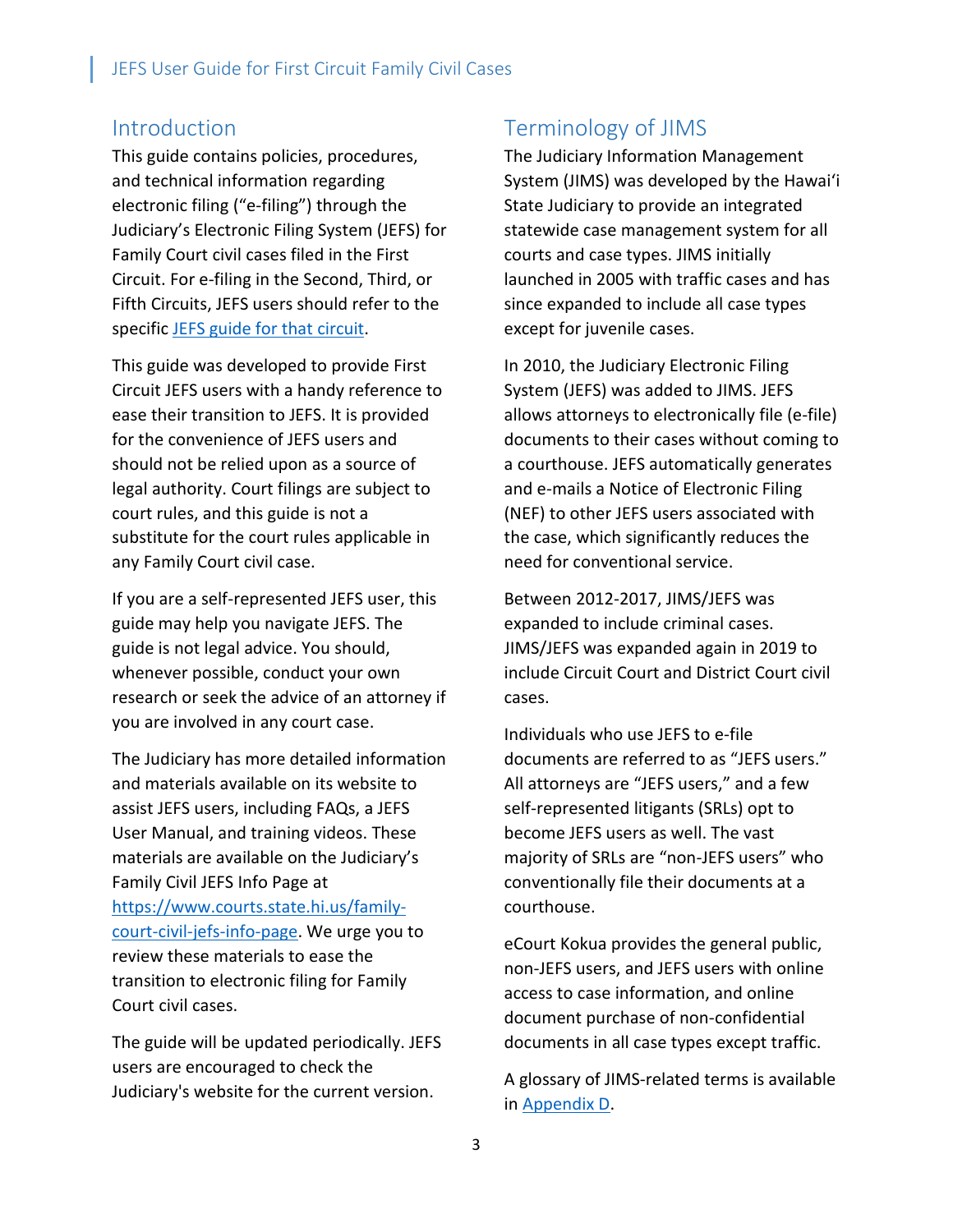### <span id="page-4-0"></span>Getting Started and Registration

The Judiciary will launch electronic filing statewide for Family Court civil cases on **April 25, 2022**.

Beginning on that date, all attorneys will be required by court rule to electronically file all documents in to Family Court civil cases through JEFS.

To electronically file documents, attorneys must register online through the Judiciary's Internet website. If you already have a JEFS User login and password for appellate, criminal or non-family civil cases, you may use your existing JEFS login/password to efile documents in Family Court civil cases. You do not need to re-register.

If you are not already a JEFS user, register online as follows:

- 1. Click "Efiling" from the Judiciary home page (https://www.courts.state.hi.us).
- 2. Click ["Judiciary Electronic Filing and](https://www.courts.state.hi.us/legal_references/efiling)  [Service System \(JEFS\) Login Page.](https://www.courts.state.hi.us/legal_references/efiling)"
- 3. You will be directed to the JEFS login page, where you must click "Register for Access."
- 4. You then must submit the requested information to obtain your login and password.

There is no registration fee to use JEFS.

Law firms may designate a JEFS Organization Administrator who will be able to: (1) approve and manage the attorney JEFS users associated with the firm; (2) access all the documents for cases in which a member of the firm is a party; and (3) efile documents on behalf of an attorney. To

arrange for a JEFS Organization role, the firm should send their request to: helpdesk.requests@courts.hawaii.gov.

### <span id="page-4-1"></span>Mandatory Attorney E-filing Requirement

Per [Hawaii Electronic Filing and Service](https://www.courts.state.hi.us/legal_references/rules/rulesofcourt)  [Rules](https://www.courts.state.hi.us/legal_references/rules/rulesofcourt) (HEFSR) 2.2, attorneys will be required to e-file all documents through JEFS effective April 25, 2022. Attorneys are strongly encouraged to register for JEFS and become familiar with the system well before April 25, 2022.

### <span id="page-4-2"></span>Revised Hawai'i Family Court Rules, HEFSR, and HCRR

JEFS users should be aware that in association with the JIMS Family Civil Project launch on April 25, 2022, significant revisions to the [Hawai'i Family Court Rules](https://www.courts.state.hi.us/wp-content/uploads/2022/03/2022_hfcram_ada.pdf) (HFCR) were approved on March 30, 2022 by the Hawai'i Supreme Court.

Please refer to the [court rules section](https://www.courts.state.hi.us/legal_references/rules/rulesOfCourt) of the Judiciary website for the current version of the HFCR.

In addition, Family Court practitioners should familiarize themselves with both the Hawai'i Electronic Filing and Service Rules (HEFSR) and the Hawai'i Court Records Rules (HCRR). These rulesets govern e-filing and the handling of court documents in the digital environment of the Judiciary Information Management System (JIMS). NOTE: JEFS is one part of JIMS.

### <span id="page-4-3"></span>Technical Requirements

The First Circuit makes the following technology equipment recommendations to use JEFS. If you or your information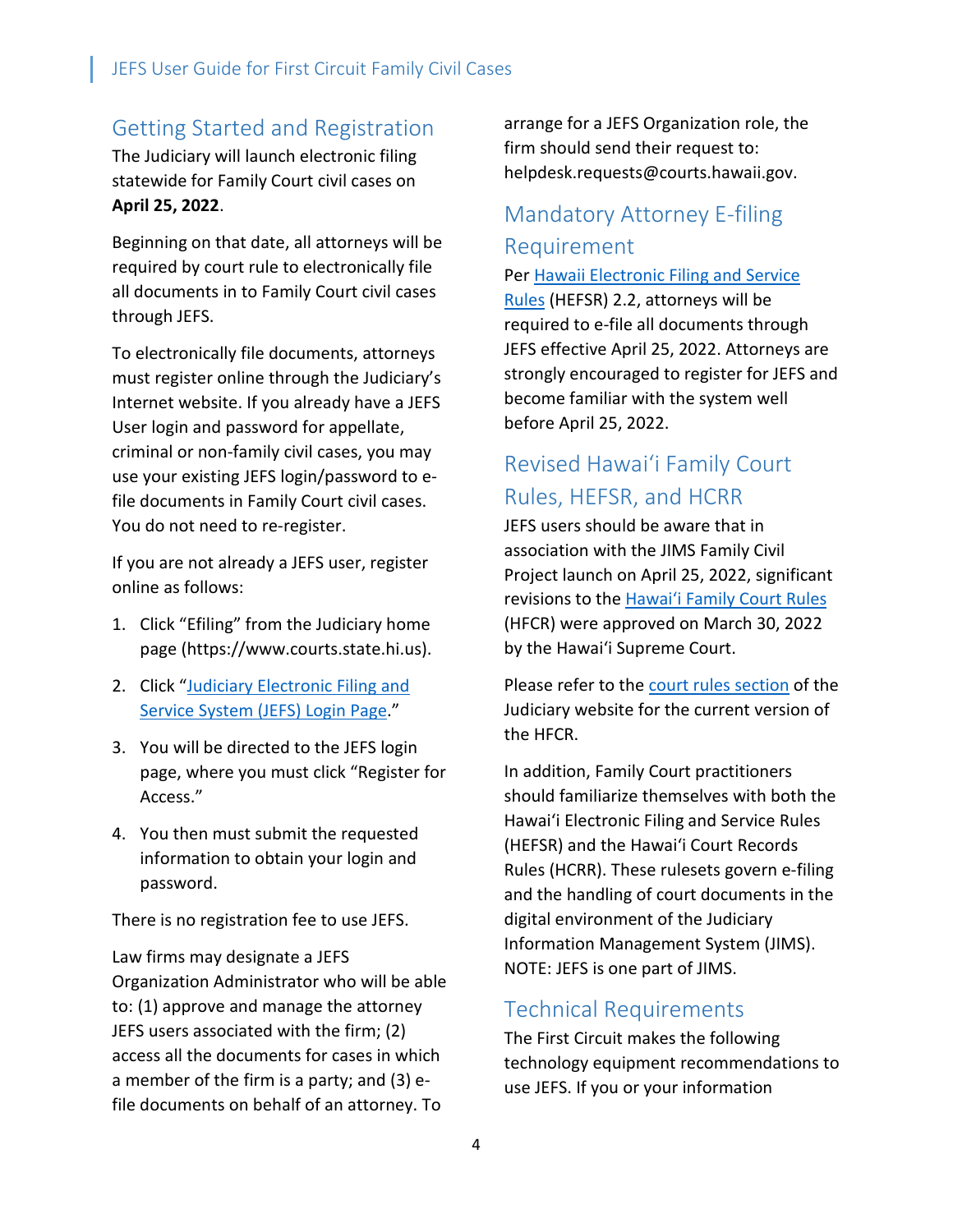technology staff need assistance, please email:

#### **helpdesk.requests@courts.hawaii.gov**

A personal computer that can support the following software and peripherals (Required).

- Operating System: Windows 7 or higher or Mac OS X or higher (Required).
- An Internet connection and Web Browser (Required): Chrome 44, Firefox 43, IE11, or Safari 9 (Recommended).
- One email address per JEFS user (Required).
- Monitor (Required) or two monitors (Recommended). A word processor (Required)/Microsoft Word (Recommended).
- Adobe Acrobat Reader (Required) for reviewing court documents and Adobe Acrobat Standard or Pro DC for editing/converting documents (Recommended).
- Scanner or Multi-Purpose Scanner/Copier/Printer (Recommended) may be necessary to convert paper documents to electronic PDF format.

### <span id="page-5-0"></span>Ho'ohiki Data Freeze

At the close of business on Wednesday, April 20, 2022, data entry into the Judiciary's existing case management system (HAJIS/Ho'ohiki) will be suspended, and there will be a blackout period to prepare for the transition and migration of data to JIMS before April 25, 2022. Consequently, the data that will be viewable online in Hoʻohiki on April 20 will

represent the last snapshot of Family Court civil case information available in that system. Ho'ohiki will not be updated after April 20, 2022.

During the blackout period, court documents may still be conventionally filed at the courthouse, and hearing dates for motions can still be obtained in the usual manner. Please note that during the blackout period, documents that are filed court dates that are scheduled, minutes from hearings that occur, etc., will never be viewable in Hoʻohiki.

The entire JIMS system (including all case types) will be offline from 5 p.m. on Friday, April 22, 2022, to the launch of JIMS Family Civil on Monday, April 25, 2022.

- After April 25, 2022: Court documents that have been conventionally filed at the courthouse during the blackout period will be entered by court staff into JIMS.
- Information relating to court events, such as minutes from court hearings during the blackout period, will be manually entered into JIMS by the court staff.
- It may take court staff some time to complete inputs from the blackout period. Therefore, your patience is greatly appreciated.

Once JIMS launches, information about Family Court civil cases will no longer be viewable online in Hoʻohiki.

### <span id="page-5-1"></span>JEFS Availability

JEFS is available every day, including holidays and weekends except Monday through Saturday between midnight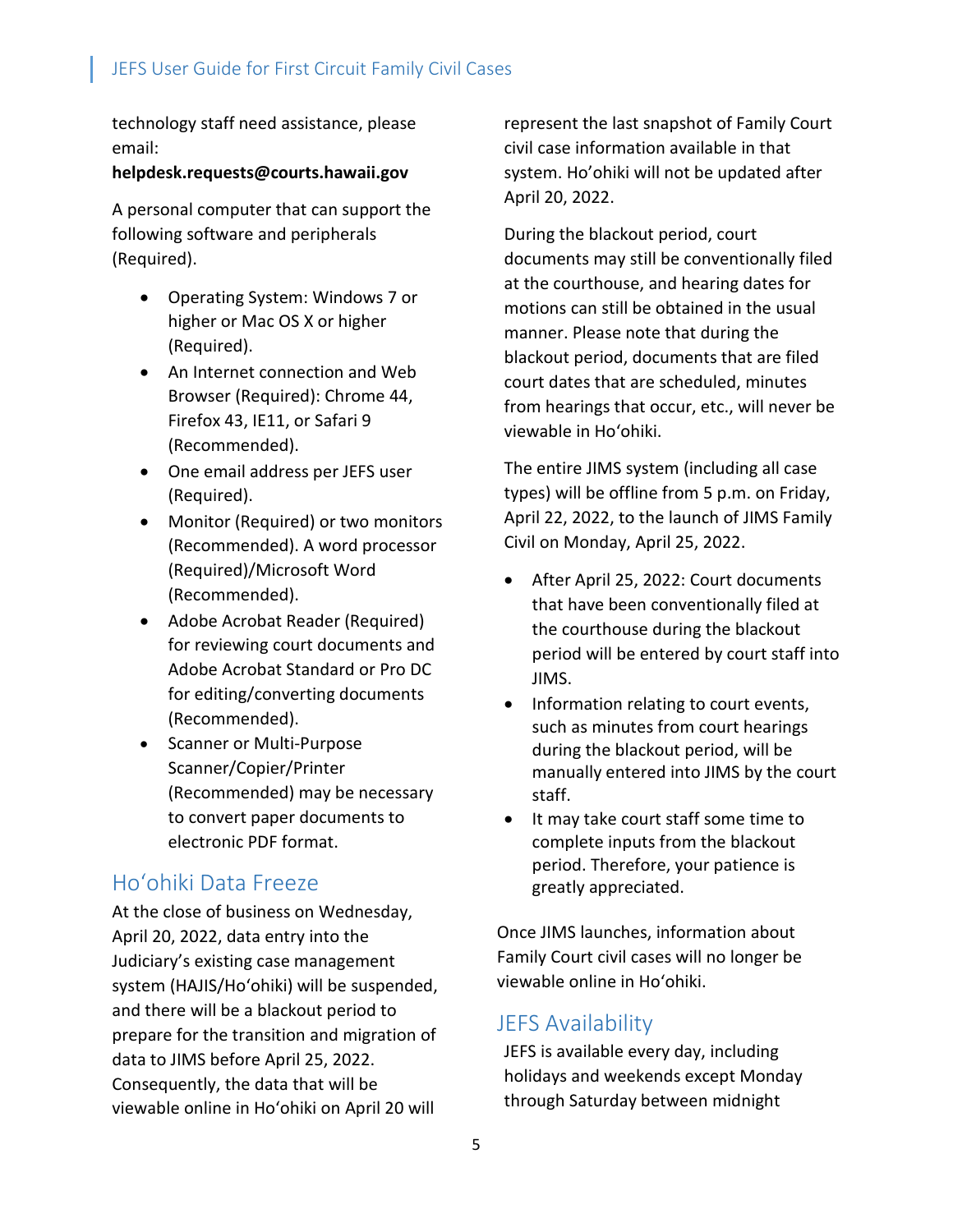through 4 a.m. (HST) for system maintenance. Maintenance on Sundays goes from midnight through noon.

E-filing may slow down before system maintenance at midnight. This may relate to e-filing volume, network, and other technical variables outside of JEFS and could cause an e-filing submission at this time to fail**. JEFS users should not e-file at the last minute before their filing deadline to avoid this problem.**

If JEFS is unavailable due to technical problems, JEFS users should revert to conventional filing with the Legal Documents Branch (LDB). If JEFS is unavailable due to natural or unforeseen circumstances that cause closure of the courts, filing deadlines may be extended by order of the Supreme Court. JEFS users should check the Judiciary website for special orders extending deadlines in the event of unanticipated court closures.

JEFS users will be automatically logged out of the system after 60 minutes of inactivity.

### <span id="page-6-0"></span>Case Types

When creating cases in JEFS, it is important for the JEFS user to select the correct Family Court civil case type. Failure to do so may result in processing delays, including the setting of hearings or the case being directed to the incorrect division.

The following Family Court civil case types are included in JEFS/JIMS for cases initiated after April 25, 2022:

Case Type (Case Abbreviation)

- Adult Abuse (FAB)
- Adoption (FAN)
- Family Court Appeal (FAL)
- Civil Union (FCU)
- Domestic Abuse (FDA)
- Divorce (FDV)
- Guardianship (FGD)
- Gun violence (FGV)
- Family Court Miscellaneous (FFM)
- Paternity (FPA)
- Termination of Parental Rights (FTM)
- Uniform Child Custody Jurisdiction & Enforcement Act (FUJ)
- Uniform Interstate Family Support Act (FUF)

The Family Court Miscellaneous (FFM) case type includes the following sub-case types:

- Administrative Findings and Order Support
- Assisted Community Treatment
- Child Custody
- Complaint for Support
- Emergency Examination Adult
- Emergency Examination Minor
- Foreign Custody
- Garnishment (necessary)
- Habeas Corpus
- Involuntary Hospitalization Adult
- Involuntary Hospitalization Minor
- Involuntary Outpatient Treatment Adult Substance Abuse
- Involuntary Outpatient Treatment Minor
- Involuntary Outpatient Treatment Adult Mental Health
- Juvenile Expungement
- Name change
- Other
- Register Foreign Document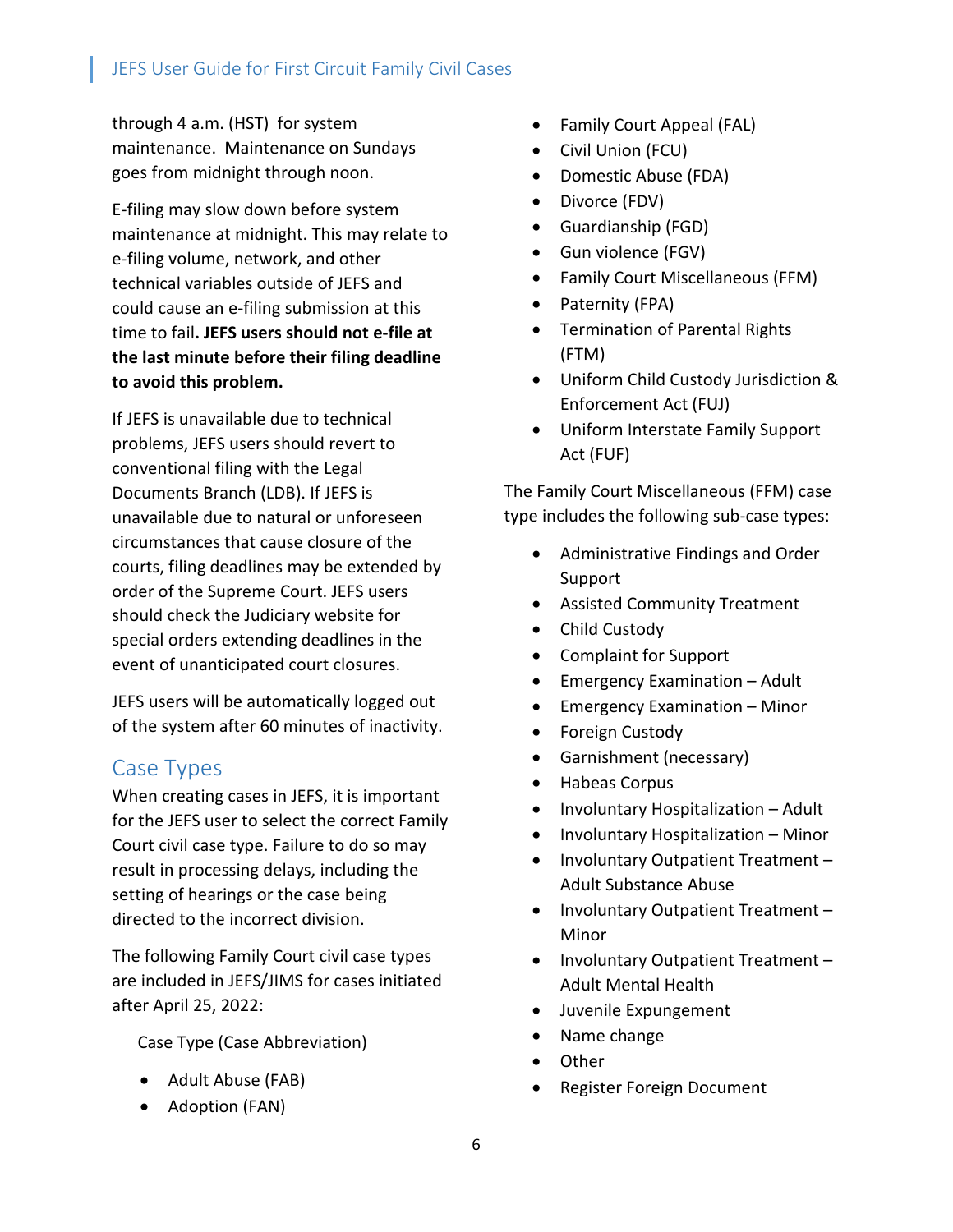- Register of Foreign Documents
- Request for Decree

# <span id="page-7-0"></span>Looking Up Cases in JEFS/eCourt Kokua

The format to use when looking up cases in JEFS/eCourt Kokua for cases initiated after April 25, 2022, through JEFS/eCourt Kokua is: "1FDV-22-100" where "1" stands for First Circuit; "FDV" represents the divorce case type; "22" represents the year 2022 for the year of filing; and "100" refers to the case number.

For cases initiated prior to April 25, 2022, the cases are formatted differently and a guide to searching for these cases is available on the [Judiciary's eCourt Kokua](https://www.courts.state.hi.us/legal_references/records/jims_system_availability)  [web page.](https://www.courts.state.hi.us/legal_references/records/jims_system_availability)

### <span id="page-7-1"></span>Case Parties – Access and Service

JEFS users should familiarize themselves with both the [Hawai'i Electronic Filing and](https://www.courts.state.hi.us/legal_references/rules/rulesOfCourt)  Service Rules [\(HEFSR\) and Hawai'i Court](https://www.courts.state.hi.us/legal_references/rules/rulesOfCourt)  [Records Rules](https://www.courts.state.hi.us/legal_references/rules/rulesOfCourt) (HCRR) in addition to the revised [Hawaii Family Court Rules](https://www.courts.state.hi.us/wp-content/uploads/2022/03/2022_hfcram_ada.pdf) (HFCR).

When JIMS Family Civil launches on April 25, 2022, attorneys will find that their active cases are already entered and accessible in JEFS.

Parties represented by JEFS users will be served electronically when they and/or their attorney receive a Notice of Electronic Filing (NEF). However, JEFS users must conventionally serve all documents at case initiation. In addition, JEFS users must conventionally serve documents throughout the case on all self-represented litigants who are not JEFS users, as provided in HEFSR 6.2 and the revised HFCR.

Attorneys have the capability in JEFS to efile in non-confidential cases in which they are not a party or attorney of record. Attorneys also have the ability in JEFS to add themselves as a party in a nonconfidential case. The latter will frequently occur at the beginning of a case after an attorney's client is conventionally served by another party/attorney.

Per HCRR 10.4, unless authorized by a court, an attorney shall not use JEFS to gain access to confidential information under seal in which the attorney is not a party or attorney of record. If a JEFS user adds themselves as a party to the case without filing a document, the JIMS system will automatically issue a Notice of Adding Parties to all parties via Notice of Electronic Filing (NEF).

### <span id="page-7-2"></span>Removing JEFS User from Old/Terminated Cases

Family Court civil attorneys will not be able to access their prior cases in JEFS beginning 30 days after the case terminated in JIMS. However, attorneys may receive a Notice of Electronic Filing (NEF) via email after a case is terminated they no longer represent a client. This is because an attorney may still be listed in JIMS as the attorney of record, and NEFs are automatically sent to an attorney's current email address. In other words, the termination of a case in JIMS does not automatically remove an attorney as attorney of record for the case.

An attorney accessing case(s) in which they no longer represent a client may violate statutes/rules relating to confidentiality.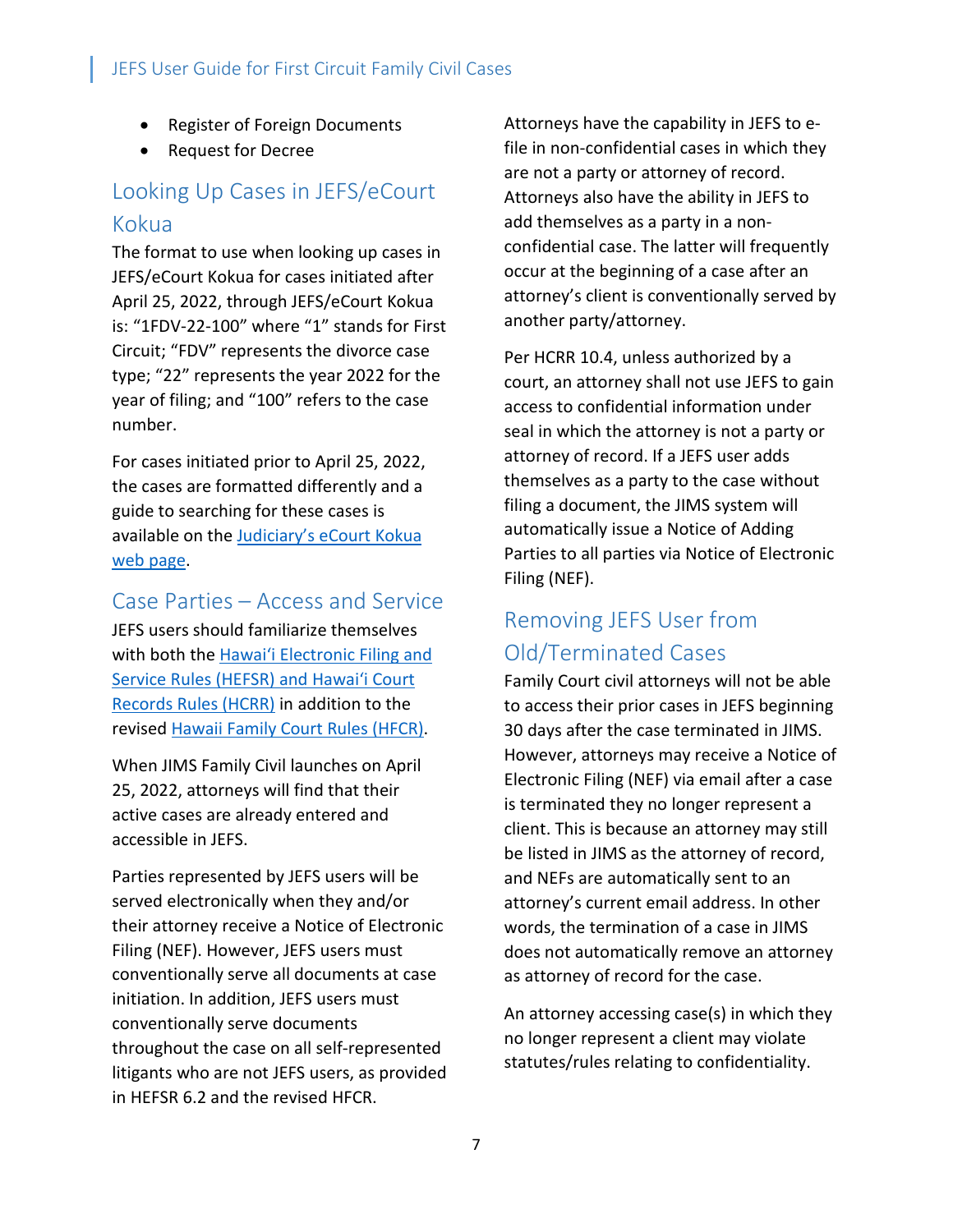Per HFCR [Rule 87 \(b\)\(2\),](https://www.courts.state.hi.us/wp-content/uploads/2022/03/2022_hfcram_ada.pdf) an attorney can request that they be removed as attorney of record in a case. The attorney must follow the service requirements specified by the rule. If the case is active/pending, the requesting attorney should e-file a Motion to Withdraw (MTWC) in that case using the "Motion"/"Mtn For Withdrawal/Sub Of Cnsl" document category/type.

The appropriate staff will receive the motion and set it for hearing.

If the case is terminated, per HFCR Rule 87(a), an attorney should e-file a Notice of Withdrawal at the conclusion of the case using "Notice"/"Notice"document category/type. Appropriate staff are authorized to end date an attorney from these cases.

# <span id="page-8-0"></span>Form of Documents and Cover Sheets

The required format of documents filed in Family Court Civil cases is detailed in the recently revised [HFCR](https://www.courts.state.hi.us/wp-content/uploads/2022/03/2022_hfcram_ada.pdf) 7.1. JEFS users should directly refer to the rule when preparing their documents for e-filing.

HFCR 7.1(c) states that the first page of every pleading, motion or other document shall contain a caption setting forth the name of the court, the title of the action, the case number, and the name of the pleading, motion, or other document as described below. The first page of each document shall have either a 3-inch top margin or a 3-inch-by-3-inch space in the top right corner to accommodate an electronic file stamp. The first page of each document shall also have a 1.5-inch bottom margin to accommodate a court certification.

Proposed findings, conclusions, orders, or judgments that are attached to a coversheet and submitted for signature pursuant to these Rules shall also comply with HFCR 7.1(c).

If you have any questions about the form of e-filed documents, please contact the Legal Documents Branch at (808) 954-8310 before you e-file any document.

### <span id="page-8-1"></span>Sealed vs. In-Camera Documents

When e-filing a document, an attorney has the option to file a document as "Sealed" or "In-Camera."

If the attorney selects "Seal," then the document will only be accessible to the parties on the case.

If the attorney selects "In-Camera," then only the assigned Judge and their designated employees will be able to view the document. The Court may order that certain parties can view the document in JEFS.

*Both sealed and in-camera documents are not available for viewing or purchase by the public through eCourt Kokua.*

### <span id="page-8-2"></span>HCRR Rule 9

Before electronically filing any document, the JEFS user should review all documents for personal information. If personal information appears in the document, then [HCRR Rule 9](https://www.courts.state.hi.us/docs/court_rules/rules/hcrr.htm#Rule%209) must be followed, which is briefly summarized as follows.

1. If Rule 9 applies, the filer will complete Rule 9 [Form 1](https://www.courts.state.hi.us/docs/court_rules/rules/hcrr.htm#HCRR%20Form%201) (SCP349):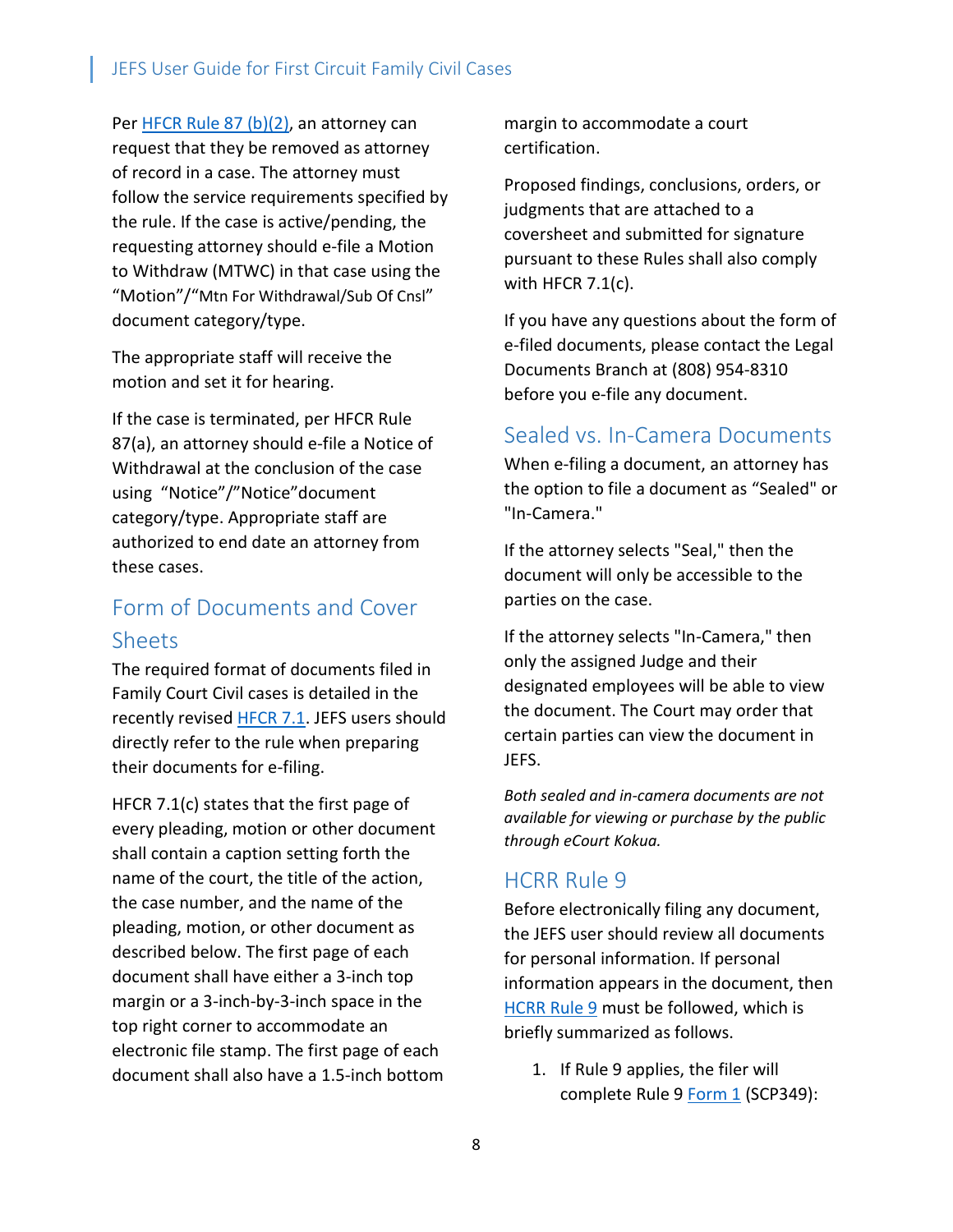Fly Sheet for Document(s) Containing Confidential Information. This document shall be e-filed in JEFS as a lead document without being sealed or marked in-camera. When e-filing this document, use is the document category/type "Confidential Documents"/"Info Confidential Ntc - Hccr9".

- 2. Complete Rule 9 [Form 2](https://www.courts.state.hi.us/docs/court_rules/rules/hcrr.htm#HCRR%20Form%202) [\(SCP350](https://www.courts.state.hi.us/docs/court_rules/rules/hcrr.htm#HCRR%20Form%202%20SAMPLE)  [Sample\)](https://www.courts.state.hi.us/docs/court_rules/rules/hcrr.htm#HCRR%20Form%202%20SAMPLE) Confidential Information Form. This document shall be e-filed in JEFS as a sealed, supporting document. When e-filing this document, use the document category/type "Confidential Documents"/"Info Confidential Doc - Hccr9". The "seal" check box in JEFS also must be selected.
- 3. The filing party shall redact all the personal information specified in HCRR Rule 2.19 from the publicly filed document. This redacted document shall be e-filed in JEFS and shall be available to the public.
- 4. The filing party shall provide the court with an unredacted version of the publicly filed document upon request.
- 5. After the hearing:
	- a. If the redacted version of the document is to be filed by the court, the division staff efiles the document after it is signed by the judge.
	- b. If an unredacted document with personal information is to be filed by the court, the party must provide the court with an electronic, editable version of the unredacted

document. (This is necessary because the redacted version filed in JIMS may not be easily editable).

- c. If, after receiving the editable document from the party, significant changes to the document are made, the court should file a revised, redacted version of the publicly filed document.
- d. The judge signs the unredacted version of the document.
- e. The court staff e-files the unredacted version of the document in JIMS under seal.

# <span id="page-9-0"></span>Case Confidentiality During Case Creation

To help prevent the inappropriate disclosure of confidential information while ensuring public access to non-confidential court records, the following guidelines are provided when initiating cases in JEFS. However, please note that complying with confidentiality requirements set forth by statute/court rules is the responsibility of each JEFS user.

The following case types are categorically confidential in JEFS as required by statute/court rule:

- Adult Abuse
- Adoption
- Assisted Community Treatment
- Emergency Examination Adult
- Emergency Examination Minor
- Guardianship (of the Minor)
- Guardianship Registration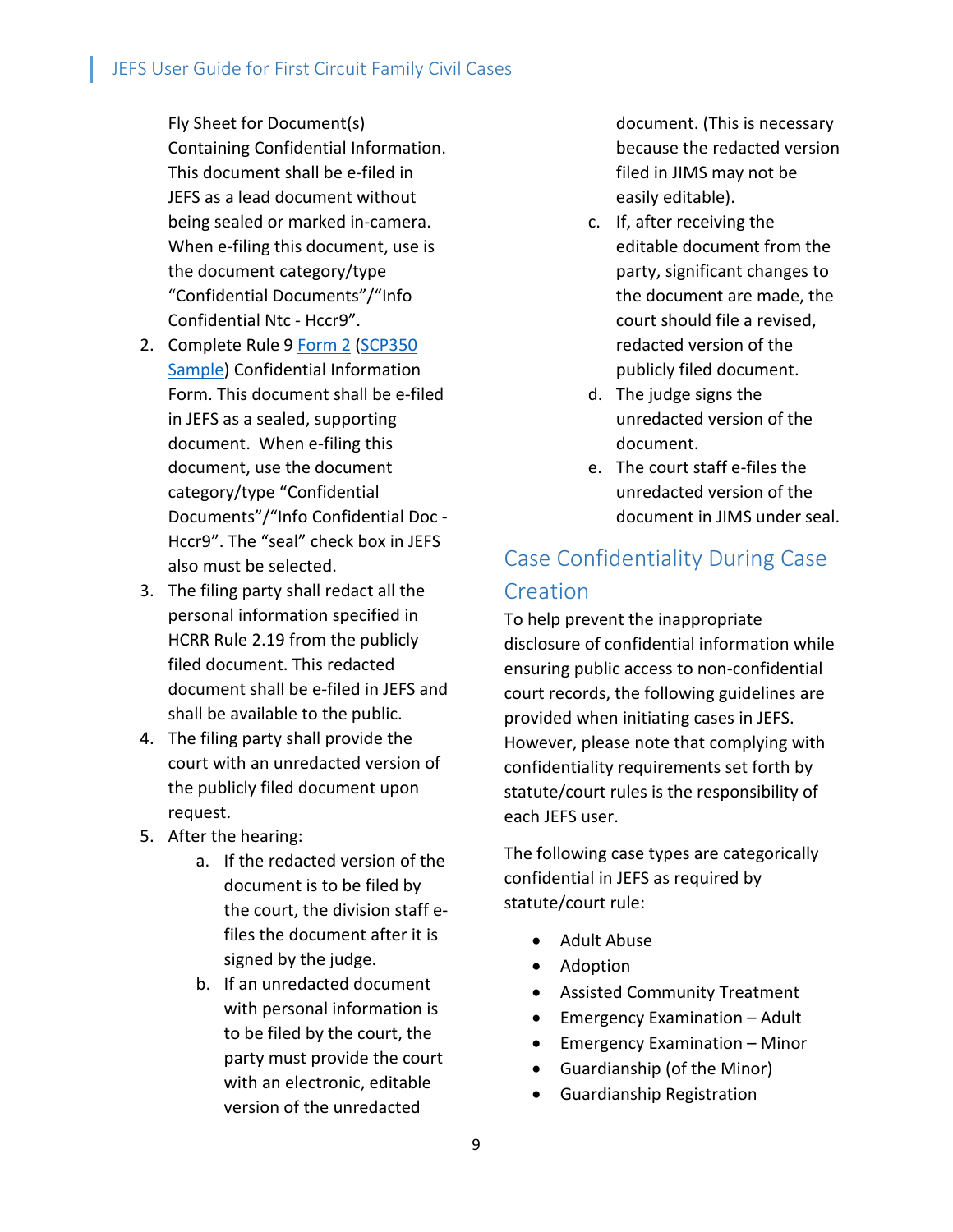- Involuntary Hospitalization Adult
- Involuntary Hospitalization Adult Mental Health
- Involuntary Hospitalization Minor
- Involuntary Outpatient Treatment Minor Mental Health
- Involuntary Outpatient Treatment Adult Substance Abuse
- Juvenile Expungement
- Termination of Parental Rights

When JEFS users create a new case in the case types listed immediately above, the JEFS system will automatically default the case to confidential status.

Therefore, documents e-filed in these categorically confidential case types do not have to be individually sealed in JEFS.

Paternity cases filed after December 31, 2020, are not categorically confidential by law. [HRS §584](https://www.capitol.hawaii.gov/hrscurrent/Vol12_Ch0501-0588/HRS0584/HRS_0584-.htm) requires that the Judiciary make the titles of all court filings and the minutes of court proceedings in paternity cases available to the public. However, HRS §584 also requires all documents filed in paternity cases to be sealed. The JEFS system will automatically seal all documents e-filed in paternity cases to comply with this requirement.

### <span id="page-10-0"></span>Documents Sealed Upon Filing

Per [HFCR 7.2,](https://www.courts.state.hi.us/legal_references/rules/rulesofcourt) the following types of documents must be sealed upon filing, even if the case type involved is open to the public:

• Divorce Action Information/Matrimonial Action Information (MAI)/Civil Union Divorce Action Information (CUDA)

- Notice/Order to Withhold Income (ONW)
- Petition for Paternity (PFP)
- Hawai'i Paternity Action Information
- Confidential Information Sheet/Form A (HPAI)
- Attachment for Information on Additional Children (ATTCH)
- Birth certificate (BC)
- Marriage certificate (DOC)
- Death certificate (CD)
- DNA testing results (MEDRE)
- Court ordered professional evaluation (MEDRE)
- Custody Investigation and/or Evaluation Reports (CER)
- Guardian Ad Litem reports (GALR)
- Kokua Kanawai reports (RKK)

### <span id="page-10-1"></span>Filing Fees

Attorneys may pay filing fees by credit card at the time of e-filing by using the NIC Hawaii secure online credit card system. There is no additional fee for online payment by the Judiciary. However, there is a 2.6% processing fee assessed by NIC Hawaii.

Attorneys may also opt to "Pay Later" at the courthouse or by mail. Payment must be made in cash (in person only), check, cashier's check, or money order within ten days of e-filing. Checks should be made payable to the "Clerk of the Court."

Under/overpayments will be reviewed by court staff in the Legal Documents Branch. If you have any questions about your fee assessment or under/over payments, please contact the Legal Documents Branch directly at (808) 954-8310.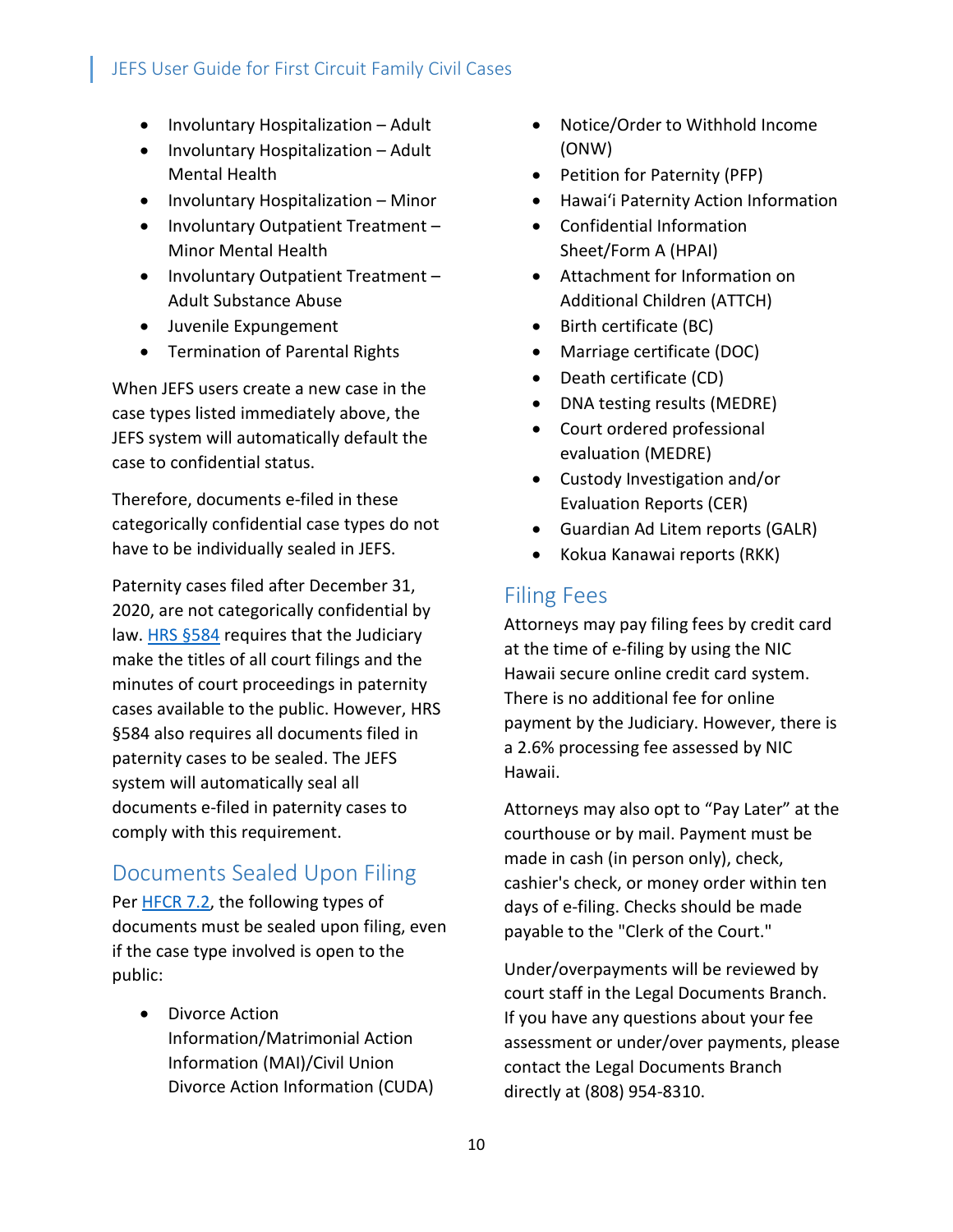A JEFS user can e-file a "Filing Fee Waiver Request" (APPRC) in a case. It is located under the "Application" category in JEFS. A judge will review the request, and the requestor will be notified when the judge makes a decision by a Notice of Electronic Filing (NEF).

### <span id="page-11-0"></span>Non-payment of Filing Fees

If a court filing fee is not paid within ten (10) days of e-filing, the initiating document or motion (ex. Paternity motions, respondent motion in TRO cases, etc.) may be stricken from JIMS. If the initiating document is stricken, the case may be dismissed.

### <span id="page-11-1"></span>PDF – Formatting, Bookmarks, and the 10 MB limit

JEFS only accepts documents uploaded in Adobe Portable Document Format (PDF) format. PDF documents may be created in several ways:

- In some versions of Microsoft Word, you may "save as" and select "PDF." In other versions of Word, you may choose "Adobe PDF" on the toolbar and then select "Convert to PDF."
- In recent versions of WordPerfect, you may select "publish to PDF" from the File menu.
- Most copy machines now include software that allows you to scan the document to create a PDF document. Please refer to the manufacturer's instructions.

JEFS will not accept PDF documents greater than 10MB. A message will pop up if the document exceeds the size limit, and JEFS will not accept your document for filing.

The document's content and formatting may impact the overall file size in PDF format. For example:

- Documents converted from Word or WordPerfect and signed with a "/s/" will be smaller in size than documents that are scanned in with an original or inked signature.
- Documents comprised of only text will be much smaller than a document that contains graphics or color images.
- Resolution of scanned documents should be set no less than 200 dpi (dots per inch) and no greater than 300 dpi. Lower resolution scans will not print with sufficient quality, and higher resolution scans will considerably increase the file size.

Before e-filing, JEFS users should view the file size and divide the document into separate PDF documents as needed. If the JEFS user has Adobe Acrobat Professional, PDF files can also be "optimized" to reduce file size.

Documents should be scanned using optical character recognition (OCR) when possible.

In addition to a numbered index, documents e-filed with multiple sections should have assigned PDF bookmarks.

### <span id="page-11-2"></span>Documents Filed in Error

An attorney who e-files a document in the wrong case, e-files an incorrect version of a document, adds the wrong party to the case, or otherwise e-files a document in error, should immediately call the Legal Documents Branch for a case just created, or the appropriate Family Court division for a previously existing case. Be prepared to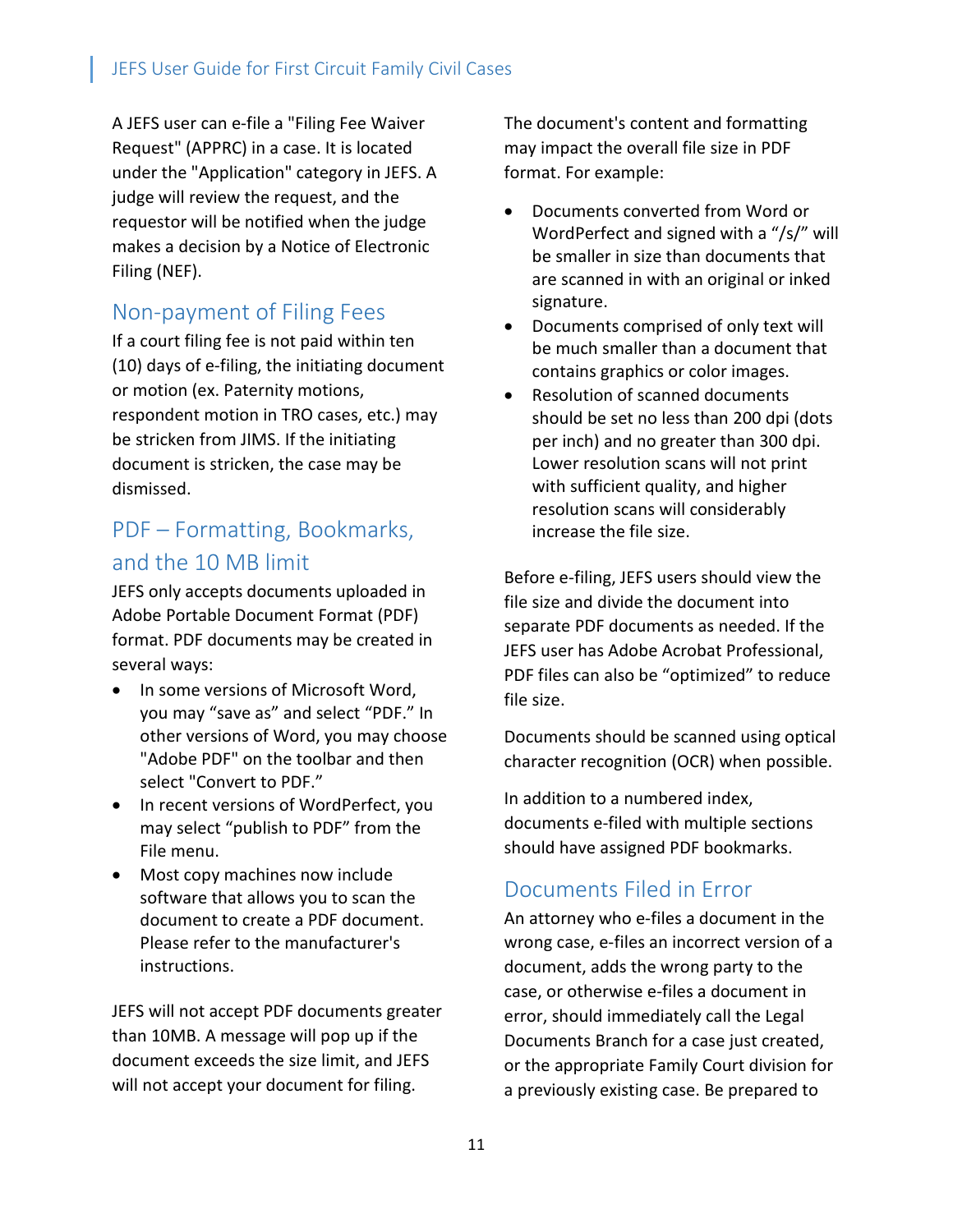provide the case ID, the docket number, a detailed explanation of the error, and the efiling date and time.

In some instances, the clerk cannot change the entry without a court order. The filing party will need to e-file an ex parte motion ("Motion"/"Ex Parte Motion"--EXPM) and proposed order ("Order"/"Proposed Order"—PROD) to correct the record in such cases. The clerk's corrective action, if allowed, will generate a Notice of Correction (NOC) that will be emailed to JEFS users via a Notice of Electronic Filing (NEF). The party who made the error is responsible for conventionally serving the notice to non-JEFS user parties.

# <span id="page-12-0"></span>Importance of Docket Descriptions/Codes When E-filing

When e-filing a document, the JEFS e-filer must take great care to use the correct document category/type corresponding to the document being filed. Examples of docket categories/types are mentioned throughout this guide. A comprehensive listing of prescribed docket categories/descriptions used in the First Circuit is available beginning in [Appendix A.](#page-23-0)

E-filing a document using the wrong document category/type may result in delayed document processing. A JEFS user may need to directly contact the court if court action is necessary.

# <span id="page-12-1"></span>Notice of Electronic Filing (NEF) and Conventional Service

After a document is e-filed, JIMS automatically sends a Notice of Electronic Filing (NEF) by email to registered JEFS

users. The NEF will include the case ID, case title, filing date and time, filing parties, document name, and a listing of the parties electronically served and who needs to be conventionally served. The NEF is sent as follows:

- When attorneys and firm staff initiate a new case in JEFS, the initiator will receive the NEF. Case initiators must remember to add themselves as a party to the case to continue to receive all future NEFs after case initiation.
- When a JEFS user e-files a document in an existing case.
- When court staff e-files a document and/or makes a docket entry in a case.

Parties not provided service via NEF must be served conventionally as mandated by Rule 6.2 of the [Hawaii Electronic Filing and](https://www.courts.state.hi.us/legal_references/rules/rulesofcourt)  [Service Rules.](https://www.courts.state.hi.us/legal_references/rules/rulesofcourt) Requirements for service in Family Court cases are also governed by [HFCR 4.](https://www.courts.state.hi.us/wp-content/uploads/2022/03/2022_hfcram_ada.pdf)

# <span id="page-12-2"></span>Document Service by Process Server

Process Servers hired by JEFS users must return service documents to the JEFS user for e-filing. Process Servers employed by JEFS users should not drop off their service documents to the Legal Documents Branch.

### <span id="page-12-3"></span>**Signatures**

Per the [Hawai'i Electronic Filing and Service](https://www.courts.state.hi.us/legal_references/rules/rulesofcourt)  [Rules](https://www.courts.state.hi.us/legal_references/rules/rulesofcourt) (HEFSR) 5.1, all JEFS users must sign electronically filed documents by typing their name in the space usually reserved for a handwritten signature preceded by "/s/" (e.g., "/s/ Jane Lawyer"). Only in signing conventionally filed (paper) documents should wet signatures be used.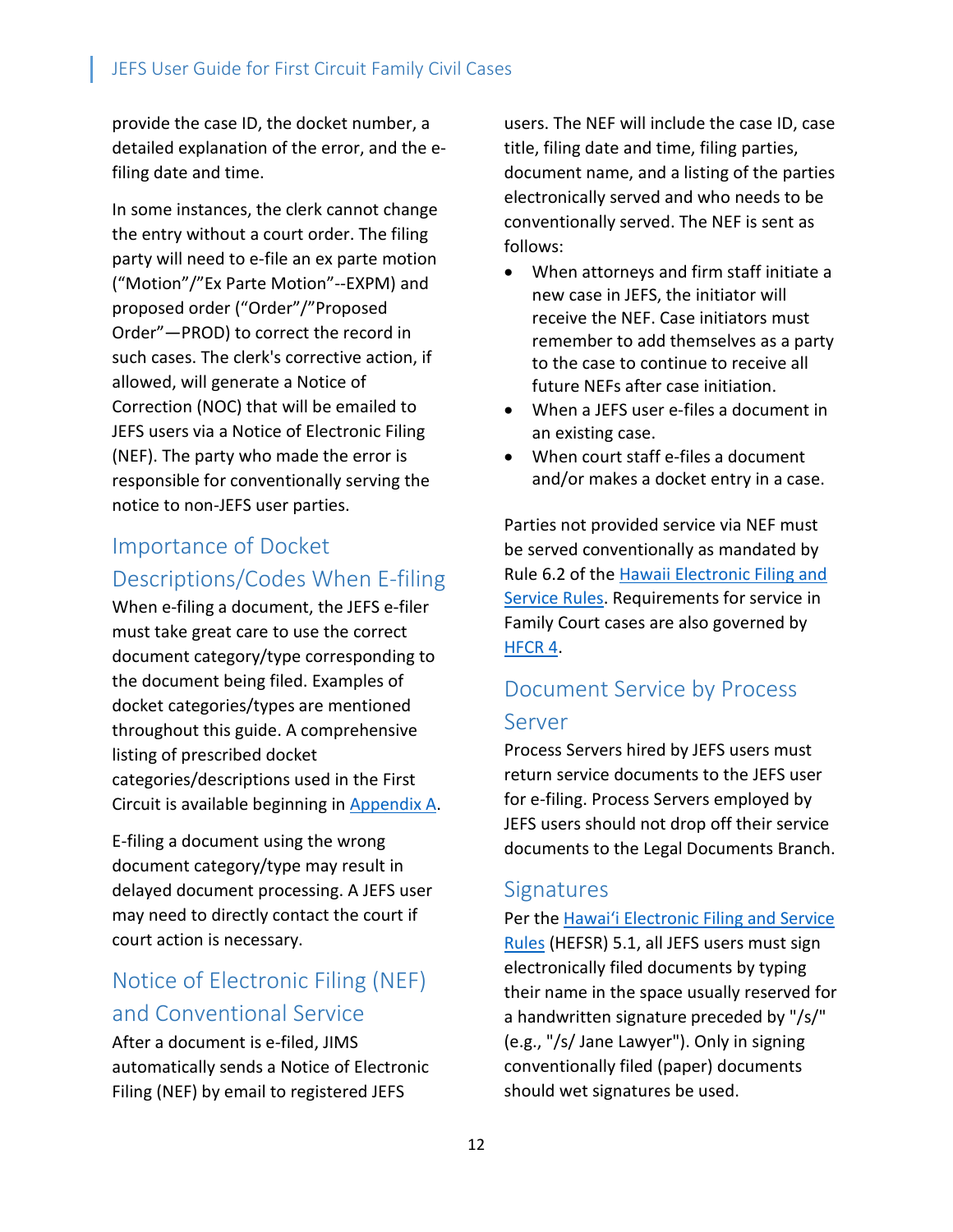# <span id="page-13-0"></span>Obtaining Hearing Dates by **Motions**

Motions requiring hearing dates (MOT) should be e-filed using the "Motion" / "Motion For \_\_\_\_\_\_\_\_\_\_\_" document category/type or a more specific docket description (see [Appendix A\)](#page-23-0).

In divorce and civil union cases, the JEFS user requesting a hearing will e-file a motion and separately e-file a Proposed Scheduling Order/Notice of Hearing as a supporting document. Proposed orders (PROD) filed with motions should be e-filed using the "Order"/"Proposed Order\_\_\_\_\_\_" document category/type.

If granted, the court clerk will e-file a scheduling order and schedule the event in JIMS. The filing party must conventionally serve self-represented parties who are not JEFS users.

# <span id="page-13-1"></span>Ex Parte Motions for Hearing Dates

In Family Court Civil cases, a JEFS user shall e-file:

1. The Ex Parte Motion (EXPM)

2. Proposed Order Granting/Denying the Ex Parte Motion (PROD)

3. Motion (MOT)

4. Proposed Scheduling Order (PROD)/Notice of Hearing (4 separate documents).

The Ex Parte Motion (EXPM) must be e-filed using the "Motion"/"Ex Parte Motion" document category/type.

The Proposed Order (PROD) must be e-filed using the "Order"/"Proposed Order\_\_\_\_\_" document category/type.

If the Ex Parte Motion is granted, the calendar court clerk will e-file the Ex Parte Order and the scheduling order, then create an event in JIMS.

If necessary, the filing party must conventionally serve self-represented parties who are not JEFS users.

### <span id="page-13-2"></span>Non-Hearing Motions

For non-hearing motions, JEFS users will efile using the appropriate, specific docket description available in JEFS (e.g. Motion for Reconsideration). See [Appendix A](#page-23-0) for the First Circuit's listing of prescribed document descriptions.

### <span id="page-13-3"></span>Submission of Proposed Orders, Decrees, and Judgments

All Proposed orders, decrees, and judgments should be e-filed with a proposed coversheet (PROD) as the first page (e.g., Plaintiff John Doe's Proposed Order Denying Motion to Dismiss). Please do not e-file proposed orders, etc., unless you have first attempted to secure or have secured approval as to form from all other parties as required b[y HFCR 58\(a\).](https://www.courts.state.hi.us/wp-content/uploads/2022/03/2022_hfcram_ada.pdf)

If any document not approved as to form within the time specified or is disputed, then you may file a Notice of Submission with the proposed order, etc., as set forth in HFCR 58. Objections to the form of a proposed order should be filed within the time specified in HFCR 58 along with the objecting party's counter-proposed order, decree, or judgment. The following docket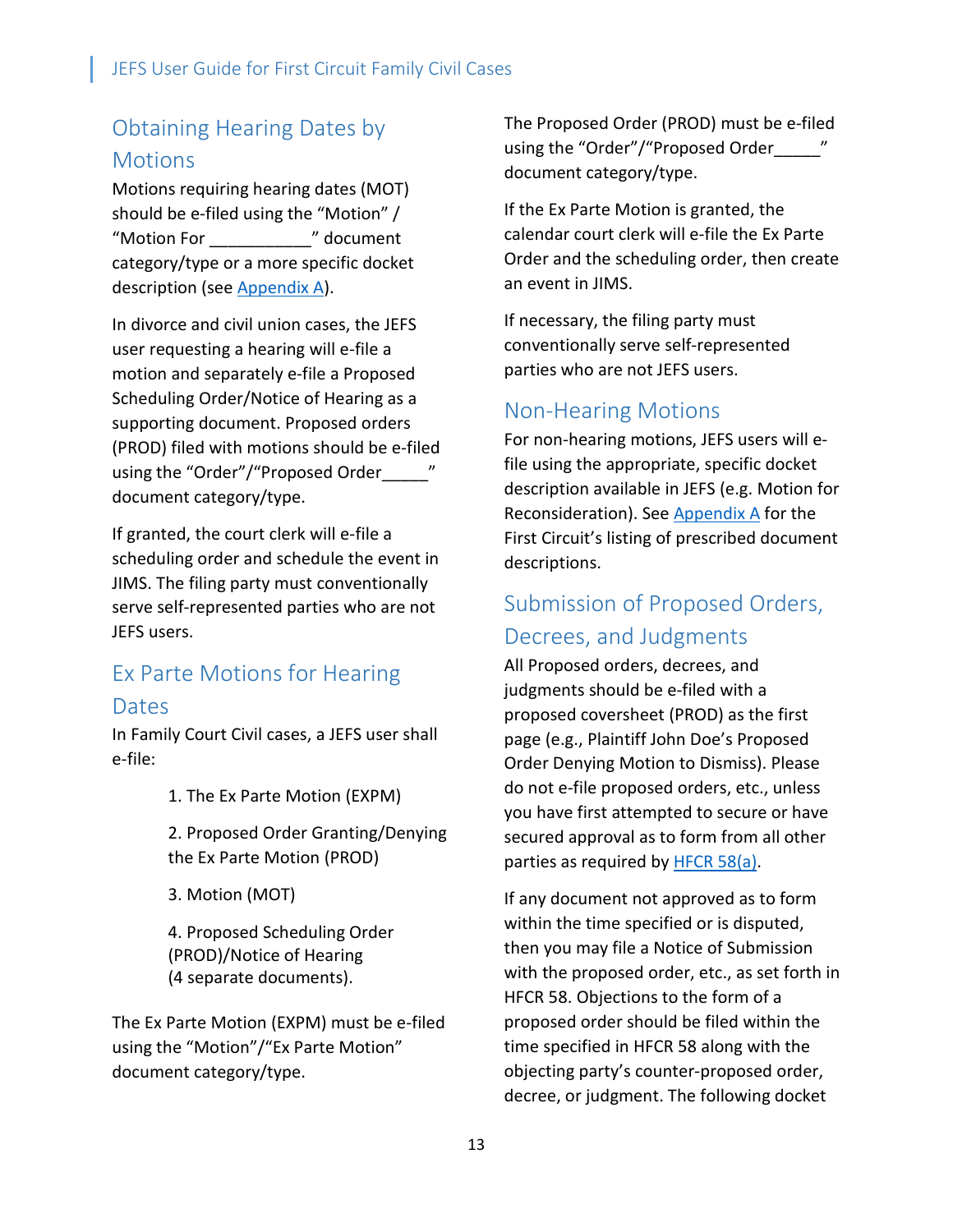categories/types should be used when filing proposed orders, etc.:

A Notice of Submission (NSUB) shall be efiled using the "Notice"/"Notice-Submission" document category/type.

Proposed orders (PROD) shall be e-filed using the "Order"/"Proposed Order" document category/type.

For paternity cases, a proposed judgment (PJDG) shall be e-filed with the "Judgment"/"Proposed Judgment" document category/type.

The court will review and sign proposed orders, decrees, and judgments e-filed by court staff. Prevailing parties are required to conventionally serve unrepresented parties who are not registered JEFS users.

### <span id="page-14-0"></span>Pre-Signed Subpoenas and Summons

Upon request, registered attorney JEFS users may obtain pre-signed and sealed electronic PDF subpoena and summons forms from the Legal Documents Branch. The pre-signed PDF subpoena and summons forms can only be used by Hawai'i State Bar members and will not be accessible on the Judiciary's Internet website.

Self-represented parties must conventionally fill out subpoena and summons forms and present them to the Legal Documents Branch at the filing counter to be signed, filed and sealed.

Once a subpoena and summons are served, the return of service is either: (1) scanned and e-filed by the JEFS user or (2)

conventionally filed by the self-represented party at the Legal Documents Branch, where it will be scanned and e-filed into JIMS by the clerk.

Per [HRCP 45\(a\),](https://www.courts.state.hi.us/legal_references/rules/rulesofcourt) Legal Documents Branch staff will provide hard copy, blank, signed, and sealed subpoena forms to attorneys and self-represented parties who appear in person at the courthouse and request them from Legal Documents.

Parties must e-file/file the first page of the subpoena/summons form at issuance and the second page after service.

# <span id="page-14-1"></span>Certified Copies of Court Documents

Consistent with current Judiciary policy in both the State Appellate, Criminal and Civil courts, the certification fee will no longer be waived if certification of a filed document is requested at the counter.

Certified copies of non-confidential court documents filed in JEFS can be purchased from eCourt Kokua, the website through which the public may access court information online. Once purchased, an electronic certification will appear in red on the bottom of the document's first page.

Alternatively, certified copies of court documents may be purchased at the courthouse. Conventionally certified copies will include the traditional, embossed seal.

### <span id="page-14-2"></span>Requests for Copies of Confidential Records

For all confidential cases other than adoptions, the JEFS user must prepare the Ex Parte Application regarding Confidential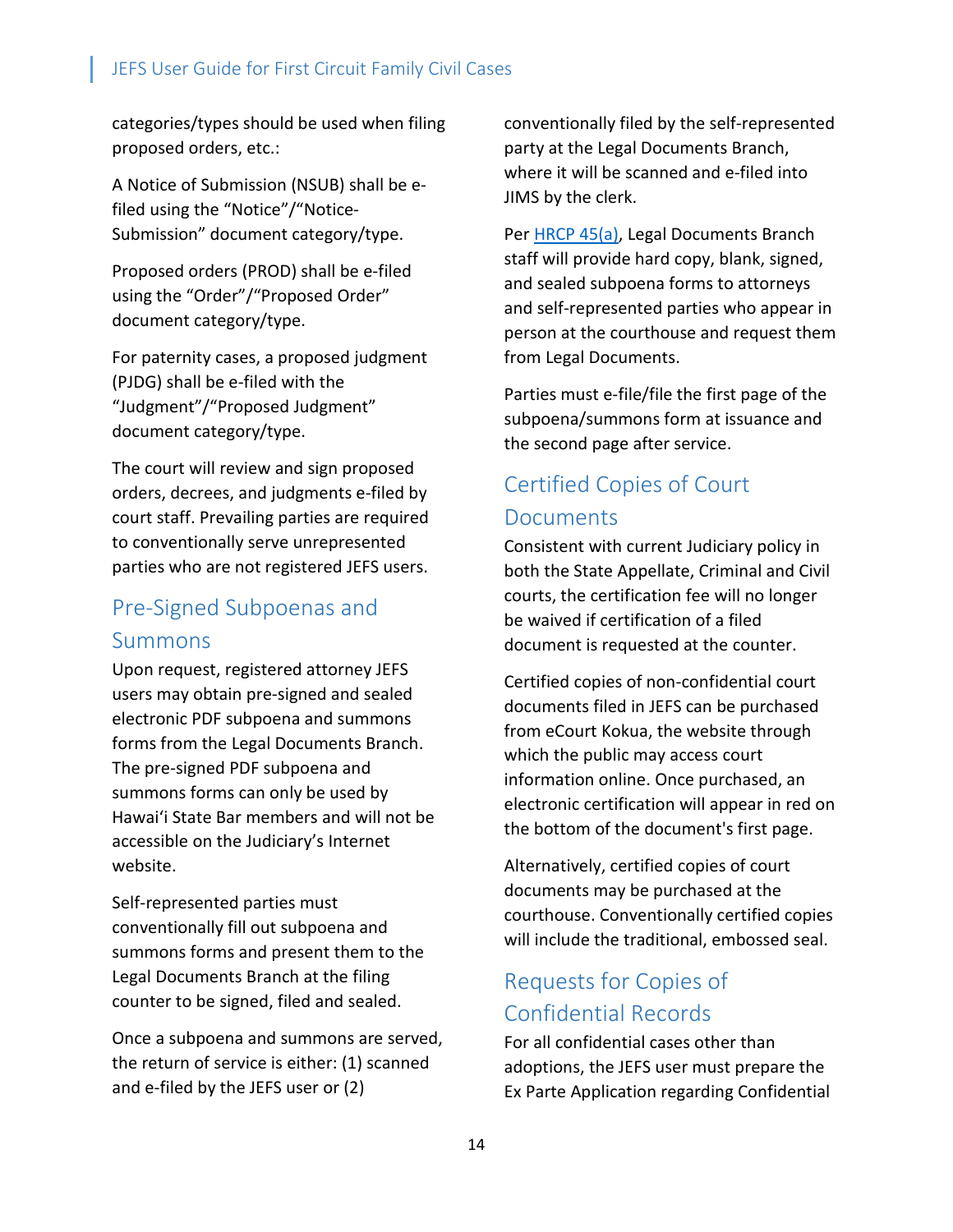Family Court Record(s) and the Proposed Order (with a coversheet) as two separate documents. The Application (APPCF) must be e-filed using the "Application"/"Appl Re Confid Fam Crt Recds" document category/type. The Legal Research and Adoption Unit (LRU) will review the request and present the proposed order to a judge. The JEFS user will be notified of the e-filed order via a Notice of Electronic Filing (NEF).

Requests for adoption records must follow a separate procedure. Whether or not the JEFS user knows the adoption case number, the JEFS user must prepare: 1) an Ex Parte Request Regarding Confidential Records of the Family Court (EXPM) and 2) a proposed order (PROD) with a coversheet.

The JEFS user must initiate the adoption records request by creating a new adoption case in JEFS with the subcase type "Adoption Records." At case initiation, the JEFS user must e-file the ex parte request (EXPM) using the "Motion"/"Ex Parte Motion" document category/type and the proposed order (PROD) using the "Order"/"Proposed Order\_\_\_\_\_" document category/type.

The Legal Research and Adoption Unit will review the request, search for the records, and refer the motion to a judge. The JEFS user will be notified via a Notice of Electronic Filing (NEF).

# <span id="page-15-0"></span>Request for Audio Recordings of Family Court Proceedings and **Transcripts**

#### <span id="page-15-1"></span>Audio Recording (CD) Request

The JEFS user must prepare and e-file to the case a Request for Audio Compact Disc of Family Court Proceedings (RAV) and a Proposed Order Granting/Order Denying Request for Audio Compact Disc of Family Court Proceedings (PROD) (with coversheet).

The request (RAV) must be e-filed using the "Document"/"Req For Audio-Video Recording" document category/type.

If the request is granted, the JEFS user will be notified via a Notice of Electronic Filing (NEF), and an AV coordinator at Ka'ahumanu Hale will be notified to fulfill the request. When the CD is ready, the JEFS user will be contacted by the AV coordinator about payment and pickup.

#### <span id="page-15-2"></span>Requesting a Transcript of a Recording

The JEFS user must prepare and e-file to the case a Request for Transcripts of Proceedings (RT) and Proposed Order (PROD) form.

For non-confidential hearings, the JEFS user must e-file their request (RT) using the "Document"/"Request for Transcript" document category/type, then select "Court Reporter"/"Recorded Proceeding First Circuit" when selecting the Court Reporter. This will prompt a Notice of Electronic Filing (NEF) to be sent to the Court Reporters office in Ka'ahumanu Hale.

For confidential hearings, the JEFS user would indicate such on the Request for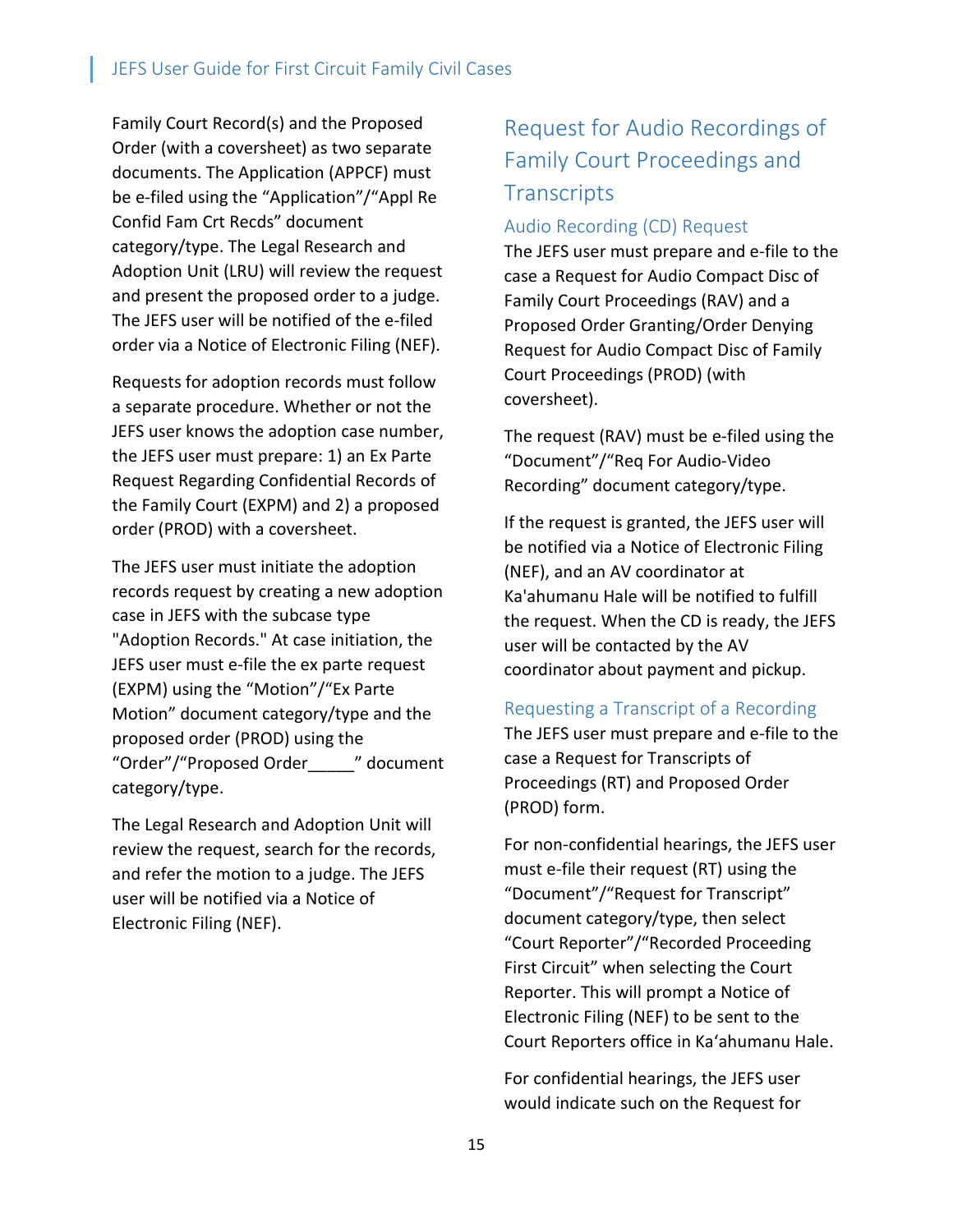Transcripts of Proceedings(RT) and Proposed Order (PROD)form. The request must be e-filed using the "Document"/"Req For Audio-Video Recording" document category/type. Once the request is reviewed by a judge and processed, both the JEFS user and AV Coordinator will be notified via an NEF.

The assigned Court Reporter will contact the JEFS user requestor with the estimated completion date and estimated transcript cost.

### <span id="page-16-0"></span>Court Forms

First Circuit forms that were previously available on the Judiciary Internet website will be modified for JEFS use and can be accessed on the court forms webpage at [https://www.courts.state.hi.us/self](https://www.courts.state.hi.us/self-help/courts/forms/oahu/family_court_forms)[help/courts/forms/oahu/family\\_court\\_forms.](https://www.courts.state.hi.us/self-help/courts/forms/oahu/family_court_forms)

# <span id="page-16-1"></span>Guidance on Case Initiation for Specific Case Types and

#### Processes

This section provides information necessary for JEFS users to properly initiate specific case types in JEFS. If you have any questions about how to e-file documents after case initiation, please contact the court directly (See [Contact Info](#page-22-2) Section).

#### <span id="page-16-2"></span>Domestic Division Cases (Divorce and Civil Union)

Documents that were conventionally filed in the past as part of the initial divorce packet need to be individually e-filed in JEFS as separate documents.

The UDA Packet without Children May Consist Of:

- Matrimonial Divorce Action Information
- Civil Union Divorce Information
- Affidavit of Plaintiff (APL)
- Income and Expense Statement of Plaintiff (IESP)
- Asset and Debt Statement of Plaintiff (ADSP)
- Appearance and Waiver (AW) or
- Statement of Mailing (SM)
- Proof of Service (if proceeding by Default) (POS)
- Income and Expense Statement of Defendant (IESD)
- Asset and Debt Statement of Defendant (ADSD)
- Proposed Divorce Decree (PDD)

The UDA Packet with Children May Consist of:

- Matrimonial Divorce Action Information
- Civil Union Divorce Information
- Affidavit of Plaintiff (APL)
- Income and Expense Statement of Plaintiff (IESP)
- Asset and Debt Statement of Plaintiff (ADSP)
- Appearance and Waiver (AW) or
- Statement of Mailing (SM)
- Proof of Service (if proceeding by Default) (POS)
- Income and Expense Statement of Defendant (IESD)
- Asset and Debt Statement of Defendant (ADSD)
- Notice of Kids First (E-file after case is initiated)
- Child Support Guidelines Worksheet (CSGW)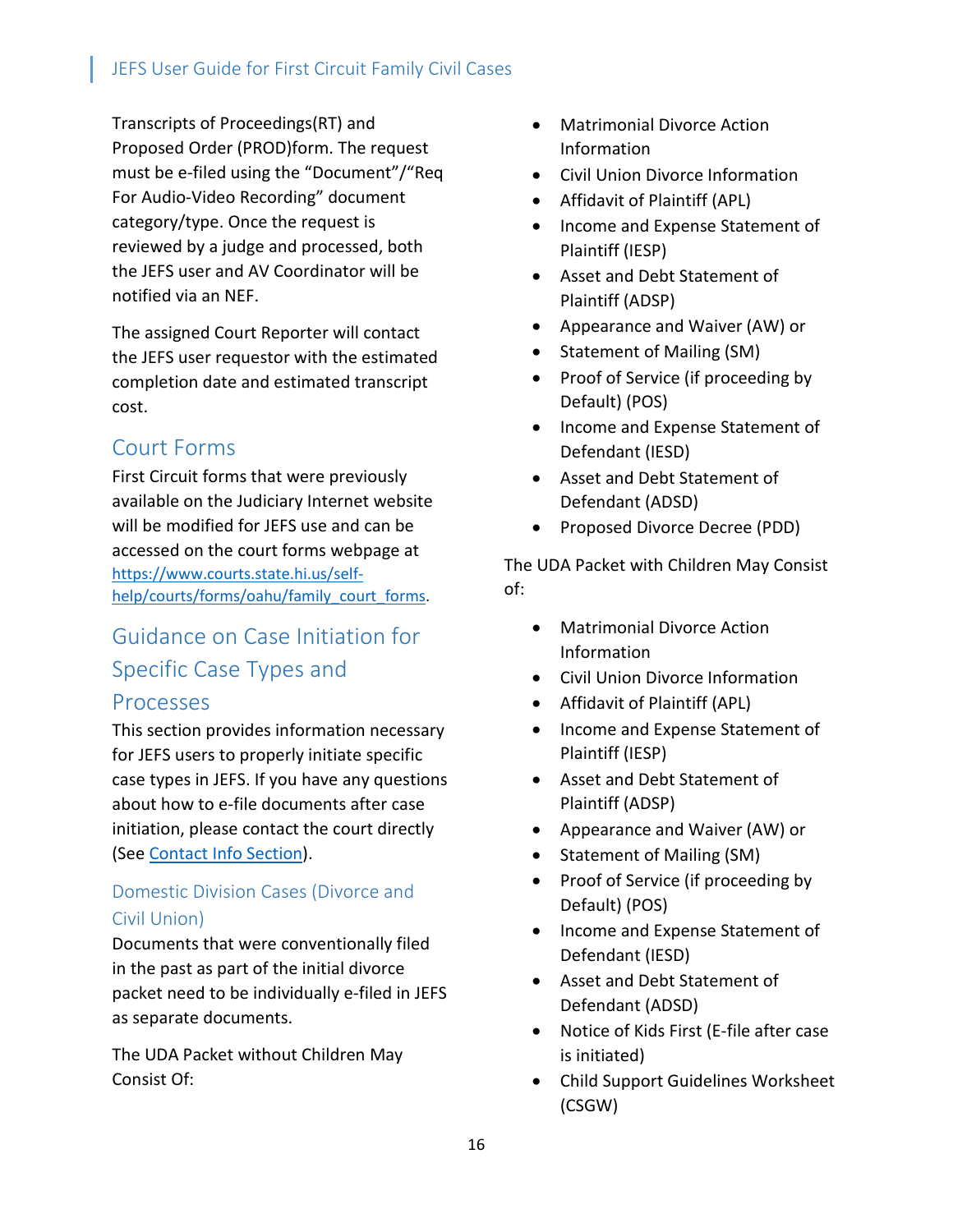- Supplemental Affidavit Re: Direct Payment Child Support (SAP) (if child support is paid directly) or
- Order/Notice to Withhold Income for Support (ONW) (if child support is paid through CSEA)
- Proposed Divorce Decree (PDD)

For contested cases, JEFS users will e-file:

- motions before the court (i.e. MOT)
- memorandum in opposition (MEO)
- position statement (PSTMT)
- financial information sheet (IESP for plaintiffs/IESD for defendants)
- exhibit lists (EL)

After a divorce decree is filed in a case, if an attorney no longer wishes to receive electronic service on that case, the attorney shall e-file a Notice of Withdrawal (NTCE) 30 days after the filing of the decree using the "Notice"/"Notice" document category/description at the appropriate time under HFCR 87.

#### <span id="page-17-0"></span>Parentage Cases

JEFS users must initiate Parentage Cases using the Parentage Act (PA) case type. The case initiating document is the Petition for Paternity (PFP) and should be e-filed using the "Petition"/"Pet Pat/Cust Visit & Supp Ord" document category/type.

In addition to the petition, the following documents should be separately e-filed at case initiation:

- 1. Attachment for Information on Additional Children
- 2. Copy of Birth Certificate(s) of Child(ren) (BC)
- 3. Paternity Financial Information Sheet (PFIS)
- 4. Child Support Guidelines Worksheet (CSGW)
- 5. Hawaii Paternity Action Information Sheet (GSGW)
- 6. Proposed Parenting Plan (PPP)
- 7. Proposed Summons (PDOC)

The JEFS user will be notified via Notice of Electronic Filing (NEF) when a Summons has been filed, and a hearing has been scheduled.

Child Support Enforcement Agency (CSEA) initiated paternity cases must be initiated using the Complaint (CMP) document category/type. CSEA will also e-file the following documents:

- 1. Ex Parte Motion (EXPM) for Order Authorizing Service by Publication
- 2. Declaration of Counsel (DEC)
- 3. Proposed Order Authorizing Service by Publication (PROD)
- 4. Proposed Notice of Publication (PDOC)

*Note: For specific document categories/ descriptions of these documents, please refer to [Appendix A.](#page-23-0)* 

<span id="page-17-1"></span>Kids First Registration and Excusal

(Divorce Cases with Children and Paternity Cases)

The Notice to Attend Kids First (KIDS) should not be e-filed at the same time the divorce case is initiated in JEFS. Immediately after the divorce with children case is initiated in JEFS, JEFS users should:

1. Fill in the Notice to Attend Kids First form (KIDS), available on the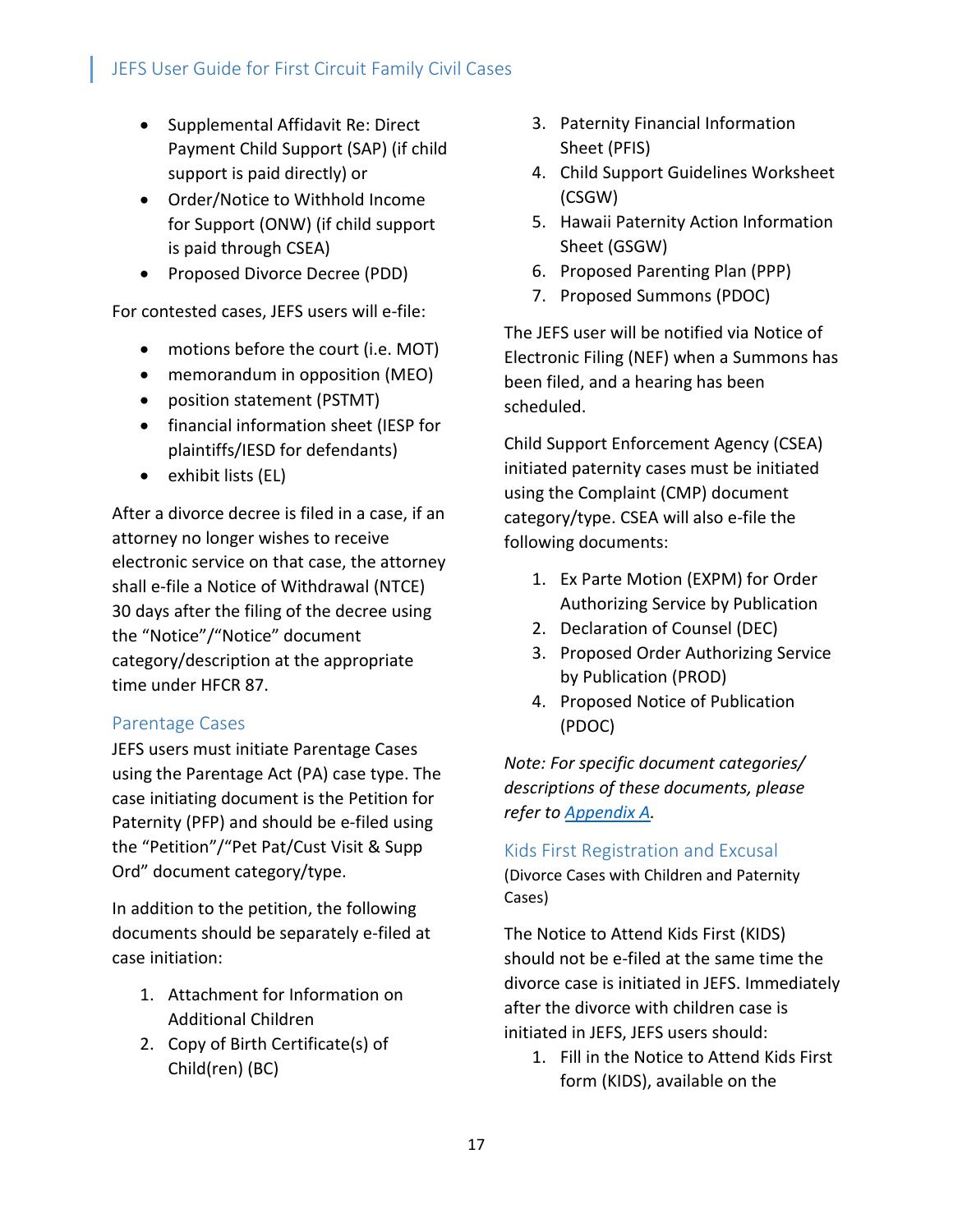Judiciary website's Family Court [Forms webpage.](https://www.courts.state.hi.us/self-help/courts/forms/oahu/family_court_forms)

- 2. Email the Kids First office at kidsfirst.1CC@courts.hawaii.gov to request a scheduled event date.
- 3. Immediately complete the Notice to Attend Kids First form, including the provided Kids First event date, and e-file the notice (KIDS) to the case using the "Notice to Attend Kids First" docket description.
- 4. JEFS users must provide conventional service as needed to non-JEFS user parties.

To request an excusal from Kids First, JEFS users must e-file the "Request to be Excused from Kids First Program" form (REXC) that is available on the Judiciary Internet website's [Family Court Forms](https://www.courts.state.hi.us/self-help/courts/forms/oahu/family_court_forms)  [section](https://www.courts.state.hi.us/self-help/courts/forms/oahu/family_court_forms) using the "Motion"/"Request to be Excused Appearance" document category/type.

### <span id="page-18-0"></span>Child Support Modification (Requested Outside of Paternity or Divorce Cases)

If there is no active paternity, divorce, or civil union case, and a request is being made to modify child support, JEFS users must initiate a Family Court Miscellaneous case and e-file the Motion and Declaration to Modify Child Support (MMCS), using the document category/type "Motion"/"Mot & Dec To Mod Child Support." The following documents should also be e-filed at case initiation:

1. Financial Information Sheet (FIS) *or* Income/Expense and Asset/Debt

**Statements** (IES)/(ADS/ADSB/ADSD/ADSP)

- 2. Child Support Guidelines Worksheet (CSGW)
- 3. Copy of Last Three (3) Paystubs (ATTH)
- 4. Hearing Scheduling Order (filed separately as Proposed Notice of Hearing (PDOC)
- 5. Proposed Hearing Scheduling Order (PROD) as a supporting document (with coversheet) concurrently with the motion.

In Child Support Enforcement Agency (CSEA) cases, JEFS users must e-file the Administrative Findings and Order (AFO) using the "Complaint"/ "Administrative Findings & Ord" document category/type

Note: For specific document categories/descriptions of these documents, please refer to [Appendix A.](#page-23-0)

#### <span id="page-18-1"></span>Temporary Restraining Orders (TRO)

JEFS users must initiate TRO cases through JEFS by e-filing the: 1) Petition (EPTRO); 2) Proposed order (PROD), and 3) Proposed Notice of Hearing (PDOC).

JEFS users will be notified by a Notice of Electronic Filing (NEF) of the order denying the request or granting the request with a hearing date.

#### <span id="page-18-2"></span>Gun Violence

JEFS users must initiate Gun Violence cases through JEFS by e-filing the following:

1. Petition for Ex Parte Temporary Gun Violence Protective Order and Petition for One-Year Gun Violence Protective Order (GVPET). Use "Petition"/"Pet Ex Parte Temp Gv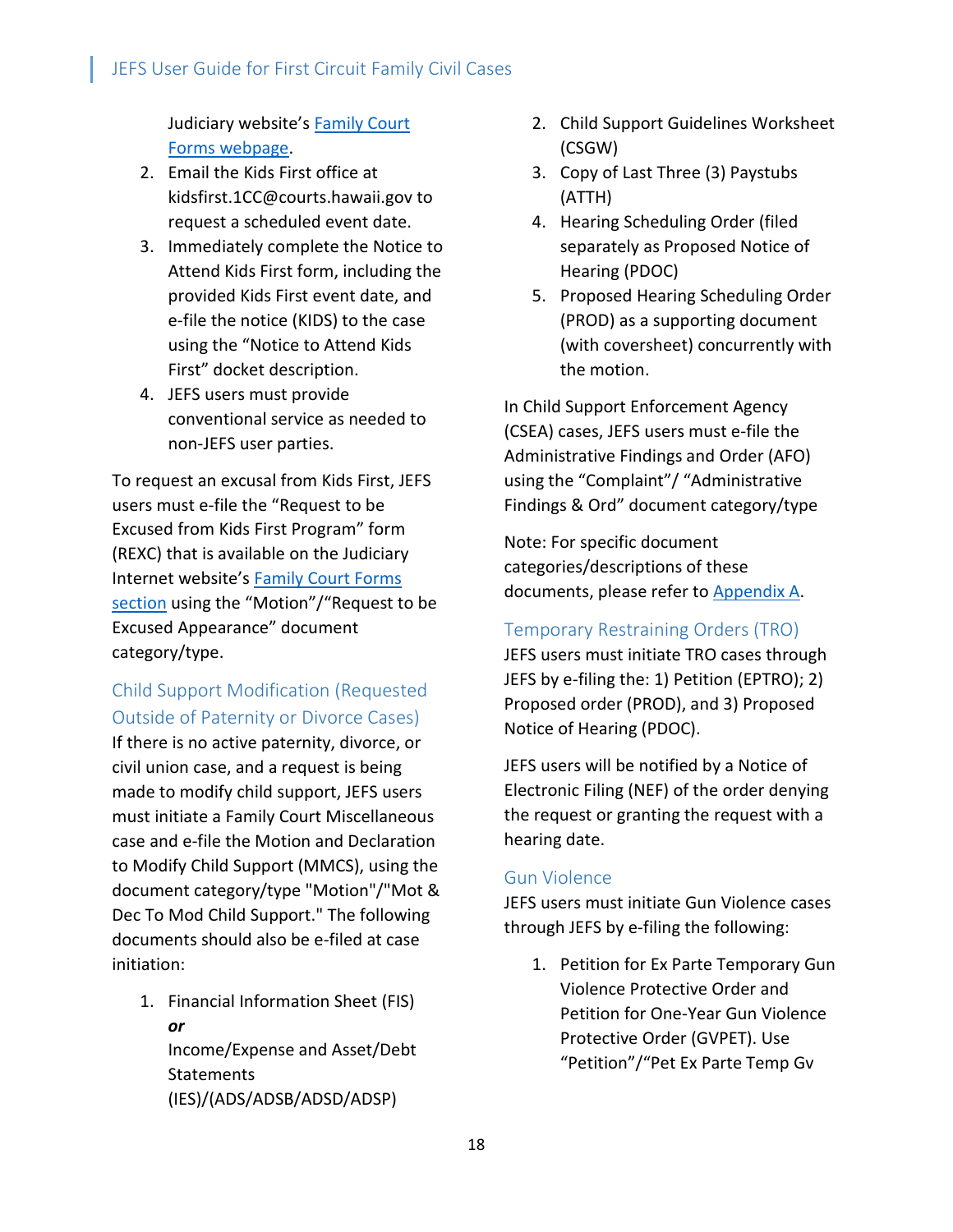Prot Ord" docket category/ description.

- 2. Proposed order (PROD)
- 3. Proposed Notice of Hearing (PDOC).

JEFS users will be notified by a Notice of Electronic Filing (NEF) of the order denying the request or granting the request with a hearing date.

### <span id="page-19-0"></span>Adult Abuse per HRS 346, Part X

#### (HRS 346-221 to 346-253)

The Dept. of the Attorney General – Family Law Division (AG/FLD) must prepare the Petition for Protection (PET) and initiate as a FAB (Adult Abuse)case in JEFS.

In addition to the petition, the following documents shall be filed at case initiation:

- 1. Ex Parte Application for Immediate Protection (APP)
- 2. Proposed Order for Immediate Protection (PROD)
- 3. Proposed Notice of Order to Show Cause Hearing (PDOC)
- 4. Ex Parte Motion to Consolidate Hearings on the Petition for Protection and Petition for Appointment of a Guardian of an Incapacitated Person (EXPM)
- 5. Proposed Order Granting/Denying Ex Parte Motion to Consolidate Hearings on Petition for Protection (PROD) and Petition for Appointment of a Guardian of an Incapacitated Person (PET)
- 6. Proposed Notice of Hearing (PDOC)

Note: For specific document categories/descriptions of these documents, please refer to [Appendix A.](#page-23-0)

#### <span id="page-19-1"></span>Adoption of Minor (Consent)

JEFS users must initiate the Adoption case and indicate the "Minor Adoption - Consent" subtype. The following documents shall be separately e-filed at initiation:

- 1. Petition for Adoption (PET)
- 2. Adoption Information Sheet (AIS)
- 3. Notice to DHS of Pendency of Action (DHS)
- 4. List of Exhibits (LE)
- 5. Medical Records and Information (MEDRE)
	- a. Medical Information Fly Sheet
	- b. Medical Information
	- c. Medical Record Release
	- d. Mother's Medical Records of the Child(ren)'s Birth
	- e. Mother's Release of the Record
- 6. Ex Parte Motions (EXPM) and Proposed Orders (PROD)

The Petition for Adoption (PET) must be efiled using the "Petition"/"Petition For \_\_\_\_" document category/type.

#### **JEFS user will conventionally file at the courthouse the Medical Information Flysheet and a sealed envelope that contains the medical records (documents 1(e)(ii) through 1(e)(v).**

The JEFS user will have the option of making payment at the time of filing within the 10 day allowable period.

JEFS user must serve filed certified copies of the Adoption Information Sheet and the Notice to DHS of Pendency of Action to DHS via certified mail, return receipt requested. JEFS user shall e-file the Statement of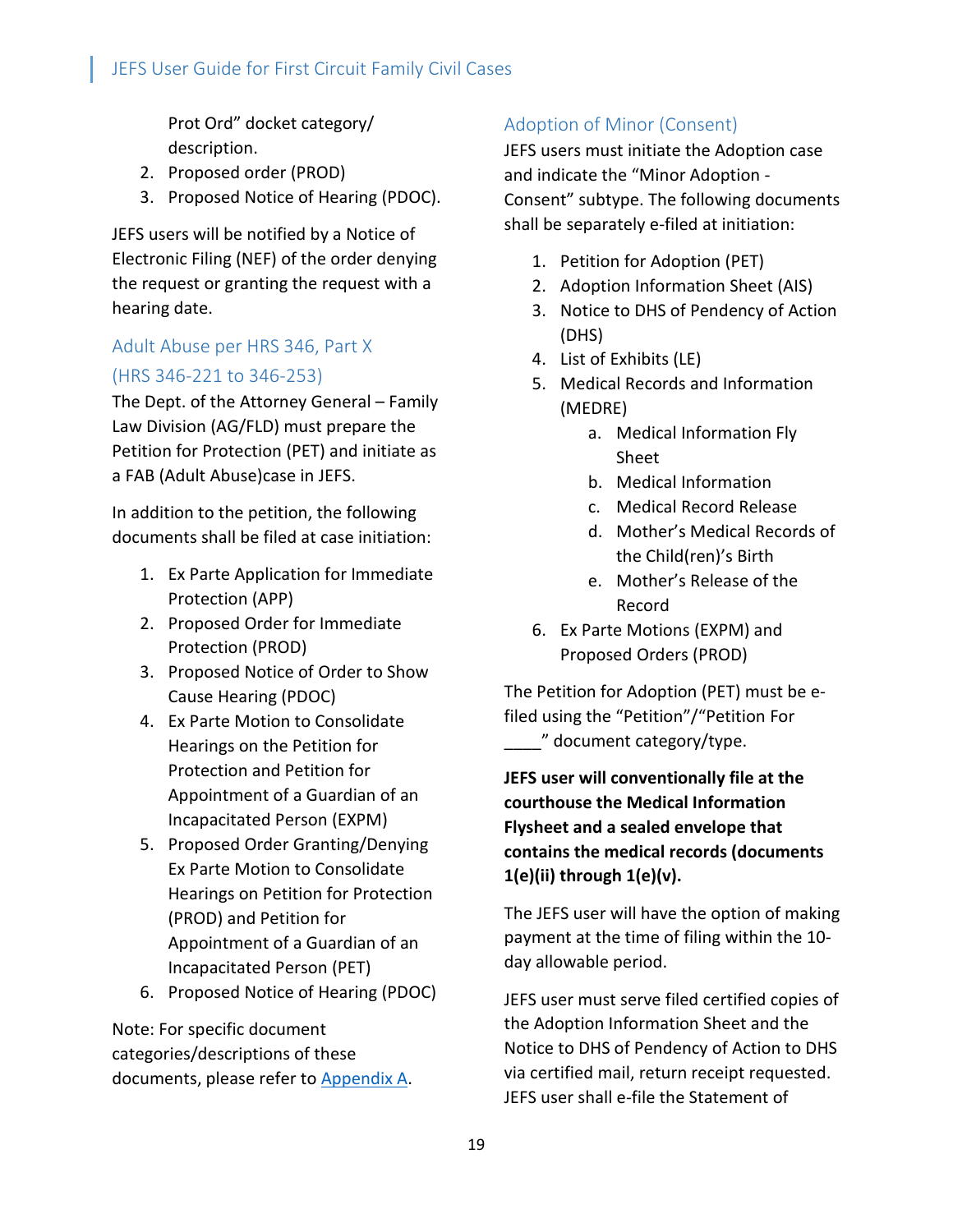Mailing, Exhibits "1" and "2" (SM12). DHS has twenty-one (21) days to conduct a CPS background check on the Petitioner and submit a "clearance letter" to the Legal Research and Adoption Unit (LRU) for review.

LRU will contact the JEFS user if additional information is required. JEFS users will be notified of a hearing date via a Notice of Electronic Filing (NEF).

#### <span id="page-20-0"></span>Adoption of Minor (Non-Consent)

JEFS users must initiate the Adoption case and indicate the "Minor Non-Consent" subtype. The following documents shall be e-filed separately during case initiation:

- 1. Petition for Adoption (PET)
- 2. If the non-consenting parent(s) live in the State of Hawai'i:
	- a) Proposed Summons (PDOC)
- 3. If the non-consenting parent(s) do not live in the State of Hawai'i:
	- a) Service by Mail
		- i) Supporting Affidavit (For Service by Mail or Personal Service Without the State) (SAFF)
		- ii) Proposed Order for Service by Mail (PROD)
		- iii) Proposed Notice of Time and Place of Hearing (By Mail or Personal Service Without the State) (PDOC)
	- b) Personal Service Without the State
		- i) Supporting Affidavit (For Service by Mail or Personal Service Without the State) (SAFF)
		- ii) Proposed Order for Personal Service Without the State (PROD)
- iii) Proposed Notice of Time and Place of Hearing (By Mail or Personal Service Without the State) (PDOC)
- 4. If the non-consenting parent(s) is unknown or their whereabouts are unknown:
	- a) Service by Publication
		- i) Affidavit in Support of Publication (no court form available) (AF)
		- ii) Proposed Order for Service by Publication (PROD)
		- iii) Proposed Notice of Time and Place of Hearing (By Publication) (PDOC)
		- iv) Proposed Publication Notice (separate document) (PDOC)

After initiating the case, the JEFS user will separately e-file the following documents as appropriate:

- 1. Ex Parte Motion for Fee Waiver(APPRC) with Proposed Order Granting/Proposed Order Denying (PROD)
- 2. Ex Parte Motion for Custody Pendente Lite (EPCC) with Proposed Order Granting/Proposed Order Denying
- 3. Proof of Service (served by Summons) (POS)
- 4. Adoption Information Sheet (AIS)
- 5. Notice to DHS for Pendency of Action (DHS)
- 6. List of Exhibits (LE)
- 7. Statement of Mailing, Exhibits "1" and "2" – regarding Notice to DHS (SM12)

The Petition for Adoption (PET) must be efiled using the "Petition"/"Petition For

\_\_\_\_" document category/type.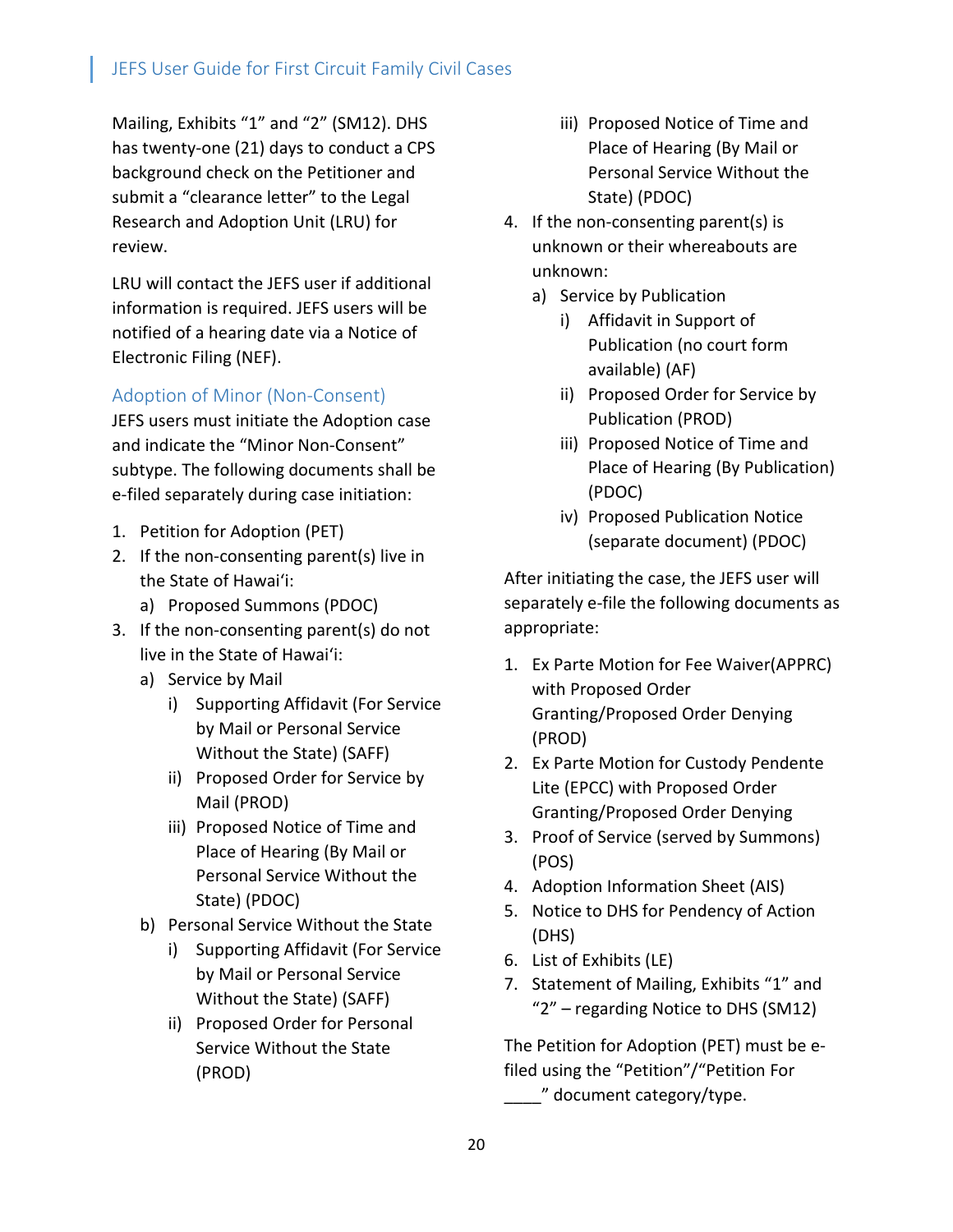Note: For specific document categories/descriptions of these documents, please refer to [Appendix A.](#page-23-0)

As applicable, the JEFS user will e-file a separate Proposed Order for Service by Mail (PROD), Proposed Order for Service by Personal Service Without the State (PROD), Proposed Order for Service by Publication (PROD), Proposed Notice of Time and Place of Hearing (PROD), Proposed Summons (PDOC).

The JEFS user will receive a response from the court via a Notice of Electronic Filing (NEF).

#### <span id="page-21-0"></span>Name Change of Minor per HRS §574-5

JEFS users must initiate a Family Court Miscellaneous case and e-file the Petition to Change Name of Minor Child(ren) (PET) using the "Petition"/"Petition For  $\blacksquare$ " document category/type.

JEFS users must also prepare the Proposed Notice of Hearing (PDOC) and e-file it separately from the Petition as a supporting document and using the "Document"/"Proposed Document" document category/type.

#### <span id="page-21-1"></span>Assisted Community Treatment

The JEFS user must initiate the case as a Family Court Miscellaneous case and e-file the Petition for Assisted Community Treatment (PET) using the "Petition"/"Petition For\_\_\_\_" document category/type. The JEFS user should also efile a proposed Notice of Hearing (PDOC).

#### <span id="page-21-2"></span>Involuntary Hospitalization

The Dept. of the Attorney General – Family Law Division (AG/FLD) must prepare the

Petition for Involuntary Hospitalization and initiate as a FC miscellaneous case in JEFS. The AG/FLD will add the Office of the Public Defender (OPD) as a party to the case.

AG/FLD will input the hearing date on the proposed Notice of Hearing which is set on a Thursday no later than ten (10) days after the filing of the petition.

AG/FLD will e-file the Notice of Hearing (NOH) separately as a supporting document concurrently with the above petition.

#### <span id="page-21-3"></span>Emergency Examination

Before initiating a case in JEFS, the designated applicant should call the Legal Research and Adoption Unit at (808) 954- 8144 and request an Order Granting Ex Parte Motion for Emergency Mental Examination (MH-2) pursuant to [HRS §334-](https://www.capitol.hawaii.gov/hrscurrent/Vol06_Ch0321-0344/HRS0334/HRS_0334-0059.htm) [59\(a\)\(2\).](https://www.capitol.hawaii.gov/hrscurrent/Vol06_Ch0321-0344/HRS0334/HRS_0334-0059.htm)

#### <span id="page-21-4"></span>Guardianship

The JEFS user shall e-file the following documents to initiate a case:

- 1. Petition for Appointment of a Guardian of an Incapacitated Person (PET) or Petition for Appointment of a Guardian of a Minor(s) (PETM)
- 2. Proposed Notice of Hearing (NOH), with coversheet
- 3. List of Exhibits (if it is turned in at the same time as the petition) (LE)
- 4. Waiver of Notice and Consent to Guardianship (if necessary) (WNC)

A Notice of court date (NOCD) will be e-filed with the hearing date. The JEFS user must print copies of the e-filed documents and personally serve the respondent and other parties. After service is completed, the JEFS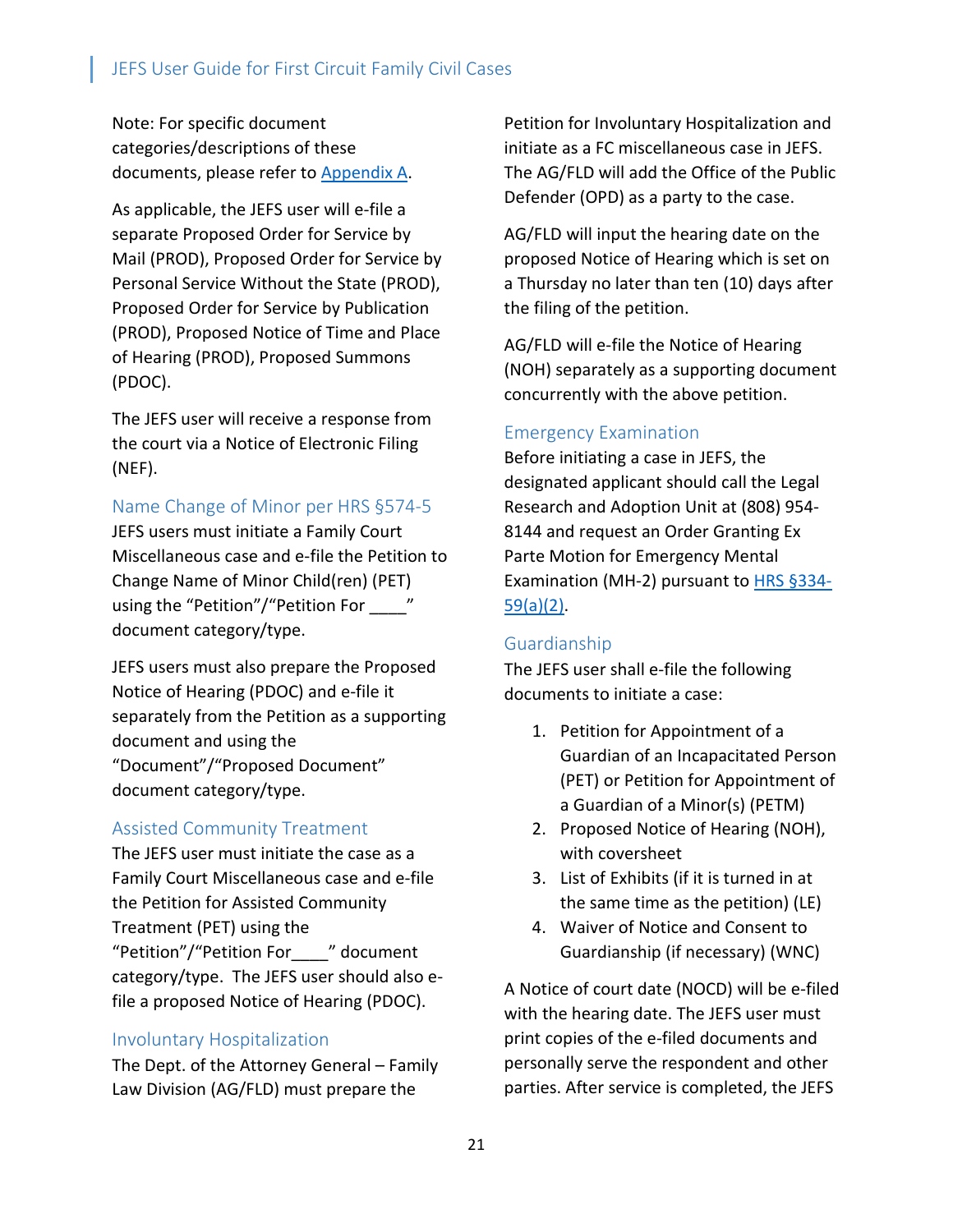user must e-file a Statement of Mailing (SM)/Proof of Service (POS).If needed, efile a Waiver of Notice and Consent to Guardianship.

#### <span id="page-22-0"></span>Termination of Parental Rights

Except for child welfare cases, JEFS users must initiate Termination of Parental Rights (FTM) cases by e-filing the Petition for Forfeiture and Termination of Parental Rights (PET) with a:

- 1. Proposed Notice of Hearing (PDOC) (with coversheet)
- 2. Proposed Notice to DHS of Pendency of Action (PDOC) (with coversheet).

The petition (PET) must be e-filed using the "Petition"/"Petition For \_\_\_\_" document category/type.

The JEFS user will be notified of the court's decision via Notice of Electronic Filing (NEF).

### <span id="page-22-1"></span>Enhancements

The Judiciary welcomes suggestions on how JEFS can be improved. Between April 25 and May 31, 2022, attorneys can call the Statewide JIMS Family Civil help desk at (808) 534-6644 or email their suggestions to [helpdesk.request@courts.hawaii.gov.](mailto:helpdesk.request@courts.hawaii.gov) After May 31, 2022, suggestions may be made to the Legal Documents Branch at (808) 954-8310.

### <span id="page-22-2"></span>Contact Information/Support

Before the launch of JIMS Civil, general questions can be directed to the Circuit Court Legal Documents Branch (808) 954- 8310. **Between April 25 and May 20, 2022**, attorneys can call the First Circuit JIMS Family Civil help desk at (808) 954-8101. Email inquiries can be sent to [FCCivil.1CC@courts.hawaii.gov](mailto:FCCivil.1CC@courts.hawaii.gov) during this period.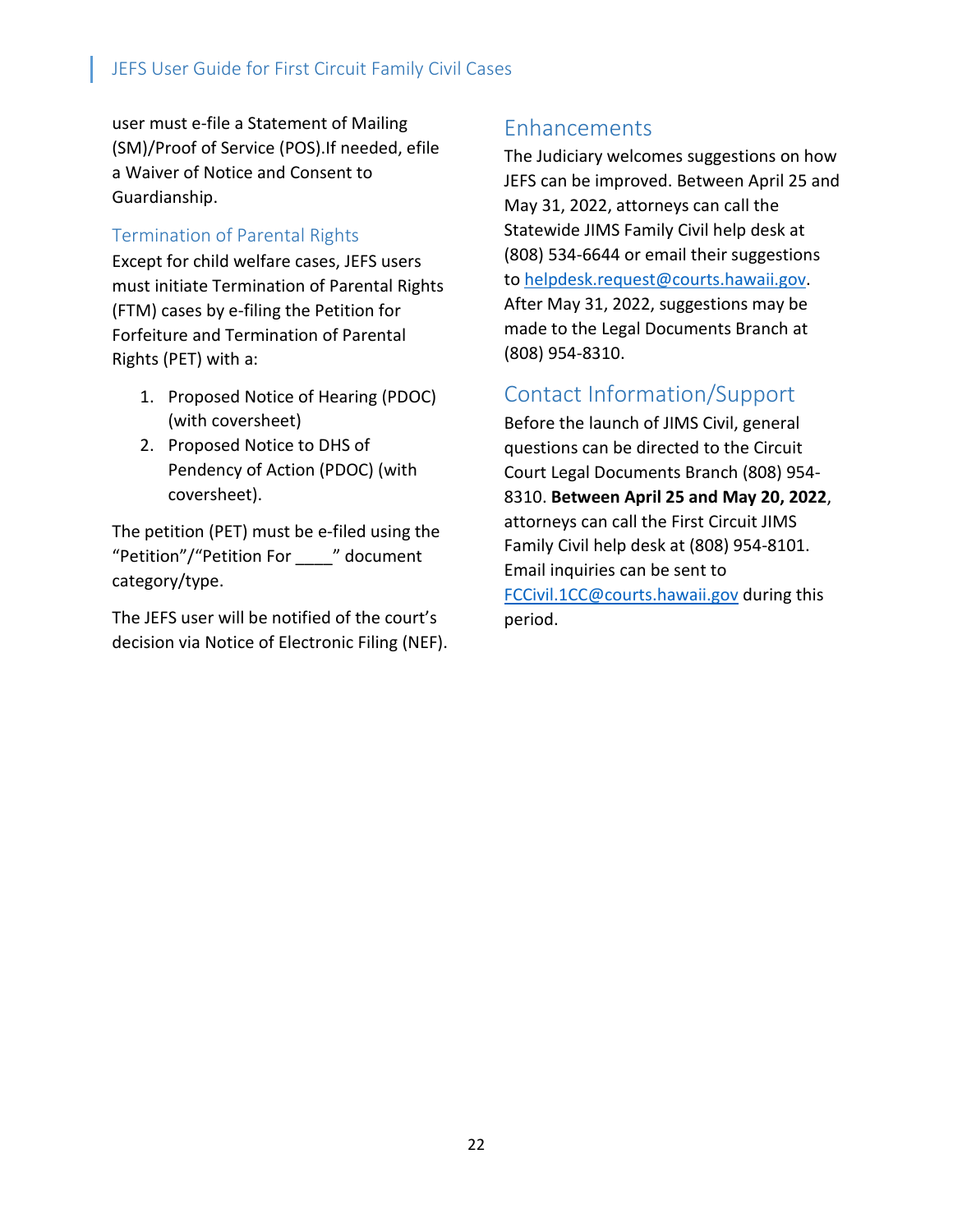# <span id="page-23-0"></span>APPENDIX A: JEFS Document Categories/Types for Family Civil Cases in the First Circuit

This is a list of the document categories/types available for attorneys to use in First Circuit Family Civil Cases:

| <b>Document Category</b>      | <b>Document Type</b>                 | <b>Docket Code</b> |
|-------------------------------|--------------------------------------|--------------------|
| Application                   | Appl Re Confid Fam Crt Recds         | <b>APPCF</b>       |
| Application                   | Application                          | <b>APP</b>         |
| Application                   | Application-Minor                    | <b>APPM</b>        |
| Application                   | Ex Parte App-Depo Writ Interog       | <b>ETD</b>         |
| Application                   | <b>Filing Fee Waiver Request</b>     | <b>APPRC</b>       |
| Application                   | <b>Rgst Access Court Record-Hccr</b> | <b>RACR</b>        |
| <b>Brief</b>                  | <b>Answering Brief</b>               | AB                 |
| <b>Brief</b>                  | <b>Opening Brief</b>                 | OB                 |
| <b>Brief</b>                  | <b>Reply Brief</b>                   | <b>RB</b>          |
| <b>Brief</b>                  | <b>Supplemental Opening Brief</b>    | SOB                |
| Complaint                     | Administrative Findings & Ord        | <b>AFO</b>         |
| Complaint                     | Advise Waiv & Consnt Jdg Pater       | <b>AWCJ</b>        |
| Complaint                     | Civil Union Divorce Info             | <b>CUDA</b>        |
| Complaint                     | Complaint                            | <b>CMP</b>         |
| Complaint                     | <b>Complaint Amended</b>             | <b>CAMD</b>        |
| Complaint                     | <b>Complaint And Summons</b>         | <b>CMPS</b>        |
| Complaint                     | Counterclaim                         | <b>CCLAI</b>       |
| Complaint                     | Cross Claim                          | <b>XCL</b>         |
| Complaint                     | <b>Exempl Foreign Judgment</b>       | EFJ                |
| Complaint                     | <b>Matrimonial Action Info</b>       | MAI                |
| Complaint                     | Not Of Appeal To Family Court        | <b>NAF</b>         |
| Complaint                     | <b>Notice Kids First</b>             | <b>KIDS</b>        |
| Complaint                     | Reg Of Foreign Child Cust Ord        | <b>RFCC</b>        |
| Complaint                     | <b>Registration Of Support Order</b> | <b>RSUPO</b>       |
| Complaint                     | <b>Uniform Support Petition</b>      | <b>USP</b>         |
| <b>Confidential Documents</b> | Confidential Letter - Hccr9          | 9LTR               |
| <b>Confidential Documents</b> | Info Confidential Doc - Hccr9        | 9INFC              |
| <b>Confidential Documents</b> | Info Confidential Ntc - Hccr9        | 9INF               |
| Counsel                       | Affid/Dec Re: Atty Fees, Cost        | <b>ADFC</b>        |
| Counsel                       | Mtn For Withdrawal Of Appeal         | <b>MWA</b>         |
| Counsel                       | Mtn/Req For Atty'S Fees/Costs        | <b>MFC</b>         |
| Counsel                       | Request For Attorney Fees And        | <b>RAFEE</b>       |
| Counsel                       | Withdrawal & Substi Of Counsel       | <b>WSUB</b>        |
| Document                      | Certificate Of Live Birth            | <b>CLB</b>         |
| Document                      | Deposition                           | <b>DEPO</b>        |
| Document                      | Document                             | <b>DOC</b>         |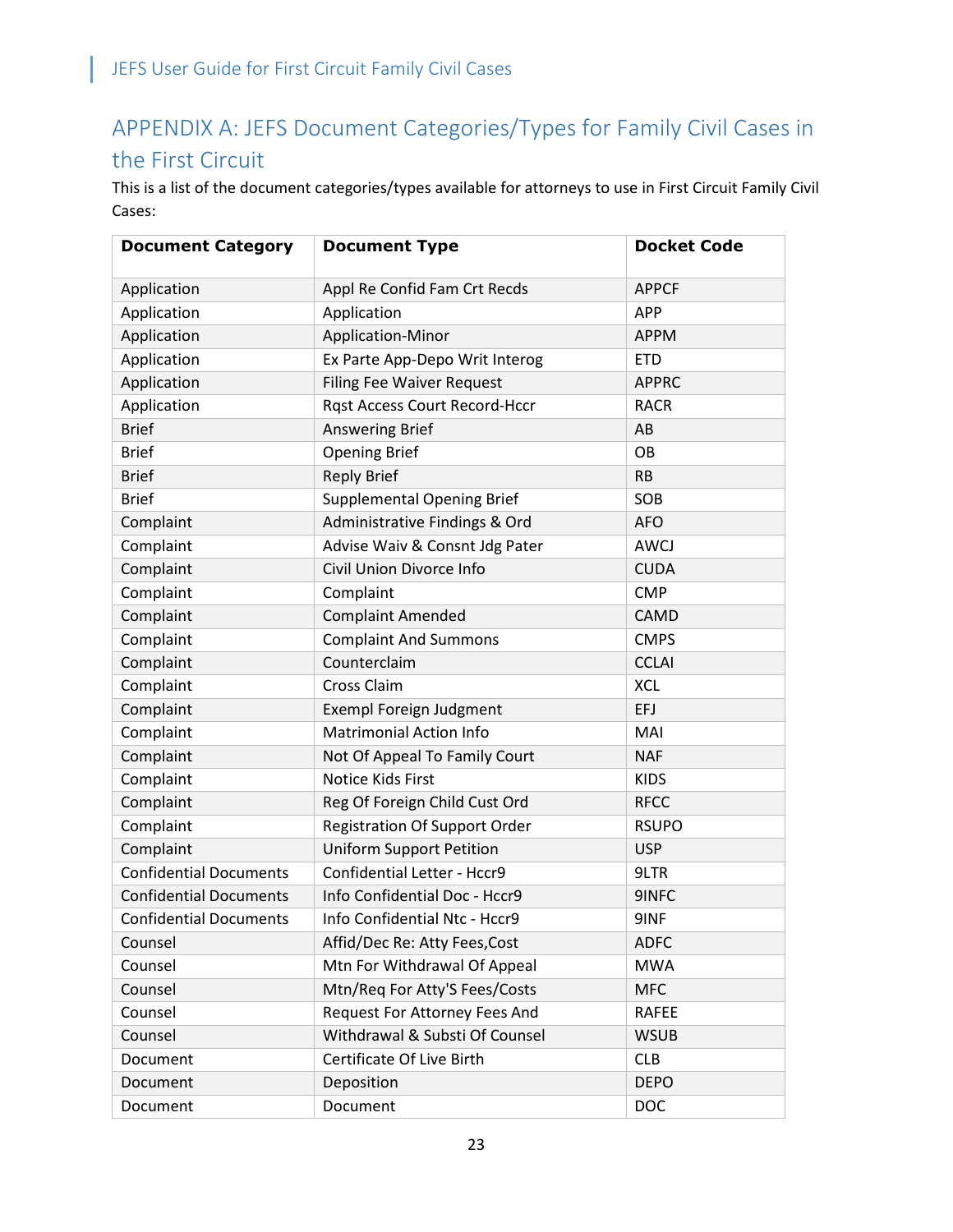| <b>Document Category</b> | <b>Document Type</b>                 | <b>Docket Code</b> |
|--------------------------|--------------------------------------|--------------------|
| Document                 | <b>Exhibit List</b>                  | <b>EL</b>          |
| Document                 | List Of Exhibits                     | LE                 |
| Document                 | List Of Witnesses                    | LW                 |
| Document                 | Prop Find Facts, Cncl Of Law         | <b>PFOF</b>        |
| Document                 | Proposed                             | <b>PROP</b>        |
| Document                 | <b>Proposed Document</b>             | <b>PDOC</b>        |
| Document                 | Proposed Order                       | <b>PORD</b>        |
| Document                 | Receipt                              | <b>REC</b>         |
| Document                 | Req For Audio-Video Recording        | <b>RAV</b>         |
| Document                 | Req Wdwl Of Exhs & Receipt           | <b>WDWE</b>        |
| Document                 | <b>Request For Transcript</b>        | <b>RT</b>          |
| Document                 | Response To Order To Show Cau        | <b>ROSC</b>        |
| Document                 | Withdrawal                           | <b>WDW</b>         |
| Document                 | <b>Witness And Exhibit Lists</b>     | <b>WEL</b>         |
| Document                 | <b>Witness List</b>                  | <b>WL</b>          |
| Document                 | Written Request For Disclosure       | <b>WRD</b>         |
| <b>Event Status</b>      | <b>Entry Of Default</b>              | <b>EOD</b>         |
| Judgment                 | Cert Of Expung Juv Arrest Rec        | <b>CEXP</b>        |
| Judgment                 | Judgment & Not Entry Of Judg         | <b>JNEOJ</b>       |
| Judgment                 | Proposed Judgment                    | <b>PJDG</b>        |
| Judgment                 | Stipulated Judgment                  | <b>SJUDG</b>       |
| Media                    | <b>Application For Extd Coverage</b> | <b>AEC</b>         |
| Memorandum               | Memorandum                           | <b>MEMO</b>        |
| Memorandum               | Memorandum In Opposition             | <b>MEO</b>         |
| Memorandum               | Memorandum In Support Of             | <b>MES</b>         |
| Memorandum               | Memorandum Of Pretrial               | <b>MEP</b>         |
| Miscellaneous            | Appearance Of Counsel                | AP                 |
| Miscellaneous            | <b>Change Of Address</b>             | <b>COA</b>         |
| Miscellaneous            | <b>Divorce Mediation Referral</b>    | <b>DMR</b>         |
| Miscellaneous            | Letter                               | LT                 |
| Miscellaneous            | <b>Property Division Chart</b>       | <b>PRDIV</b>       |
| Miscellaneous            | <b>Transcript Of Proceedings</b>     | <b>TOP</b>         |
| Motion                   | Epm-Svc By Mail&Posting By Pub       | <b>EXSMP</b>       |
| Motion                   | Ex Parte - Svc By Publication        | <b>EXPUB</b>       |
| Motion                   | Ex Parte Mot-Emerg Guardshp          | <b>EPEG</b>        |
| Motion                   | Ex Parte Mot-Exam Judg Debtor        | <b>EMOE</b>        |
| Motion                   | <b>Ex Parte Motion</b>               | <b>EXPM</b>        |
| Motion                   | Ex Parte Motion/Petition             | <b>EXPMP</b>       |
| Motion                   | Ex Parte-Iss Out Of State Depo       | <b>EPIC</b>        |
| Motion                   | Ex Parte-Issue Garnishee Sumns       | <b>MIGS</b>        |
| Motion                   | Ex Parte-Serv By Cert Mail           | <b>EPSUM</b>       |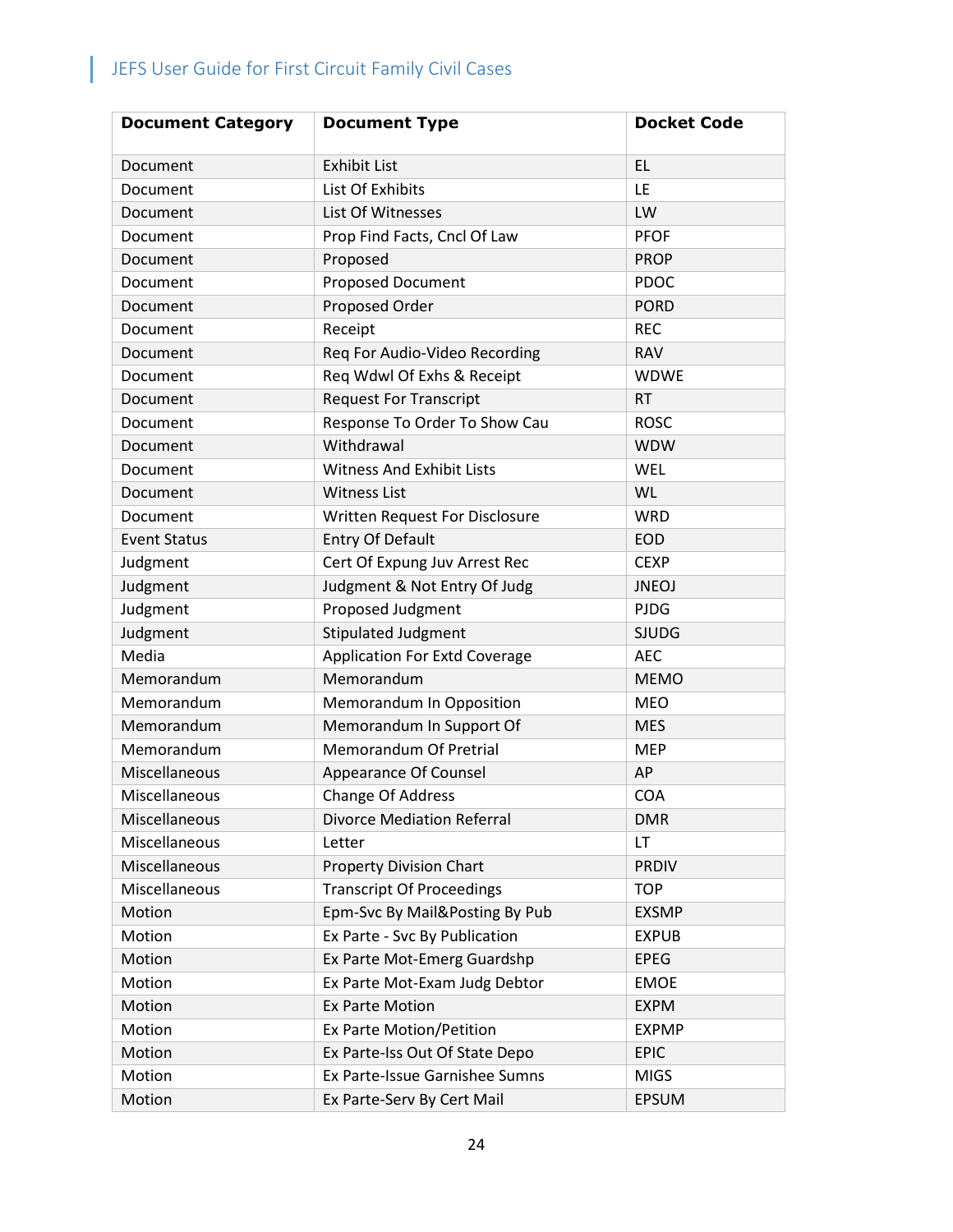| <b>Document Category</b> | <b>Document Type</b>                | <b>Docket Code</b> |
|--------------------------|-------------------------------------|--------------------|
| Motion                   | Expm Mot/Dec Svc W/O State;Ord      | <b>EPSWO</b>       |
| Motion                   | Expm Svc Mail & Post Lieu Pub       | <b>EPSPO</b>       |
| Motion                   | Expm-Advance/Expedite               | <b>EXEXP</b>       |
| Motion                   | <b>Expm-Custody Pendente Lite</b>   | <b>EPCC</b>        |
| Motion                   | Expm-Waive Fees & Surcharges        | <b>EXWAI</b>       |
| Motion                   | Mot & Dec To Mod Child Support      | <b>MMCS</b>        |
| Motion                   | Mot Mod Ord Appt Guard Or Term      | <b>MMGT</b>        |
| Motion                   | Mot Ret Firear Ammu Perm & Lic      | <b>MFIRE</b>       |
| Motion                   | Mot To Amd/Extend/Dissolve Eo       | <b>MTAD</b>        |
| Motion                   | Mot-For Confirmation Of Sale        | <b>MSALE</b>       |
| Motion                   | Motion Extend Protective Order      | <b>MEPO</b>        |
| Motion                   | Motion For                          | <b>MOT</b>         |
| Motion                   | Motion For Extension Of Time        | <b>MXT</b>         |
| Motion                   | Motion For Post Decree Relief       | <b>MPOR</b>        |
| Motion                   | <b>Motion For Pre Decree Relief</b> | <b>MPRR</b>        |
| Motion                   | <b>Motion For Reconsideration</b>   | <b>MR</b>          |
| Motion                   | Motion For Serv By Mail; Order      | <b>MOSM</b>        |
| Motion                   | <b>Motion For Stay</b>              | <b>MSTA</b>        |
| Motion                   | <b>Motion For Waiver Of Costs</b>   | <b>MW</b>          |
| Motion                   | Motion In Limine                    | <b>MLN</b>         |
| Motion                   | Motion Post-Decree or Judgment      | <b>MPOST</b>       |
| Motion                   | Motion Pre-Decree or Judgment       | <b>MPRE</b>        |
| Motion                   | Motion To Appear Pro Hac Vice       | <b>MPHV</b>        |
| Motion                   | Motion To Compel Discovery          | <b>MTCD</b>        |
| Motion                   | <b>Motion To Continue</b>           | <b>MCON</b>        |
| Motion                   | Motion To Continue - Deft/Resp      | <b>MCR</b>         |
| Motion                   | Motion To Continue - Pltf/Petr      | <b>MCP</b>         |
| Motion                   | <b>Motion To Dismiss</b>            | <b>MD</b>          |
| Motion                   | <b>Motion To Dissolve</b>           | <b>MDIS</b>        |
| Motion                   | Motion To Expunge                   | <b>MEXP</b>        |
| Motion                   | Motion To Quash                     | <b>MQSH</b>        |
| Motion                   | <b>Motion To Reinstate</b>          | <b>MOTR</b>        |
| Motion                   | Motion To Set                       | <b>MSET</b>        |
| Motion                   | <b>Motion To Set Aside</b>          | <b>MSA</b>         |
| Motion                   | <b>Motion To Vacate</b>             | <b>MVAC</b>        |
| Motion                   | Motion/Summary Judgment             | <b>MSJ</b>         |
| Motion                   | Mot-Partial Summary Judgment        | <b>MPSJ</b>        |
| Motion                   | Mtn For Withdrawal/Sub Of Cnsl      | <b>MTWC</b>        |
| Motion                   | <b>Non-Hearing Motion</b>           | <b>NHM</b>         |
| Motion                   | <b>Other Procedural Motion</b>      | <b>OM</b>          |
| Motion                   | Repetition For Invol Hosp           | <b>REP</b>         |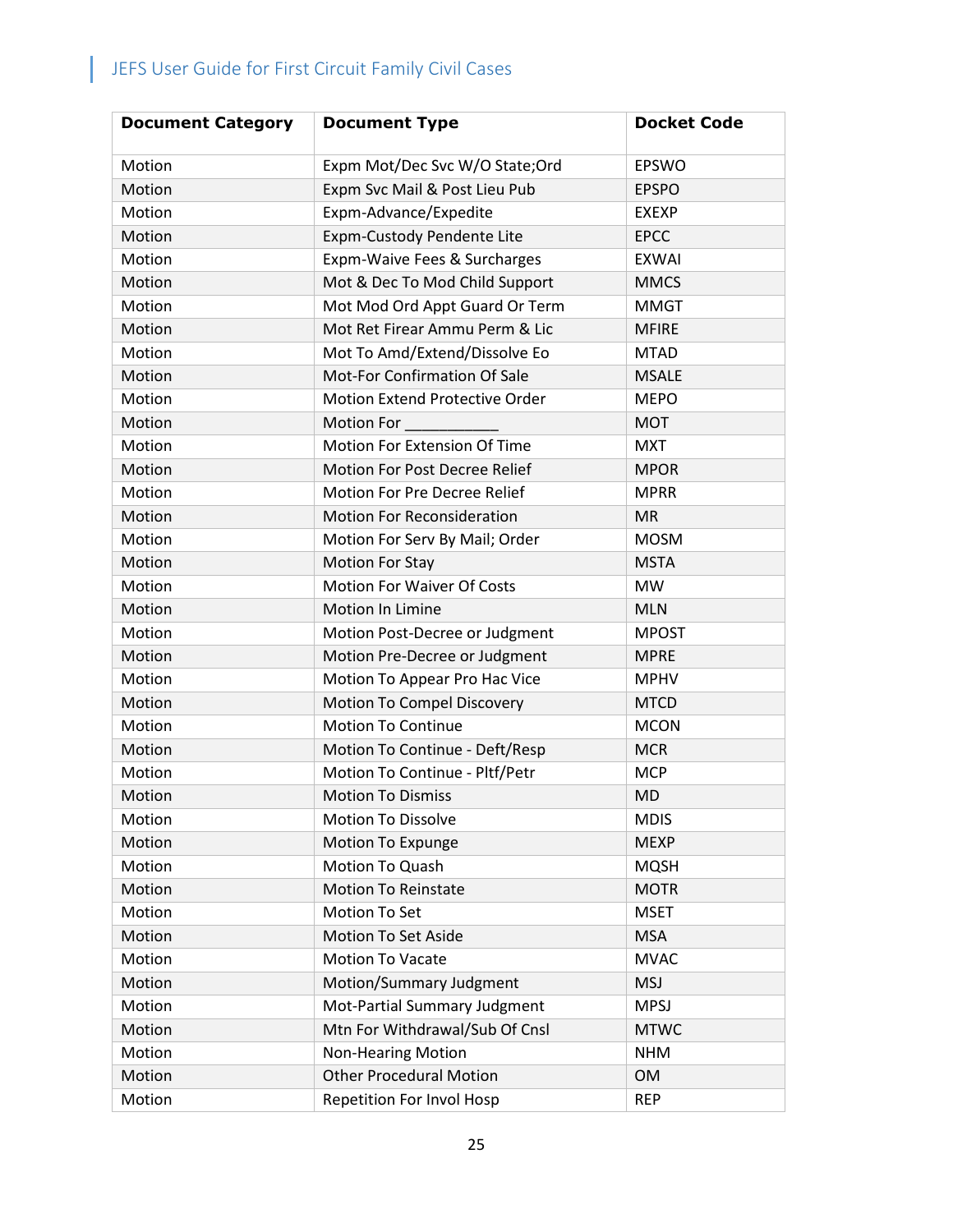| <b>Document Category</b> | <b>Document Type</b>                | <b>Docket Code</b> |
|--------------------------|-------------------------------------|--------------------|
| Motion                   | Request                             | <b>REQ</b>         |
| Motion                   | <b>Request For Default By Clerk</b> | <b>EXREQ</b>       |
| Motion                   | Request For In Forma Pauperis       | <b>IFP</b>         |
| Motion                   | Request To Excuse Appearance        | <b>REXC</b>        |
| Notice                   | Amended Notice Of Appeal            | <b>ANOA</b>        |
| Notice                   | Amended Notice Of Cross-Appeal      | <b>AMNXA</b>       |
| Notice                   | Amended Notice Of Hearing           | <b>ANH</b>         |
| Notice                   | <b>Demand For Notice</b>            | <b>DFN</b>         |
| Notice                   | Not Appt Guard & Right Req Mod      | <b>NAPG</b>        |
| Notice                   | Not Re Invol Civil Commitment       | <b>NICC</b>        |
| Notice                   | Not W/Drawal Of Mtn Filed On        | <b>NWDL</b>        |
| Notice                   | <b>Notice</b>                       | <b>NTCE</b>        |
| <b>Notice</b>            | Notice Of Appeal                    | <b>NA</b>          |
| Notice                   | Notice Of Appeal-Agency             | <b>NAG</b>         |
| Notice                   | <b>Notice Of Dismissal</b>          | <b>DISM</b>        |
| Notice                   | Notice Of Dismissal - Partial       | <b>NOPD</b>        |
| <b>Notice</b>            | Notice Of Entry Of Judgment         | <b>NEJ</b>         |
| Notice                   | <b>Notice Of Extension</b>          | <b>NEXT</b>        |
| Notice                   | Notice Of Filing Report             | <b>NFR</b>         |
| Notice                   | Notice Of Hearing                   | <b>NOH</b>         |
| Notice                   | Notice Of Limited Appearance        | <b>NLA</b>         |
| Notice                   | Notice Of Removal                   | <b>NREMV</b>       |
| Notice                   | Notice Of Setting                   | <b>NSET</b>        |
| <b>Notice</b>            | <b>Notice Of Taking Deposition</b>  | <b>NTDEP</b>       |
| Notice                   | Notice-Appearance / Counsel         | <b>NAPP</b>        |
| Notice                   | Notice-Bankruptcy                   | <b>NBR</b>         |
| Notice                   | Notice-Dismissal W/O Prejudice      | <b>NDO</b>         |
| Notice                   | Notice-Dismissal W/Prejudice        | <b>NDW</b>         |
| Notice                   | Notice-Entry Judgment/Order         | <b>NEJO</b>        |
| Notice                   | Notice-Pendency Of Action           | <b>NPA</b>         |
| Notice                   | Notice-Resetting                    | <b>NOR</b>         |
| Notice                   | Notice-Submission                   | <b>NSUB</b>        |
| Notice                   | Waiver-Notice                       | <b>WON</b>         |
| Order                    | Adm Ord Terminat Child Support      | <b>ATERM</b>       |
| Order                    | Ord/Not W/Hold Inc Child Supp       | <b>ONW</b>         |
| Order                    | Order Re Return Of Firearms         | <b>OFIRE</b>       |
| Order                    | Prop W/Drawal & Subst Of Couns      | <b>PWSUB</b>       |
| Order                    | Proposed Order                      | <b>PROD</b>        |
| <b>Other Documents</b>   | Agreemnt & Consnt Limitd Apper      | <b>ACLA</b>        |
| <b>Other Documents</b>   | Amd Findings/Fact Concl Of Law      | <b>AFOF</b>        |
| <b>Other Documents</b>   | <b>Flag Sheet</b>                   | <b>FLAG</b>        |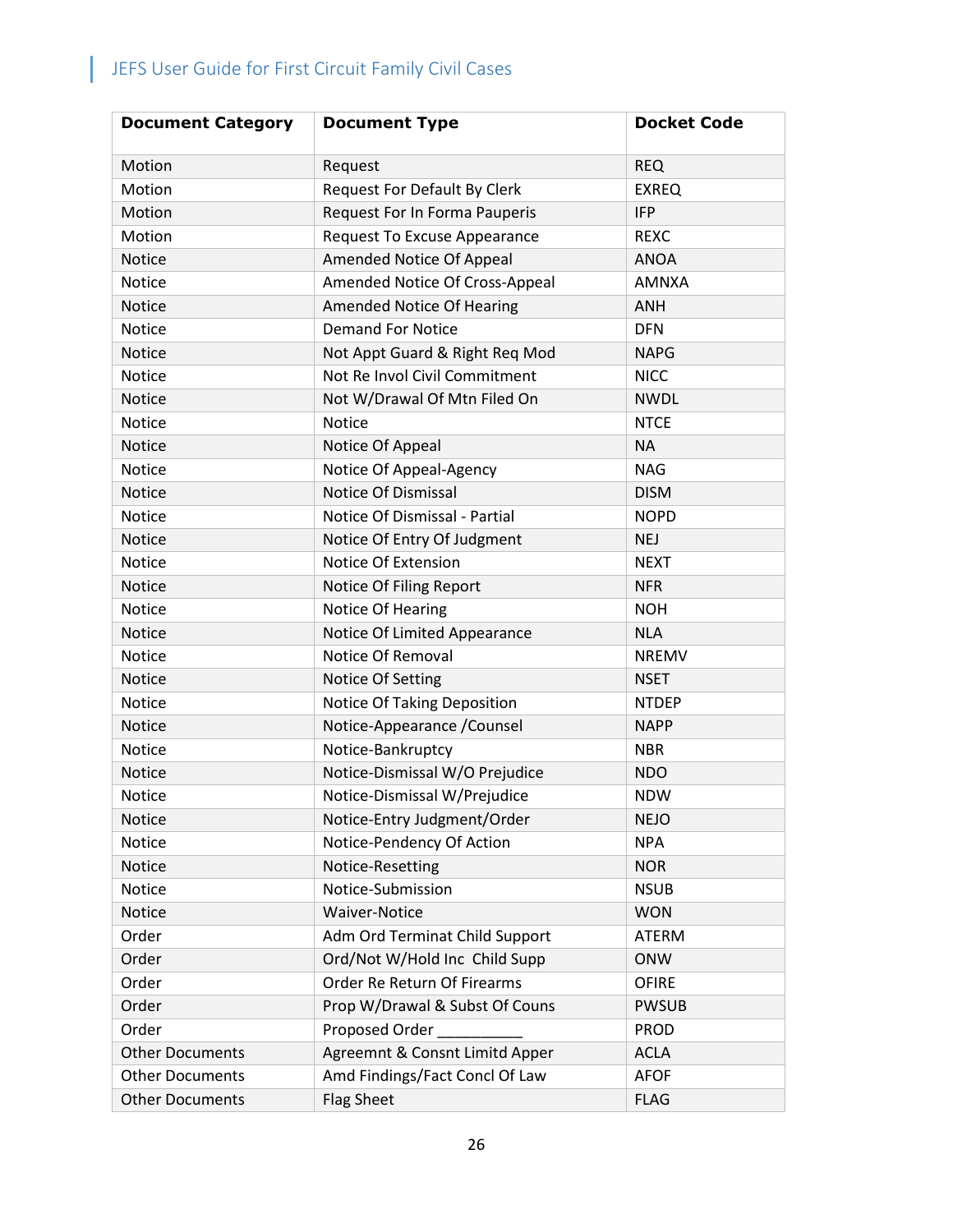| <b>Document Category</b>    | <b>Document Type</b>                  | <b>Docket Code</b> |
|-----------------------------|---------------------------------------|--------------------|
| <b>Other Documents</b>      | Other                                 | <b>OT</b>          |
| <b>Other Documents</b>      | <b>Proposed Divorce Decree</b>        | <b>PDD</b>         |
| <b>Other Documents</b>      | Withdrawal Of Limitd Appear           | <b>WLA</b>         |
| Petition                    | <b>Amended Petition</b>               | <b>AMPET</b>       |
| Petition                    | <b>Emergency Ex Parte Petition</b>    | <b>EMEPP</b>       |
| Petition                    | <b>Ex Parte Petition</b>              | EPP                |
| Petition                    | <b>Ex Parte Petition For Tro</b>      | <b>EPTRO</b>       |
| Petition                    | Pet (Ex Pte) Est Foreign Adopt        | <b>PEXFA</b>       |
| Petition                    | Pet Cust Visit Sup Ord Aft Vep        | <b>PVEP</b>        |
| Petition                    | Pet Disestablish Paternity            | <b>PFPD</b>        |
| Petition                    | Pet For Adoption (Adult)              | <b>PFAA</b>        |
| Petition                    | Pet Pat/Cust Visit & Supp Ord         | PFP                |
| Petition                    | Pet-Adopt (Child Protect Act)         | PFACH              |
| Petition                    | Petition For _                        | PET                |
| Petition                    | Petition-Minor                        | <b>PETM</b>        |
| Report                      | Init Rpt Guardian Incap Per           | <b>IRGIP</b>       |
| <b>Reports and Findings</b> | Annual Rpt Of Guardian                | <b>ARG</b>         |
| <b>Reports and Findings</b> | <b>Bankruptcy Status Rpt</b>          | <b>BKSR</b>        |
| <b>Reports and Findings</b> | Catholic Char Hawaii Stat Rep         | <b>CCH</b>         |
| <b>Reports and Findings</b> | <b>Custody Evaluators Report</b>      | <b>CER</b>         |
| <b>Reports and Findings</b> | <b>Custody Investigation Unit Rpt</b> | <b>CIUR</b>        |
| <b>Reports and Findings</b> | Guardian Ad Litem Report              | <b>GALR</b>        |
| <b>Reports and Findings</b> | Report Of The Fact Finder             | <b>RFSO</b>        |
| <b>Reports and Findings</b> | Report-Kokua Kanawai                  | <b>RKK</b>         |
| <b>Reports and Findings</b> | Rept Fr Volunteer Settle Mstr         | <b>RVSM</b>        |
| <b>Reports and Findings</b> | <b>Status Report/Recommendation</b>   | <b>SRR</b>         |
| Response                    | Answer                                | ANSW               |
| Response                    | Answer & Disclosure                   | <b>AAD</b>         |
| Response                    | Answer To Complaint                   | <b>ANCMP</b>       |
| Response                    | Appearance & Waiver                   | AW                 |
| Response                    | Consent                               | <b>CONST</b>       |
| Response                    | Reply                                 | <b>REPLY</b>       |
| Response                    | Response                              | <b>RESP</b>        |
| Response                    | Response To Petition                  | <b>RPET</b>        |
| Service                     | Acknowledgment Of Receipt             | <b>ACKRT</b>       |
| Service                     | Acknowledgment Of Service             | AS                 |
| Service                     | <b>Affidavit Of Mailing</b>           | <b>AOM</b>         |
| Service                     | <b>Affidavit Of Publication</b>       | <b>AOP</b>         |
| Service                     | Affidavit-Mail In Lieu Publish        | AFMLP              |
| Service                     | Appear & Ack Of Service               | AWS                |
| Service                     | Appear & Acknowledgment               | <b>AAC</b>         |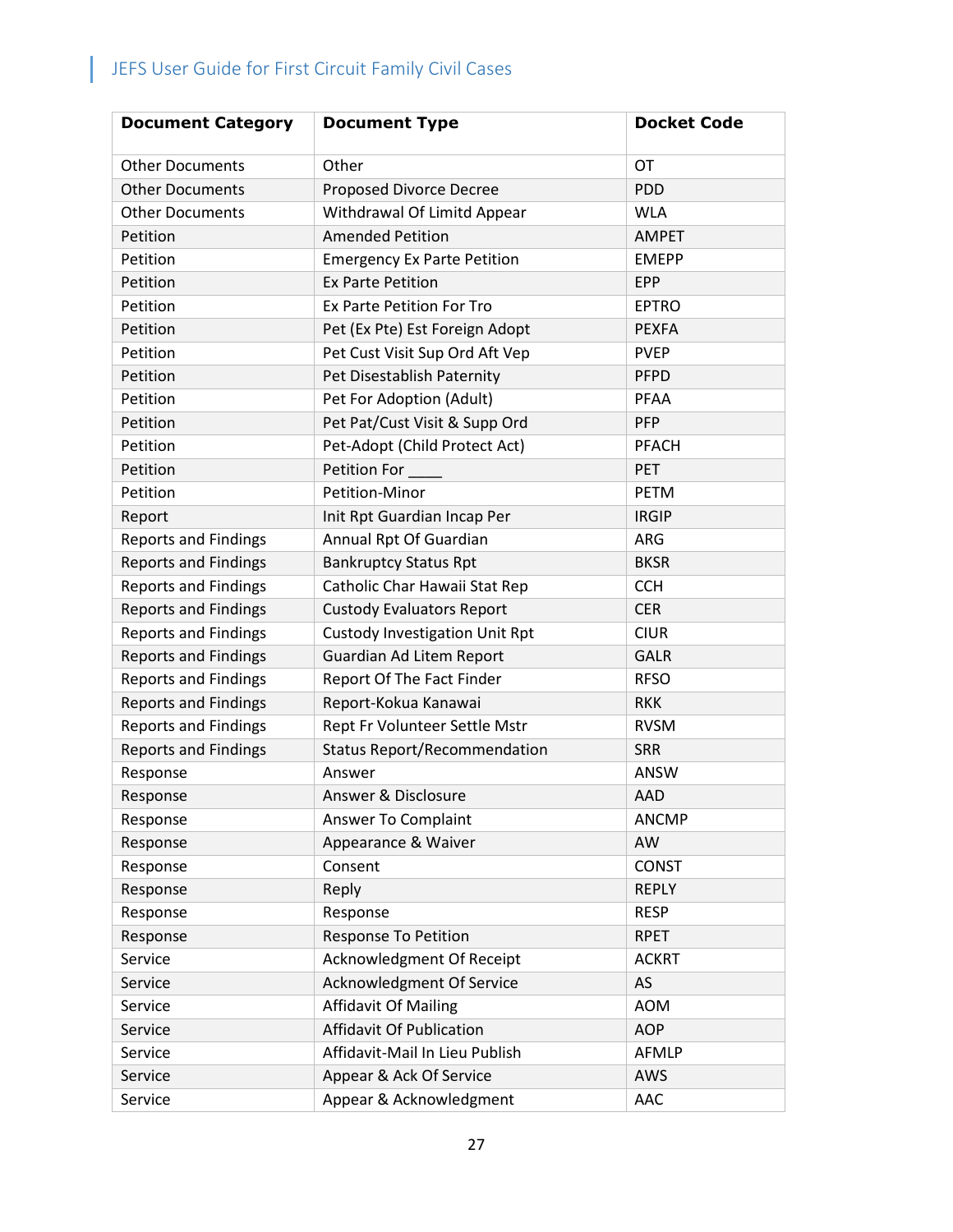| <b>Document Category</b>    | <b>Document Type</b>               | <b>Docket Code</b> |
|-----------------------------|------------------------------------|--------------------|
| Service                     | <b>Certificate Of Mailing</b>      | <b>CM</b>          |
| Service                     | <b>Certificate Of Service</b>      | CS                 |
| Service                     | Dec Intent To Serve By Mail        | <b>DECM</b>        |
| Service                     | <b>Declaration Re: Attempt Svc</b> | <b>DECAS</b>       |
| Service                     | <b>Proof Of Mailing</b>            | <b>PMAIL</b>       |
| Service                     | <b>Proof Of Personal Service</b>   | <b>PPS</b>         |
| Service                     | Proof Of Service By Mail           | <b>POSM</b>        |
| Service                     | Proof Of Svc - Fr Law Enforc       | <b>POSLE</b>       |
| Service                     | <b>Return Of Service</b>           | <b>ROS</b>         |
| Service                     | Service-Return/Acknowledgement     | <b>RAS</b>         |
| Service                     | <b>Statement Of Mailing</b>        | SM                 |
| Service                     | Statement Of Mailing; Exh 1&2      | SM12               |
| Service                     | Statement Of Mailing; Exh A&B      | <b>SMAB</b>        |
| Service                     | <b>Statement Of Service</b>        | SOS                |
| Statements                  | Custody/Visitation Statement       | <b>CVS</b>         |
| Statements                  | <b>Position Statement</b>          | <b>PSTMT</b>       |
| Statements                  | Statement Of                       | <b>ST</b>          |
| Statements                  | Stmt No Position & Non-Appear      | <b>STNP</b>        |
| Stipulations                | Stip Child Supp Credit             | <b>SCSC</b>        |
| Stipulations                | Stip Dis W/Oprej All Cla & Pty     | SFDWO              |
| Stipulations                | Stip Dism W/Prej All Cla & Pty     | <b>SFDW</b>        |
| Stipulations                | <b>Stip To Continue Case</b>       | <b>SCON</b>        |
| Stipulations                | Stipulation To _                   | <b>STIP</b>        |
| Stipulations                | <b>Stipulation To Dismiss</b>      | <b>STDSM</b>       |
| Stipulations                | Stipul-Continue He/Order           | <b>SCH</b>         |
| Subpoena                    | Subpoena                           | <b>SUB</b>         |
| Subpoena                    | Subpoena Duces Tecum               | SDT                |
| <b>Supporting Documents</b> | <b>Acceptance of Appointment</b>   | <b>AOA</b>         |
| <b>Supporting Documents</b> | Adopt Hrg Flag Sheet               | <b>AFS</b>         |
| <b>Supporting Documents</b> | Adopt Hrg Flag Sheet (Icpc)        | <b>AFSIC</b>       |
| <b>Supporting Documents</b> | Adopt Hrg Flag Sheet (Icwa)        | <b>AFICW</b>       |
| <b>Supporting Documents</b> | Adoption Decree By Step-Parent     | <b>ADBS</b>        |
| <b>Supporting Documents</b> | Adoption Info Sheet                | <b>AIS</b>         |
| <b>Supporting Documents</b> | Affid Re Waiver Med Info Form      | <b>AFFW</b>        |
| <b>Supporting Documents</b> | Affidavit                          | AF                 |
| <b>Supporting Documents</b> | Affidavit Of Plaintiff             | <b>APL</b>         |
| <b>Supporting Documents</b> | <b>Agreemnt Contemplation Div</b>  | <b>ATCD</b>        |
| <b>Supporting Documents</b> | Agreemnt Incident To Div           | <b>AITD</b>        |
| <b>Supporting Documents</b> | Appr Req & Waiver Of Notice        | <b>ARW</b>         |
| <b>Supporting Documents</b> | Asset & Debt Stmnt Both            | ADSB               |
| <b>Supporting Documents</b> | Asset & Debt Stmnt Deft            | <b>ADSD</b>        |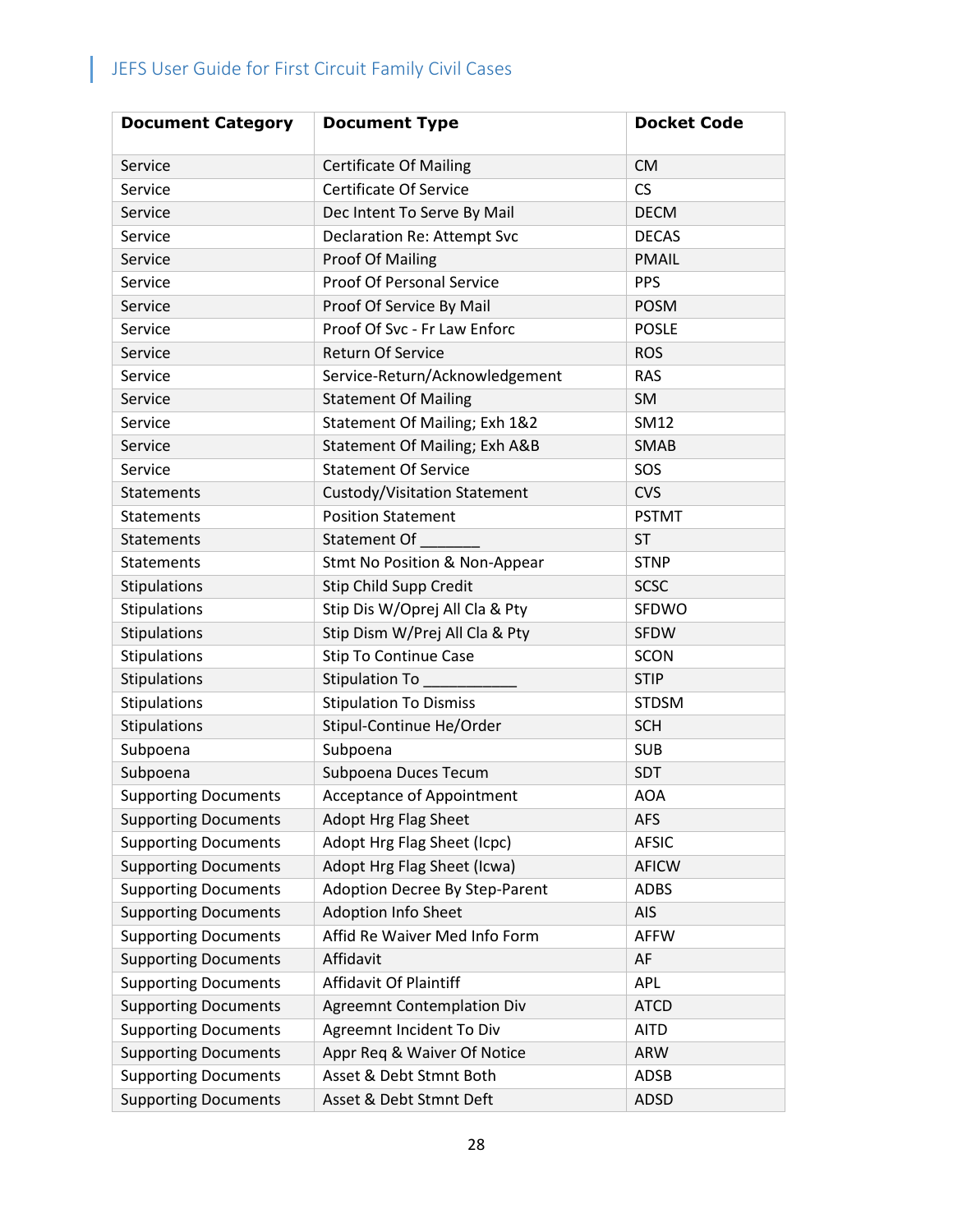| <b>Document Category</b>    | <b>Document Type</b>               | <b>Docket Code</b> |
|-----------------------------|------------------------------------|--------------------|
| <b>Supporting Documents</b> | Asset & Debt Stmnt Pltf            | <b>ADSP</b>        |
| <b>Supporting Documents</b> | <b>Asset And Debt Statement</b>    | <b>ADS</b>         |
| <b>Supporting Documents</b> | Attachment                         | <b>ATTCH</b>       |
| <b>Supporting Documents</b> | <b>Attorney Affirmation</b>        | <b>ATA</b>         |
| <b>Supporting Documents</b> | <b>Birth Certificate</b>           | <b>BC</b>          |
| <b>Supporting Documents</b> | Certificate of Death               | CD                 |
| <b>Supporting Documents</b> | <b>Certification Of Adoption</b>   | CADOP              |
| <b>Supporting Documents</b> | Certified Record on Appeal         | <b>CROA</b>        |
| <b>Supporting Documents</b> | Child Support Guide Wksht          | <b>CSGW</b>        |
| <b>Supporting Documents</b> | <b>Child's Medical Certificate</b> | <b>MCCH</b>        |
| <b>Supporting Documents</b> | <b>Civil Information Sheet</b>     | <b>CIS</b>         |
| <b>Supporting Documents</b> | Consen Co-Guard & Waiv Of Not      | <b>CCGW</b>        |
| <b>Supporting Documents</b> | Consent Of Child                   | CONC               |
| <b>Supporting Documents</b> | Copy Of Cert Of Physician          | <b>CPH</b>         |
| <b>Supporting Documents</b> | <b>Counter Designation Of ROA</b>  | <b>CDROA</b>       |
| <b>Supporting Documents</b> | Decla Jdg Cred Garnish Wages       | <b>DJCGW</b>       |
| <b>Supporting Documents</b> | Declaration                        | <b>DEC</b>         |
| <b>Supporting Documents</b> | <b>Declaration Of Posting</b>      | <b>DECP</b>        |
| <b>Supporting Documents</b> | Decree                             | <b>DECRE</b>       |
| <b>Supporting Documents</b> | Distribution St & Acct Of Comm     | <b>DST</b>         |
| <b>Supporting Documents</b> | Errata Re:                         | <b>ERRAT</b>       |
| <b>Supporting Documents</b> | Exhibit                            | <b>EXH</b>         |
| <b>Supporting Documents</b> | <b>General Consent To Adoption</b> | <b>GCON</b>        |
| <b>Supporting Documents</b> | <b>Genetic Test Results</b>        | <b>GEN</b>         |
| <b>Supporting Documents</b> | Hawaii Paternity Action Infor      | <b>HPAI</b>        |
| <b>Supporting Documents</b> | Income And Expense Statement       | <b>IES</b>         |
| <b>Supporting Documents</b> | Income Expense Stmnt Deft          | <b>IESD</b>        |
| <b>Supporting Documents</b> | Income Expense Stmnt Pltf          | <b>IESP</b>        |
| <b>Supporting Documents</b> | Income Withholding For Support     | <b>IWS</b>         |
| <b>Supporting Documents</b> | Joinder                            | <b>JOIN</b>        |
| <b>Supporting Documents</b> | Kids 1St Mandatory Div Edu Pgm     | <b>KFDEP</b>       |
| <b>Supporting Documents</b> | Kids First Info Sheet              | <b>KFIS</b>        |
| <b>Supporting Documents</b> | Letters Of Guardianship            | LOG                |
| <b>Supporting Documents</b> | Medical Records & Info             | <b>MEDRE</b>       |
| <b>Supporting Documents</b> | Not To Dhs Of Pendency Of Acti     | <b>DHS</b>         |
| <b>Supporting Documents</b> | Objections                         | OBJ                |
| <b>Supporting Documents</b> | Ord For Cert And Trans Of Roa      | <b>OCTRA</b>       |
| <b>Supporting Documents</b> | Paternity Financ Inform Sheet      | <b>PFIS</b>        |
| <b>Supporting Documents</b> | <b>Proposed Parenting Plan</b>     | <b>PPP</b>         |
| <b>Supporting Documents</b> | Qualified Domestic Rel Order       | QDRO               |
| <b>Supporting Documents</b> | Release Of Child For Adoption      | <b>RELC</b>        |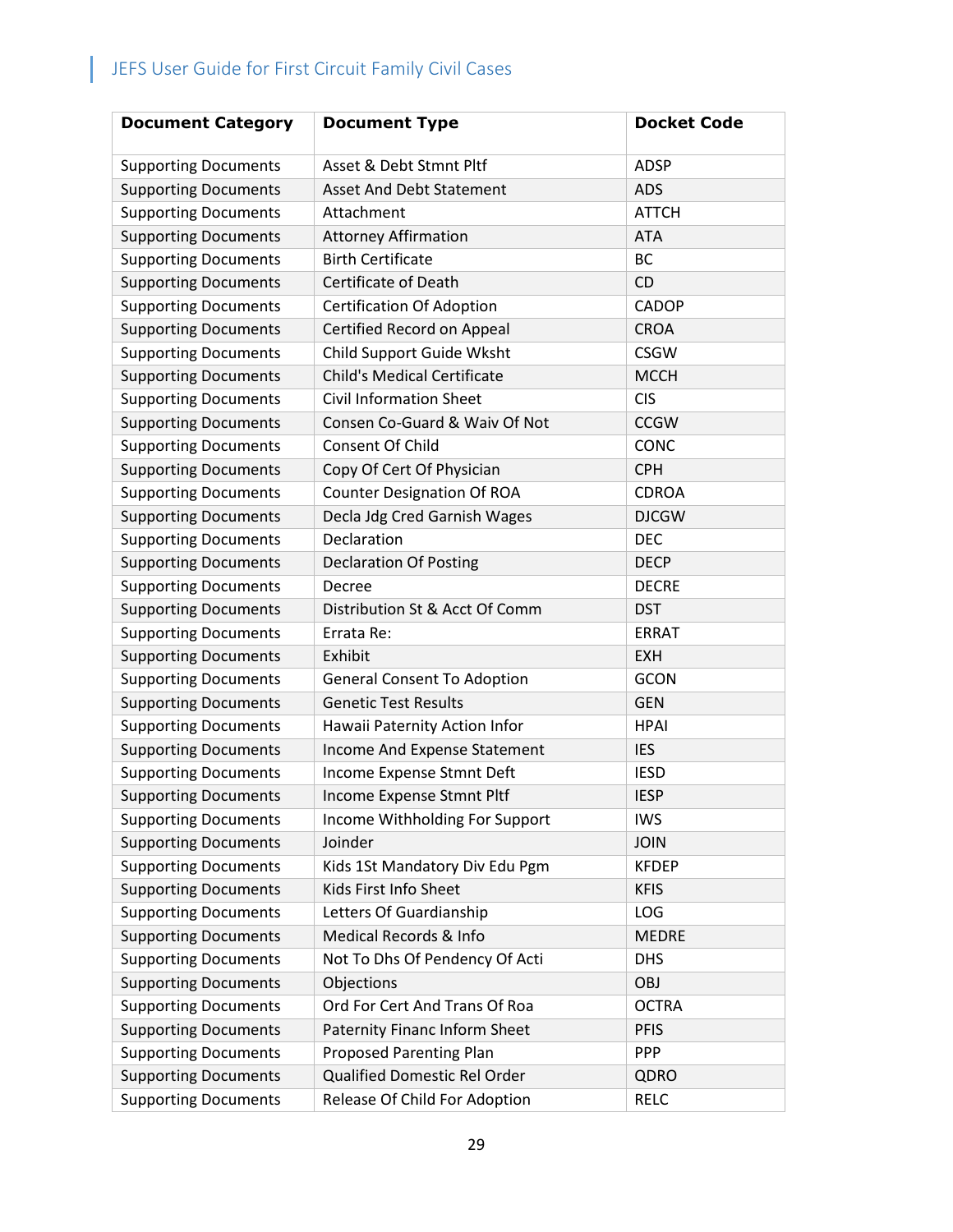| <b>Document Category</b>    | <b>Document Type</b>                | <b>Docket Code</b> |
|-----------------------------|-------------------------------------|--------------------|
| <b>Supporting Documents</b> | <b>Report Of Master</b>             | <b>RMSTR</b>       |
| <b>Supporting Documents</b> | <b>Specific Consent To Adoption</b> | <b>SCADO</b>       |
| <b>Supporting Documents</b> | <b>Suggestion Of Death</b>          | <b>SUG</b>         |
| <b>Supporting Documents</b> | Summons                             | <b>SUMM</b>        |
| <b>Supporting Documents</b> | Supp Aff Direct Pay Child Supp      | <b>SAP</b>         |
| <b>Supporting Documents</b> | Supp Cert Record On Appeal          | <b>SCROA</b>       |
| <b>Supporting Documents</b> | Suppl Affidavit Direct Payment      | <b>SADP</b>        |
| <b>Supporting Documents</b> | Supplement                          | <b>SUP</b>         |
| <b>Supporting Documents</b> | <b>Supporting Affidavit</b>         | <b>SAFF</b>        |
| <b>Supporting Documents</b> | Terminat Of Income W/Hold Ord       | <b>TIWO</b>        |
| <b>Supporting Documents</b> | <b>Verification Of Death</b>        | <b>VEDTH</b>       |
| <b>Supporting Documents</b> | Waiv Of Not & Consnt To Grdshp      | <b>WNC</b>         |
| <b>Supporting Documents</b> | Waiver Of Notice To Dhs             | <b>WDHS</b>        |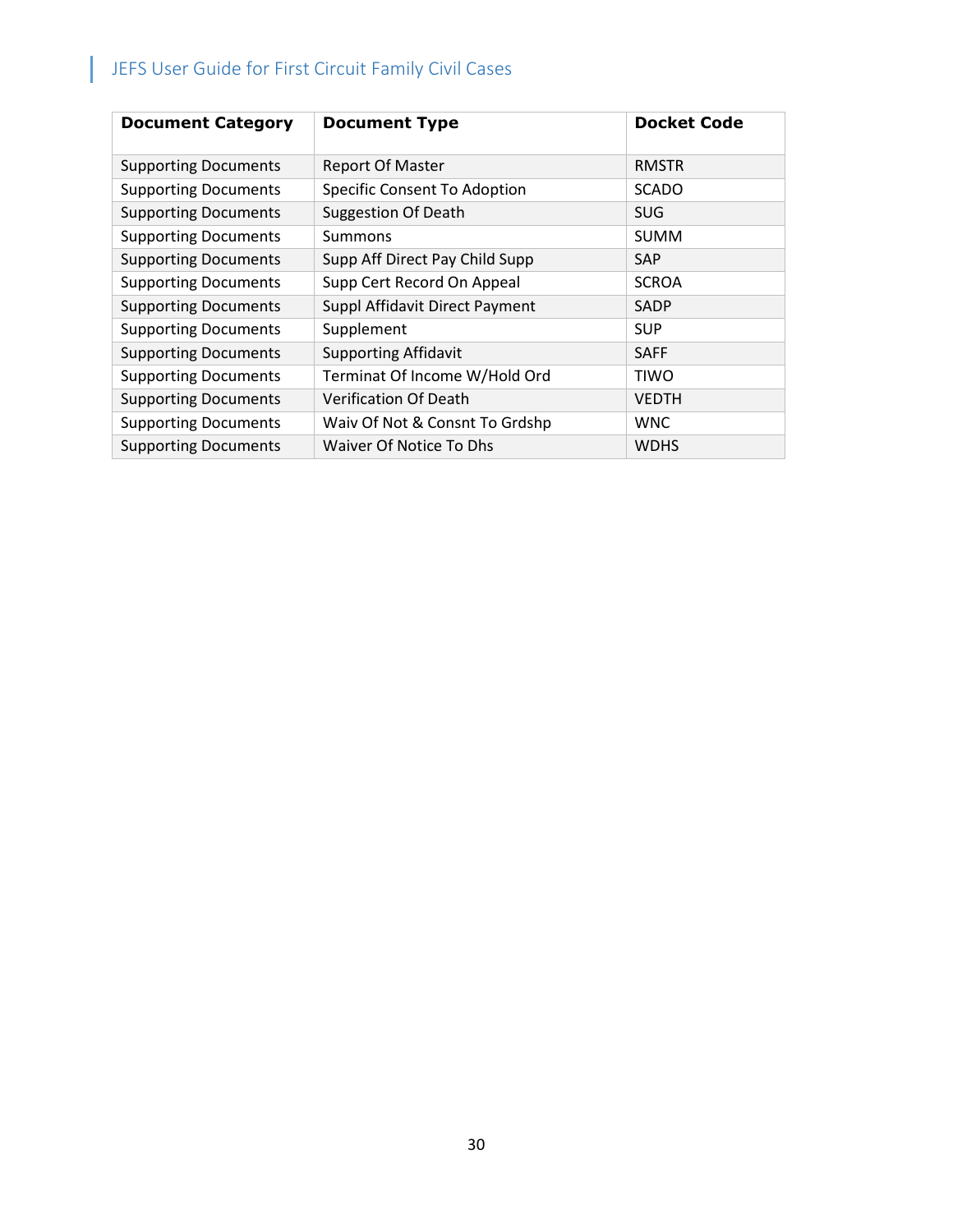### <span id="page-31-0"></span>APPENDIX B: JEFS Docket Codes for Family Civil Cases in the First Circuit

(Same info fro[m Appendix A](#page-23-0) sorted by Document Type)

This is a list of the document types/categories available for attorneys to use in First Circuit Family Civil Cases:

| <b>Document Type</b>                                | <b>Document Category</b>    | <b>Docket Code</b> |
|-----------------------------------------------------|-----------------------------|--------------------|
| <b>Acceptance of</b><br>Appointment                 | <b>Supporting Documents</b> | <b>AOA</b>         |
| <b>Acknowledgment Of</b><br>Receipt                 | Service                     | <b>ACKRT</b>       |
| <b>Acknowledgment Of</b><br><b>Service</b>          | Service                     | AS                 |
| <b>Adm Ord Terminat Child</b><br><b>Support</b>     | Order                       | <b>ATERM</b>       |
| <b>Administrative Findings &amp;</b><br>Ord         | Complaint                   | <b>AFO</b>         |
| <b>Adopt Hrg Flag Sheet</b>                         | <b>Supporting Documents</b> | <b>AFS</b>         |
| <b>Adopt Hrg Flag Sheet</b><br>(Icpc)               | <b>Supporting Documents</b> | <b>AFSIC</b>       |
| <b>Adopt Hrg Flag Sheet</b><br>(Icwa)               | <b>Supporting Documents</b> | <b>AFICW</b>       |
| <b>Adoption Decree By Step-</b><br>Parent           | <b>Supporting Documents</b> | <b>ADBS</b>        |
| <b>Adoption Info Sheet</b>                          | <b>Supporting Documents</b> | <b>AIS</b>         |
| <b>Advise Waiv &amp; Consnt Jdg</b><br>Pater        | Complaint                   | <b>AWCJ</b>        |
| <b>Affid Re Waiver Med Info</b><br>Form             | <b>Supporting Documents</b> | <b>AFFW</b>        |
| <b>Affid/Dec Re: Atty</b><br>Fees, Cost             | Counsel                     | <b>ADFC</b>        |
| <b>Affidavit</b>                                    | <b>Supporting Documents</b> | AF                 |
| <b>Affidavit Of Mailing</b>                         | Service                     | <b>AOM</b>         |
| <b>Affidavit Of Plaintiff</b>                       | <b>Supporting Documents</b> | <b>APL</b>         |
| <b>Affidavit Of Publication</b>                     | Service                     | <b>AOP</b>         |
| <b>Affidavit-Mail In Lieu</b><br><b>Publish</b>     | Service                     | <b>AFMLP</b>       |
| <b>Agreemnt &amp; Consnt Limitd</b><br><b>Apper</b> | <b>Other Documents</b>      | <b>ACLA</b>        |
| <b>Agreemnt Contemplation</b><br>Div                | <b>Supporting Documents</b> | ATCD               |
| <b>Agreemnt Incident To Div</b>                     | <b>Supporting Documents</b> | <b>AITD</b>        |
| <b>Amd Findings/Fact Concl</b><br>Of Law            | <b>Other Documents</b>      | <b>AFOF</b>        |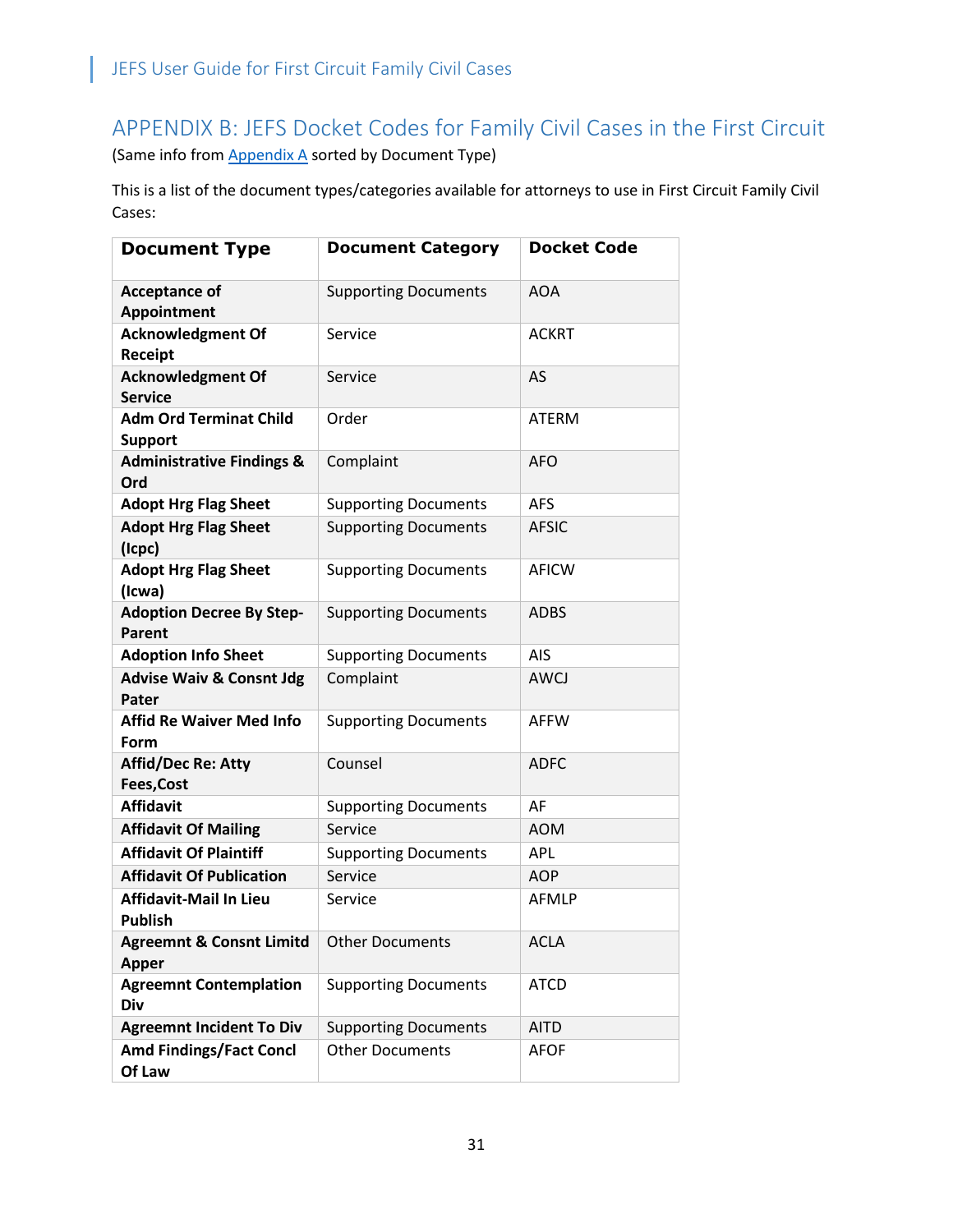| <b>Document Type</b>                             | <b>Document Category</b>    | <b>Docket Code</b> |
|--------------------------------------------------|-----------------------------|--------------------|
| <b>Amended Notice Of</b><br><b>Appeal</b>        | <b>Notice</b>               | <b>ANOA</b>        |
| <b>Amended Notice Of Cross-</b><br><b>Appeal</b> | <b>Notice</b>               | AMNXA              |
| <b>Amended Notice Of</b><br><b>Hearing</b>       | <b>Notice</b>               | <b>ANH</b>         |
| <b>Amended Petition</b>                          | Petition                    | <b>AMPET</b>       |
| <b>Annual Rpt Of Guardian</b>                    | <b>Reports and Findings</b> | ARG                |
| <b>Answer</b>                                    | Response                    | <b>ANSW</b>        |
| <b>Answer &amp; Disclosure</b>                   | Response                    | AAD                |
| <b>Answer To Complaint</b>                       | Response                    | <b>ANCMP</b>       |
| <b>Answering Brief</b>                           | <b>Brief</b>                | AB                 |
| <b>Appear &amp; Ack Of Service</b>               | Service                     | <b>AWS</b>         |
| Appear &<br>Acknowledgment                       | Service                     | AAC                |
| <b>Appearance &amp; Waiver</b>                   | Response                    | <b>AW</b>          |
| <b>Appearance Of Counsel</b>                     | Miscellaneous               | АP                 |
| <b>Appl Re Confid Fam Crt</b><br><b>Recds</b>    | Application                 | <b>APPCF</b>       |
| <b>Application</b>                               | Application                 | <b>APP</b>         |
| <b>Application For Extd</b><br>Coverage          | Media                       | AEC                |
| <b>Application-Minor</b>                         | Application                 | <b>APPM</b>        |
| <b>Appr Req &amp; Waiver Of</b><br><b>Notice</b> | <b>Supporting Documents</b> | ARW                |
| <b>Asset &amp; Debt Stmnt Both</b>               | <b>Supporting Documents</b> | <b>ADSB</b>        |
| <b>Asset &amp; Debt Stmnt Deft</b>               | <b>Supporting Documents</b> | <b>ADSD</b>        |
| <b>Asset &amp; Debt Stmnt Pltf</b>               | <b>Supporting Documents</b> | <b>ADSP</b>        |
| <b>Asset And Debt Statement</b>                  | <b>Supporting Documents</b> | ADS                |
| <b>Attachment</b>                                | <b>Supporting Documents</b> | <b>ATTCH</b>       |
| <b>Attorney Affirmation</b>                      | <b>Supporting Documents</b> | <b>ATA</b>         |
| <b>Bankruptcy Status Rpt</b>                     | <b>Reports and Findings</b> | <b>BKSR</b>        |
| <b>Birth Certificate</b>                         | <b>Supporting Documents</b> | <b>BC</b>          |
| <b>Catholic Char Hawaii Stat</b><br>Rep          | <b>Reports and Findings</b> | <b>CCH</b>         |
| <b>Cert Of Expung Juv Arrest</b><br>Rec          | Judgment                    | <b>CEXP</b>        |
| <b>Certificate of Death</b>                      | <b>Supporting Documents</b> | CD                 |
| <b>Certificate Of Live Birth</b>                 | Document                    | <b>CLB</b>         |
| <b>Certificate Of Mailing</b>                    | Service                     | <b>CM</b>          |
| <b>Certificate Of Service</b>                    | Service                     | CS.                |
| <b>Certification Of Adoption</b>                 | <b>Supporting Documents</b> | CADOP              |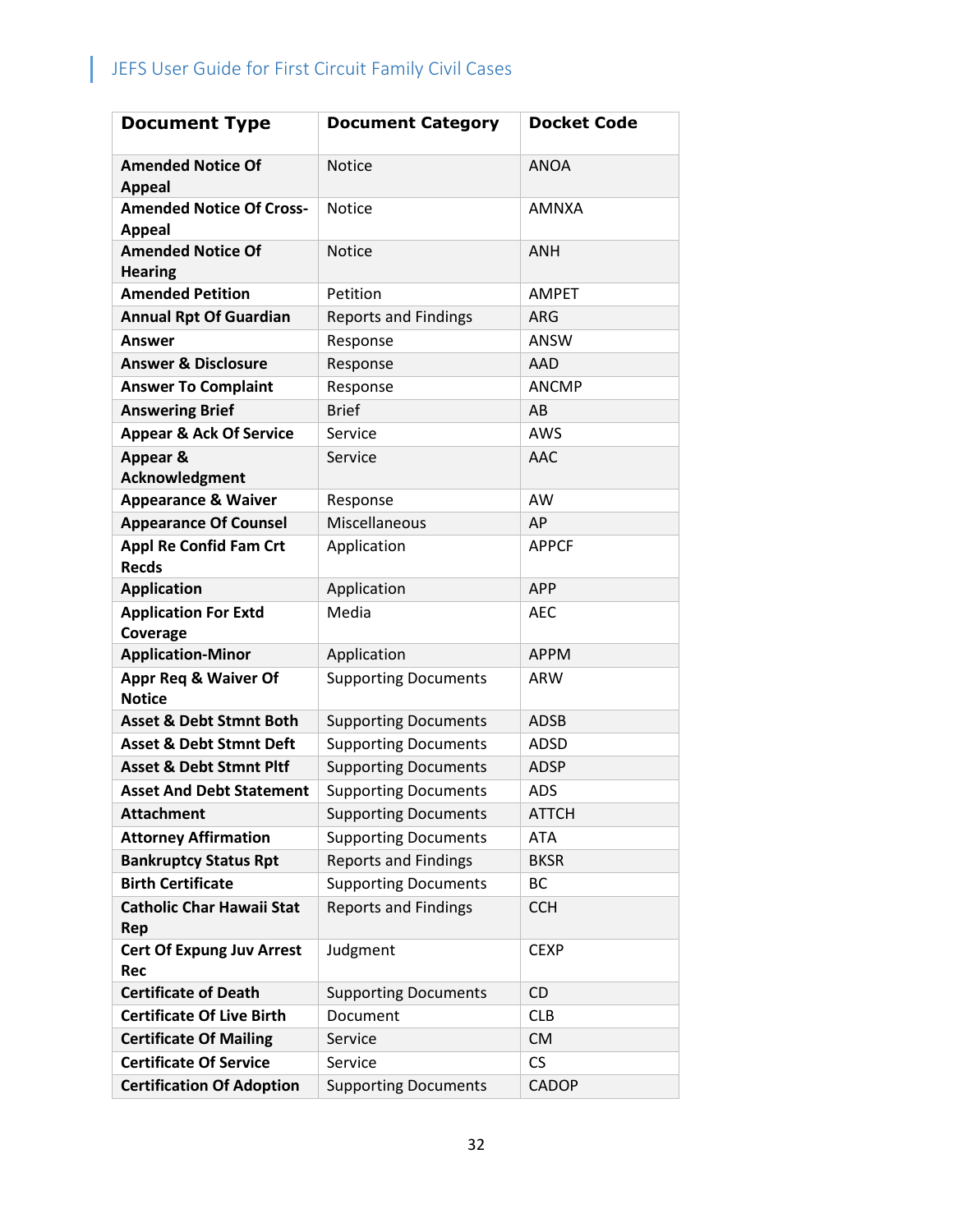| <b>Document Type</b>                            | <b>Document Category</b>      | <b>Docket Code</b> |
|-------------------------------------------------|-------------------------------|--------------------|
| <b>Certified Record on</b><br><b>Appeal</b>     | <b>Supporting Documents</b>   | CROA               |
| <b>Change Of Address</b>                        | Miscellaneous                 | <b>COA</b>         |
| <b>Child Support Guide</b><br>Wksht             | <b>Supporting Documents</b>   | <b>CSGW</b>        |
| <b>Child's Medical Certificate</b>              | <b>Supporting Documents</b>   | <b>MCCH</b>        |
| <b>Civil Information Sheet</b>                  | <b>Supporting Documents</b>   | <b>CIS</b>         |
| <b>Civil Union Divorce Info</b>                 | Complaint                     | <b>CUDA</b>        |
| <b>Complaint</b>                                | Complaint                     | <b>CMP</b>         |
| <b>Complaint Amended</b>                        | Complaint                     | CAMD               |
| <b>Complaint And Summons</b>                    | Complaint                     | <b>CMPS</b>        |
| <b>Confidential Letter - Hccr9</b>              | <b>Confidential Documents</b> | 9LTR               |
| <b>Consen Co-Guard &amp; Waiv</b><br>Of Not     | <b>Supporting Documents</b>   | <b>CCGW</b>        |
| Consent                                         | Response                      | <b>CONST</b>       |
| <b>Consent Of Child</b>                         | <b>Supporting Documents</b>   | <b>CONC</b>        |
| <b>Copy Of Cert Of Physician</b>                | <b>Supporting Documents</b>   | <b>CPH</b>         |
| <b>Counter Designation Of</b><br><b>ROA</b>     | <b>Supporting Documents</b>   | <b>CDROA</b>       |
| Counterclaim                                    | Complaint                     | <b>CCLAI</b>       |
| <b>Cross Claim</b>                              | Complaint                     | <b>XCL</b>         |
| <b>Custody Evaluators Report</b>                | <b>Reports and Findings</b>   | <b>CER</b>         |
| <b>Custody Investigation Unit</b><br><b>Rpt</b> | <b>Reports and Findings</b>   | <b>CIUR</b>        |
| Custody/Visitation<br><b>Statement</b>          | Statements                    | <b>CVS</b>         |
| Dec Intent To Serve By<br><b>Mail</b>           | Service                       | <b>DECM</b>        |
| <b>Decla Jdg Cred Garnish</b><br>Wages          | <b>Supporting Documents</b>   | <b>DJCGW</b>       |
| <b>Declaration</b>                              | <b>Supporting Documents</b>   | <b>DEC</b>         |
| <b>Declaration Of Posting</b>                   | <b>Supporting Documents</b>   | <b>DECP</b>        |
| <b>Declaration Re: Attempt</b><br><b>Svc</b>    | Service                       | <b>DECAS</b>       |
| <b>Decree</b>                                   | <b>Supporting Documents</b>   | <b>DECRE</b>       |
| <b>Demand For Notice</b>                        | Notice                        | <b>DFN</b>         |
| <b>Deposition</b>                               | Document                      | <b>DEPO</b>        |
| <b>Distribution St &amp; Acct Of</b><br>Comm    | <b>Supporting Documents</b>   | <b>DST</b>         |
| <b>Divorce Mediation</b><br>Referral            | Miscellaneous                 | <b>DMR</b>         |
| <b>Document</b>                                 | Document                      | <b>DOC</b>         |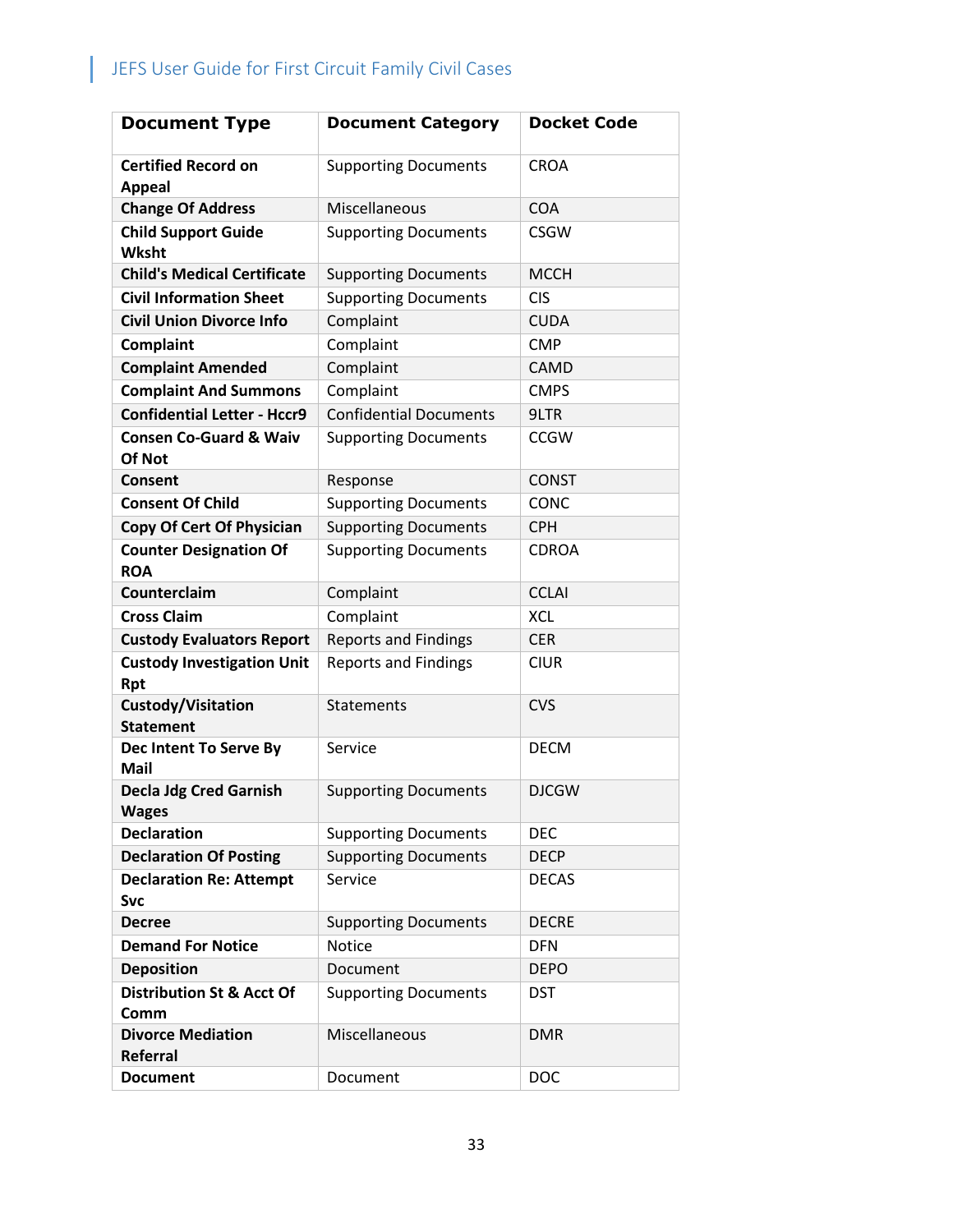| <b>Document Type</b>                                | <b>Document Category</b>    | <b>Docket Code</b> |
|-----------------------------------------------------|-----------------------------|--------------------|
| <b>Emergency Ex Parte</b><br><b>Petition</b>        | Petition                    | <b>EMEPP</b>       |
| <b>Entry Of Default</b>                             | <b>Event Status</b>         | <b>EOD</b>         |
| <b>Epm-Svc By Mail&amp;Posting</b><br><b>By Pub</b> | Motion                      | <b>EXSMP</b>       |
| <b>Errata Re:</b>                                   | <b>Supporting Documents</b> | <b>ERRAT</b>       |
| Ex Parte - Svc By<br><b>Publication</b>             | Motion                      | <b>EXPUB</b>       |
| <b>Ex Parte App-Depo Writ</b><br>Interog            | Application                 | <b>ETD</b>         |
| <b>Ex Parte Mot-Emerg</b><br>Guardshp               | Motion                      | <b>EPEG</b>        |
| <b>Ex Parte Mot-Exam Judg</b><br><b>Debtor</b>      | Motion                      | <b>EMOE</b>        |
| <b>Ex Parte Motion</b>                              | Motion                      | <b>EXPM</b>        |
| <b>Ex Parte Motion/Petition</b>                     | Motion                      | <b>EXPMP</b>       |
| <b>Ex Parte Petition</b>                            | Petition                    | <b>EPP</b>         |
| <b>Ex Parte Petition For Tro</b>                    | Petition                    | <b>EPTRO</b>       |
| <b>Ex Parte-Iss Out Of State</b><br><b>Depo</b>     | Motion                      | <b>EPIC</b>        |
| <b>Ex Parte-Issue Garnishee</b><br>Sumns            | Motion                      | <b>MIGS</b>        |
| <b>Ex Parte-Serv By Cert Mail</b>                   | Motion                      | <b>EPSUM</b>       |
| <b>Exempl Foreign Judgment</b>                      | Complaint                   | EFJ                |
| <b>Exhibit</b>                                      | <b>Supporting Documents</b> | <b>EXH</b>         |
| <b>Exhibit List</b>                                 | Document                    | EL                 |
| Expm Mot/Dec Svc W/O<br>State;Ord                   | Motion                      | <b>EPSWO</b>       |
| <b>Expm Svc Mail &amp; Post Lieu</b><br>Pub         | Motion                      | <b>EPSPO</b>       |
| <b>Expm-Advance/Expedite</b>                        | Motion                      | <b>EXEXP</b>       |
| <b>Expm-Custody Pendente</b><br>Lite                | Motion                      | <b>EPCC</b>        |
| <b>Expm-Waive Fees &amp;</b><br><b>Surcharges</b>   | Motion                      | <b>EXWAI</b>       |
| <b>Filing Fee Waiver Request</b>                    | Application                 | <b>APPRC</b>       |
| <b>Flag Sheet</b>                                   | <b>Other Documents</b>      | <b>FLAG</b>        |
| <b>General Consent To</b><br><b>Adoption</b>        | <b>Supporting Documents</b> | <b>GCON</b>        |
| <b>Genetic Test Results</b>                         | <b>Supporting Documents</b> | <b>GEN</b>         |
| <b>Guardian Ad Litem Report</b>                     | <b>Reports and Findings</b> | GALR               |
| <b>Hawaii Paternity Action</b><br><b>Infor</b>      | <b>Supporting Documents</b> | <b>HPAI</b>        |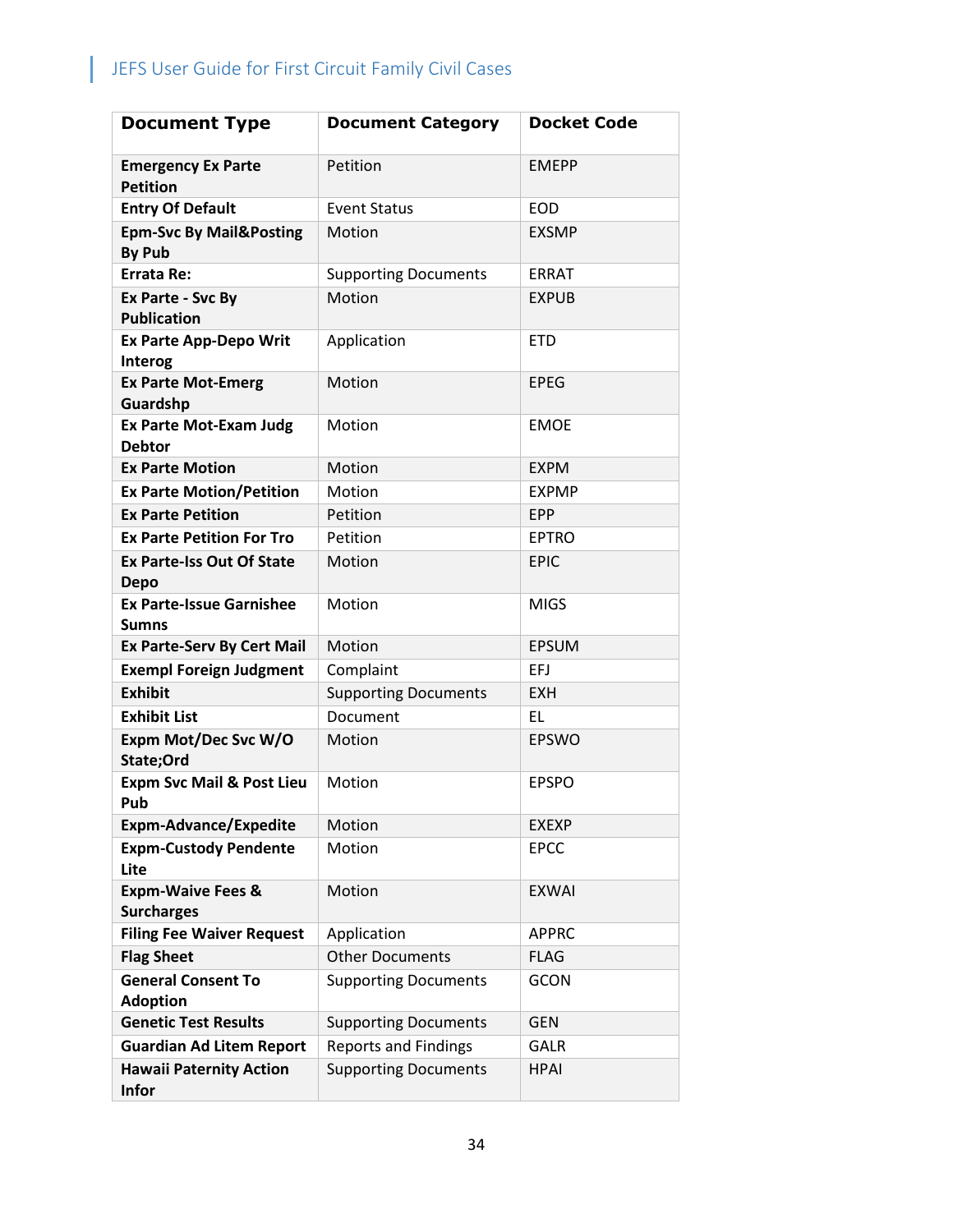| <b>Document Type</b>                            | <b>Document Category</b>      | <b>Docket Code</b> |
|-------------------------------------------------|-------------------------------|--------------------|
| <b>Income And Expense</b><br><b>Statement</b>   | <b>Supporting Documents</b>   | <b>IES</b>         |
| <b>Income Expense Stmnt</b><br><b>Deft</b>      | <b>Supporting Documents</b>   | <b>IESD</b>        |
| <b>Income Expense Stmnt</b><br><b>Pltf</b>      | <b>Supporting Documents</b>   | <b>IESP</b>        |
| <b>Income Withholding For</b><br><b>Support</b> | <b>Supporting Documents</b>   | <b>IWS</b>         |
| <b>Info Confidential Doc -</b><br>Hccr9         | <b>Confidential Documents</b> | 9INFC              |
| <b>Info Confidential Ntc -</b><br>Hccr9         | <b>Confidential Documents</b> | 9INF               |
| <b>Init Rpt Guardian Incap</b><br>Per           | Report                        | <b>IRGIP</b>       |
| Joinder                                         | <b>Supporting Documents</b>   | <b>JOIN</b>        |
| <b>Judgment &amp; Not Entry Of</b><br>Judg      | Judgment                      | <b>JNEOJ</b>       |
| <b>Kids 1St Mandatory Div</b><br><b>Edu Pgm</b> | <b>Supporting Documents</b>   | <b>KFDEP</b>       |
| <b>Kids First Info Sheet</b>                    | <b>Supporting Documents</b>   | <b>KFIS</b>        |
| Letter                                          | Miscellaneous                 | LT                 |
| <b>Letters Of Guardianship</b>                  | <b>Supporting Documents</b>   | LOG                |
| <b>List Of Exhibits</b>                         | Document                      | LE                 |
| <b>List Of Witnesses</b>                        | Document                      | LW                 |
| <b>Matrimonial Action Info</b>                  | Complaint                     | MAI                |
| <b>Medical Records &amp; Info</b>               | <b>Supporting Documents</b>   | <b>MEDRE</b>       |
| Memorandum                                      | Memorandum                    | <b>MEMO</b>        |
| <b>Memorandum In</b><br>Opposition              | Memorandum                    | <b>MEO</b>         |
| <b>Memorandum In Support</b><br><b>Of</b>       | Memorandum                    | <b>MES</b>         |
| <b>Memorandum Of Pretrial</b>                   | Memorandum                    | <b>MEP</b>         |
| Mot & Dec To Mod Child<br><b>Support</b>        | Motion                        | <b>MMCS</b>        |
| <b>Mot Mod Ord Appt Guard</b><br>Or Term        | Motion                        | <b>MMGT</b>        |
| <b>Mot Ret Firear Ammu</b><br>Perm & Lic        | Motion                        | <b>MFIRE</b>       |
| Mot To<br>Amd/Extend/Dissolve Eo                | Motion                        | <b>MTAD</b>        |
| <b>Mot-For Confirmation Of</b><br><b>Sale</b>   | Motion                        | <b>MSALE</b>       |
| <b>Motion Extend Protective</b><br>Order        | Motion                        | <b>MEPO</b>        |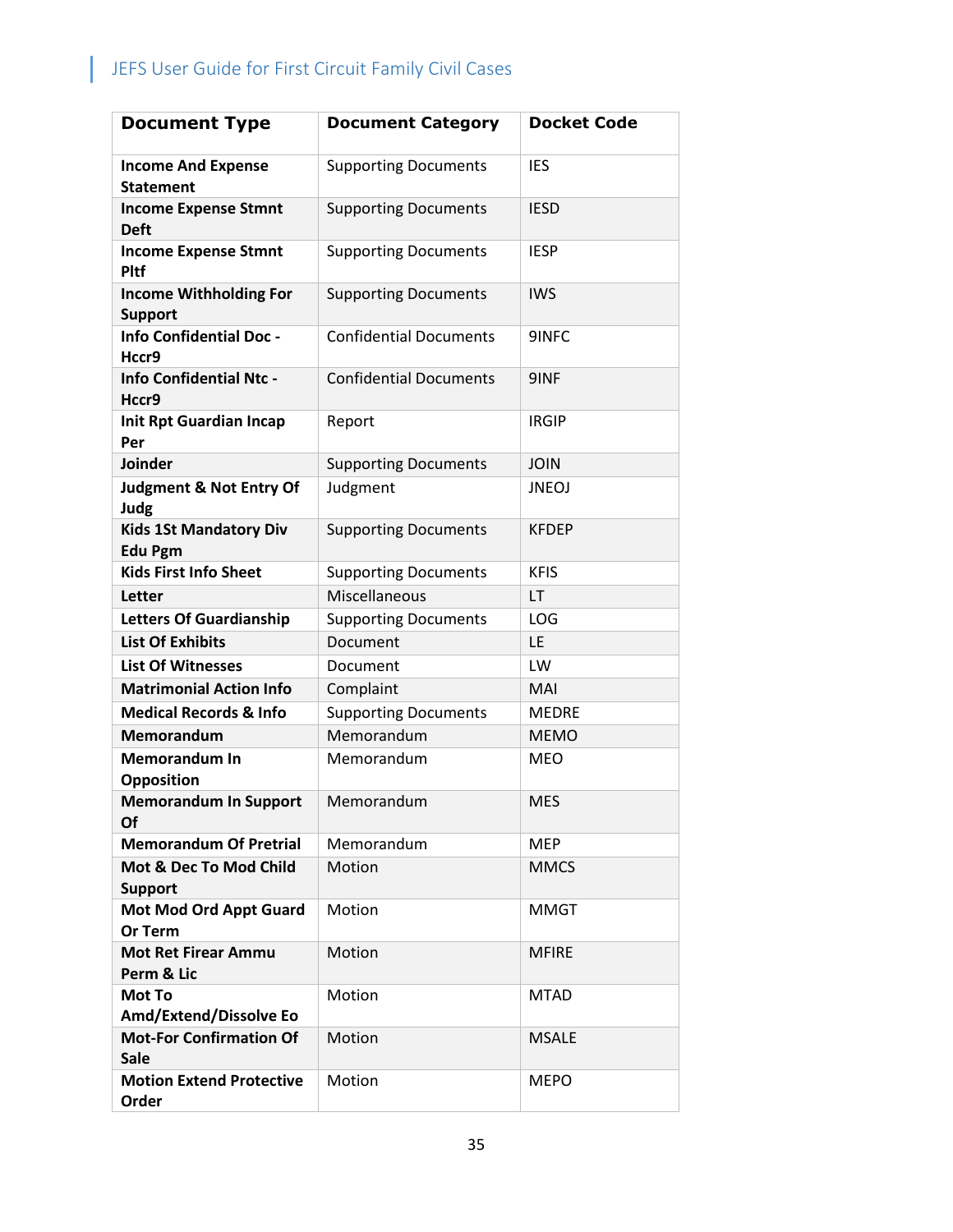| <b>Document Type</b>                           | <b>Document Category</b> | <b>Docket Code</b> |
|------------------------------------------------|--------------------------|--------------------|
| Motion For ___                                 | Motion                   | <b>MOT</b>         |
| <b>Motion For Extension Of</b><br><b>Time</b>  | Motion                   | <b>MXT</b>         |
| <b>Motion For Post Decree</b><br><b>Relief</b> | Motion                   | <b>MPOR</b>        |
| <b>Motion For Pre Decree</b><br><b>Relief</b>  | Motion                   | <b>MPRR</b>        |
| <b>Motion For</b><br><b>Reconsideration</b>    | Motion                   | <b>MR</b>          |
| <b>Motion For Serv By Mail;</b><br>Order       | Motion                   | <b>MOSM</b>        |
| <b>Motion For Stay</b>                         | Motion                   | <b>MSTA</b>        |
| <b>Motion For Waiver Of</b><br><b>Costs</b>    | Motion                   | <b>MW</b>          |
| <b>Motion In Limine</b>                        | Motion                   | <b>MLN</b>         |
| <b>Motion Post-Decree or</b><br>Judgment       | Motion                   | <b>MPOST</b>       |
| <b>Motion Pre-Decree or</b><br><b>Judgment</b> | Motion                   | <b>MPRE</b>        |
| <b>Motion To Appear Pro Hac</b><br><b>Vice</b> | Motion                   | <b>MPHV</b>        |
| <b>Motion To Compel</b><br><b>Discovery</b>    | Motion                   | <b>MTCD</b>        |
| <b>Motion To Continue</b>                      | Motion                   | <b>MCON</b>        |
| <b>Motion To Continue -</b><br>Deft/Resp       | Motion                   | <b>MCR</b>         |
| <b>Motion To Continue -</b><br>Pltf/Petr       | Motion                   | <b>MCP</b>         |
| <b>Motion To Dismiss</b>                       | Motion                   | <b>MD</b>          |
| <b>Motion To Dissolve</b>                      | Motion                   | <b>MDIS</b>        |
| <b>Motion To Expunge</b>                       | Motion                   | <b>MEXP</b>        |
| <b>Motion To Quash</b>                         | Motion                   | <b>MQSH</b>        |
| <b>Motion To Reinstate</b>                     | Motion                   | <b>MOTR</b>        |
| <b>Motion To Set</b>                           | Motion                   | <b>MSET</b>        |
| <b>Motion To Set Aside</b>                     | Motion                   | <b>MSA</b>         |
| <b>Motion To Vacate</b>                        | Motion                   | <b>MVAC</b>        |
| <b>Motion/Summary</b><br><b>Judgment</b>       | Motion                   | <b>MSJ</b>         |
| <b>Mot-Partial Summary</b><br>Judgment         | Motion                   | <b>MPSJ</b>        |
| <b>Mtn For Withdrawal Of</b><br><b>Appeal</b>  | Counsel                  | <b>MWA</b>         |
| Mtn For Withdrawal/Sub<br>Of Cnsl              | Motion                   | <b>MTWC</b>        |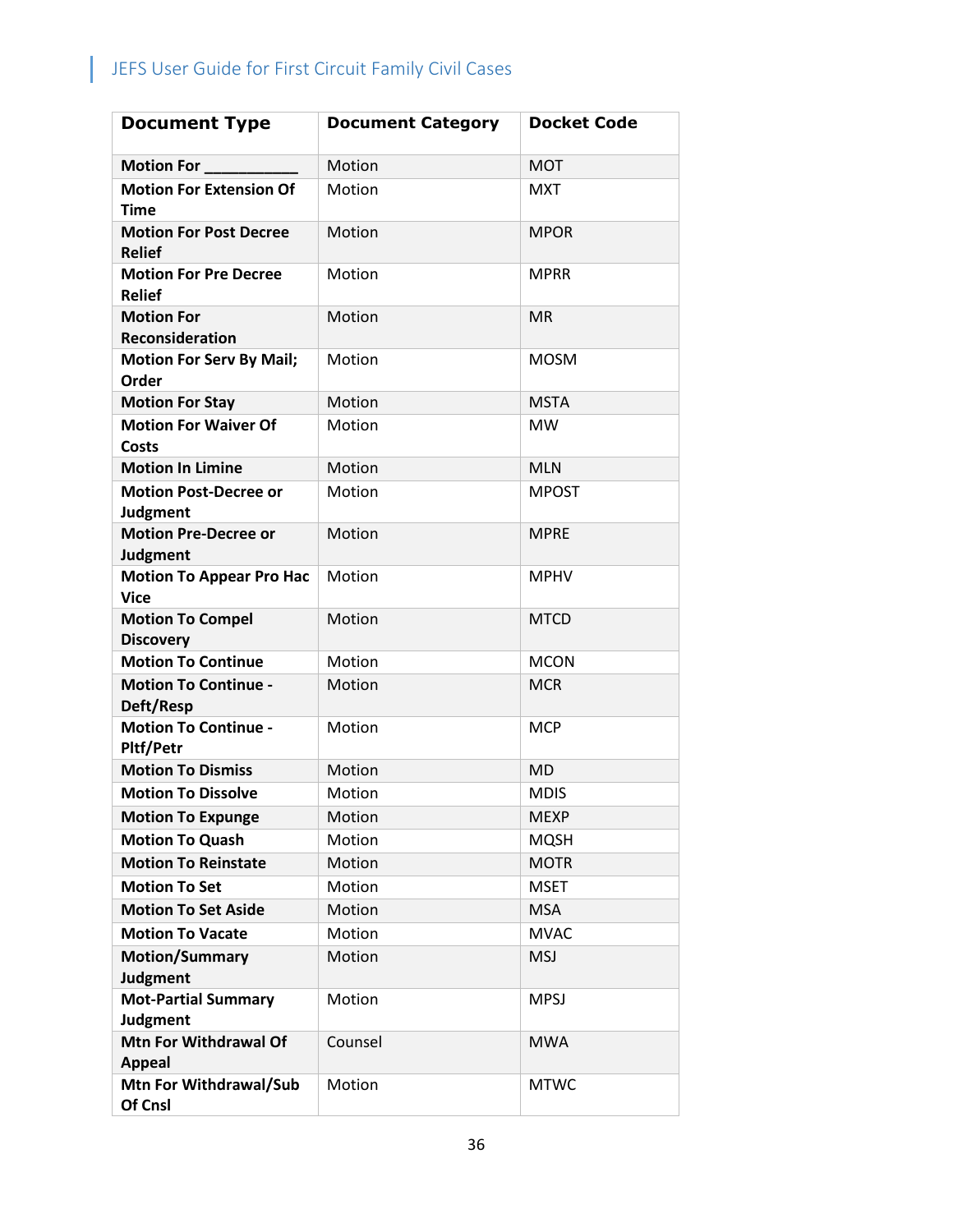| <b>Document Type</b>                                | <b>Document Category</b>    | <b>Docket Code</b> |
|-----------------------------------------------------|-----------------------------|--------------------|
| Mtn/Req For Atty'S<br>Fees/Costs                    | Counsel                     | <b>MFC</b>         |
| <b>Non-Hearing Motion</b>                           | Motion                      | <b>NHM</b>         |
| <b>Not Appt Guard &amp; Right</b><br><b>Req Mod</b> | <b>Notice</b>               | <b>NAPG</b>        |
| <b>Not Of Appeal To Family</b><br>Court             | Complaint                   | <b>NAF</b>         |
| <b>Not Re Invol Civil</b><br><b>Commitment</b>      | <b>Notice</b>               | <b>NICC</b>        |
| <b>Not To Dhs Of Pendency</b><br>Of Acti            | <b>Supporting Documents</b> | <b>DHS</b>         |
| Not W/Drawal Of Mtn<br><b>Filed On</b>              | <b>Notice</b>               | <b>NWDL</b>        |
| <b>Notice</b>                                       | Notice                      | <b>NTCE</b>        |
| <b>Notice Kids First</b>                            | Complaint                   | <b>KIDS</b>        |
| <b>Notice Of Appeal</b>                             | <b>Notice</b>               | <b>NA</b>          |
| <b>Notice Of Appeal-Agency</b>                      | <b>Notice</b>               | <b>NAG</b>         |
| <b>Notice Of Dismissal</b>                          | Notice                      | <b>DISM</b>        |
| <b>Notice Of Dismissal -</b><br><b>Partial</b>      | <b>Notice</b>               | <b>NOPD</b>        |
| <b>Notice Of Entry Of</b><br><b>Judgment</b>        | Notice                      | <b>NEJ</b>         |
| <b>Notice Of Extension</b>                          | <b>Notice</b>               | <b>NEXT</b>        |
| <b>Notice Of Filing Report</b>                      | Notice                      | <b>NFR</b>         |
| <b>Notice Of Hearing</b>                            | <b>Notice</b>               | <b>NOH</b>         |
| <b>Notice Of Limited</b><br>Appearance              | Notice                      | <b>NLA</b>         |
| <b>Notice Of Removal</b>                            | Notice                      | <b>NREMV</b>       |
| <b>Notice Of Setting</b>                            | <b>Notice</b>               | <b>NSET</b>        |
| <b>Notice Of Taking</b><br><b>Deposition</b>        | Notice                      | <b>NTDEP</b>       |
| Notice-Appearance<br>/Counsel                       | Notice                      | <b>NAPP</b>        |
| Notice-Bankruptcy                                   | <b>Notice</b>               | <b>NBR</b>         |
| <b>Notice-Dismissal W/O</b><br>Prejudice            | Notice                      | <b>NDO</b>         |
| <b>Notice-Dismissal</b><br>W/Prejudice              | Notice                      | <b>NDW</b>         |
| <b>Notice-Entry</b><br>Judgment/Order               | Notice                      | <b>NEJO</b>        |
| <b>Notice-Pendency Of</b><br><b>Action</b>          | Notice                      | <b>NPA</b>         |
| <b>Notice-Resetting</b>                             | Notice                      | <b>NOR</b>         |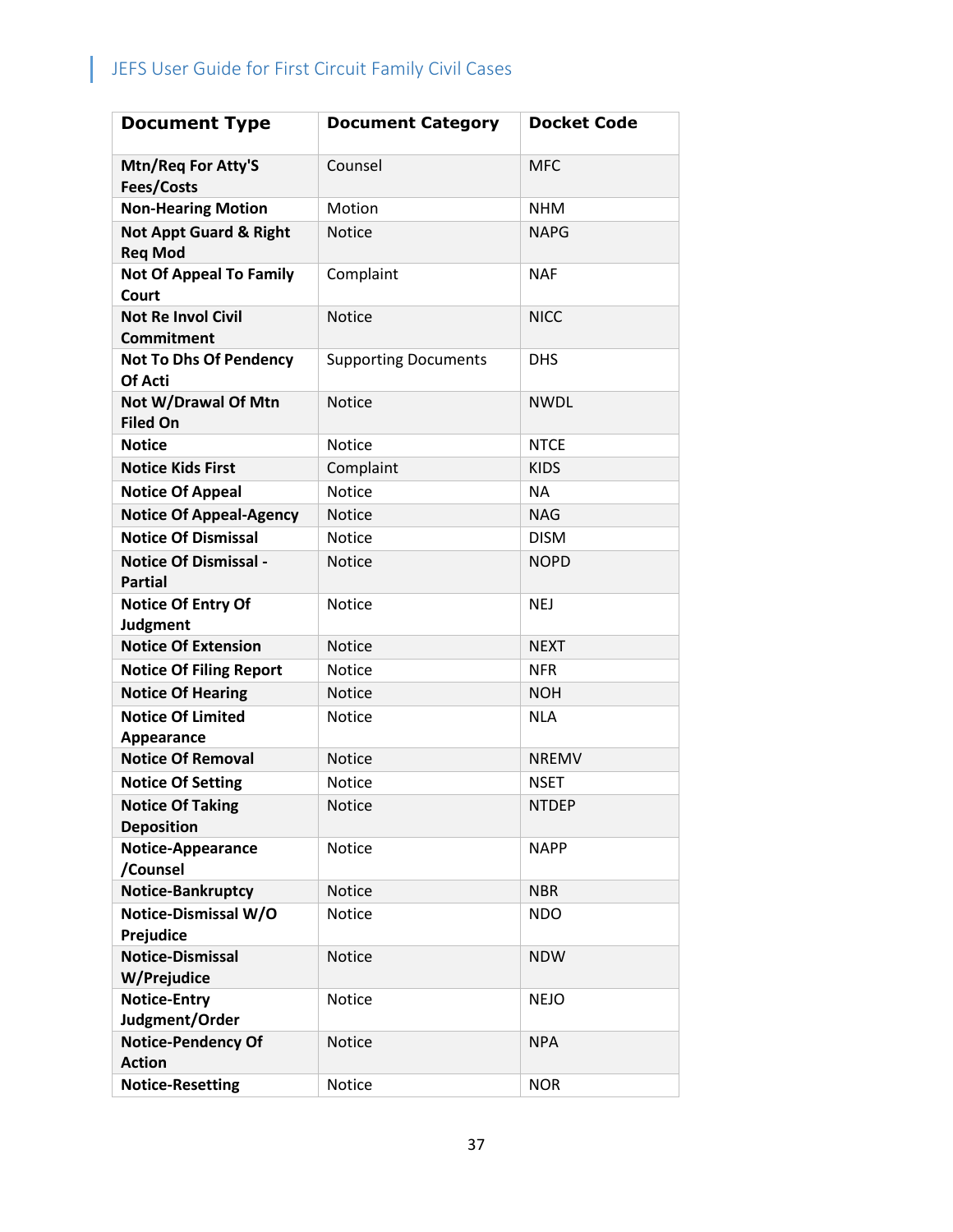| <b>Document Type</b>                           | <b>Document Category</b>    | <b>Docket Code</b> |
|------------------------------------------------|-----------------------------|--------------------|
| <b>Notice-Submission</b>                       | <b>Notice</b>               | <b>NSUB</b>        |
| <b>Objections</b>                              | <b>Supporting Documents</b> | <b>OBJ</b>         |
| <b>Opening Brief</b>                           | <b>Brief</b>                | <b>OB</b>          |
| <b>Ord For Cert And Trans Of</b><br>Roa        | <b>Supporting Documents</b> | <b>OCTRA</b>       |
| Ord/Not W/Hold Inc Child                       | Order                       | <b>ONW</b>         |
| <b>Supp</b>                                    |                             |                    |
| <b>Order Re Return Of</b>                      | Order                       | <b>OFIRE</b>       |
| <b>Firearms</b>                                |                             |                    |
| <b>Other</b>                                   | <b>Other Documents</b>      | OT                 |
| <b>Other Procedural Motion</b>                 | Motion                      | <b>OM</b>          |
| <b>Paternity Financ Inform</b><br><b>Sheet</b> | <b>Supporting Documents</b> | <b>PFIS</b>        |
| Pet (Ex Pte) Est Foreign<br><b>Adopt</b>       | Petition                    | <b>PEXFA</b>       |
| Pet Cust Visit Sup Ord Aft<br>Vep              | Petition                    | <b>PVEP</b>        |
| <b>Pet Disestablish Paternity</b>              | Petition                    | PFPD               |
| <b>Pet For Adoption (Adult)</b>                | Petition                    | PFAA               |
| Pet Pat/Cust Visit & Supp<br>Ord               | Petition                    | <b>PFP</b>         |
| <b>Pet-Adopt (Child Protect</b><br>Act)        | Petition                    | <b>PFACH</b>       |
| <b>Petition For</b>                            | Petition                    | <b>PET</b>         |
| <b>Petition-Minor</b>                          | Petition                    | <b>PETM</b>        |
| <b>Position Statement</b>                      | Statements                  | <b>PSTMT</b>       |
| <b>Proof Of Mailing</b>                        | Service                     | <b>PMAIL</b>       |
| <b>Proof Of Personal Service</b>               | Service                     | <b>PPS</b>         |
| <b>Proof Of Service By Mail</b>                | Service                     | <b>POSM</b>        |
| Proof Of Svc - Fr Law<br><b>Enforc</b>         | Service                     | <b>POSLE</b>       |
| <b>Prop Find Facts, Cncl Of</b><br>Law         | Document                    | <b>PFOF</b>        |
| Prop W/Drawal & Subst<br><b>Of Couns</b>       | Order                       | <b>PWSUB</b>       |
| <b>Property Division Chart</b>                 | Miscellaneous               | <b>PRDIV</b>       |
| Proposed                                       | Document                    | <b>PROP</b>        |
| <b>Proposed Divorce Decree</b>                 | <b>Other Documents</b>      | <b>PDD</b>         |
| <b>Proposed Document</b>                       | Document                    | <b>PDOC</b>        |
| <b>Proposed Judgment</b>                       | Judgment                    | <b>PJDG</b>        |
| <b>Proposed Order</b>                          | Document                    | <b>PORD</b>        |
| <b>Proposed Order</b>                          | Order                       | <b>PROD</b>        |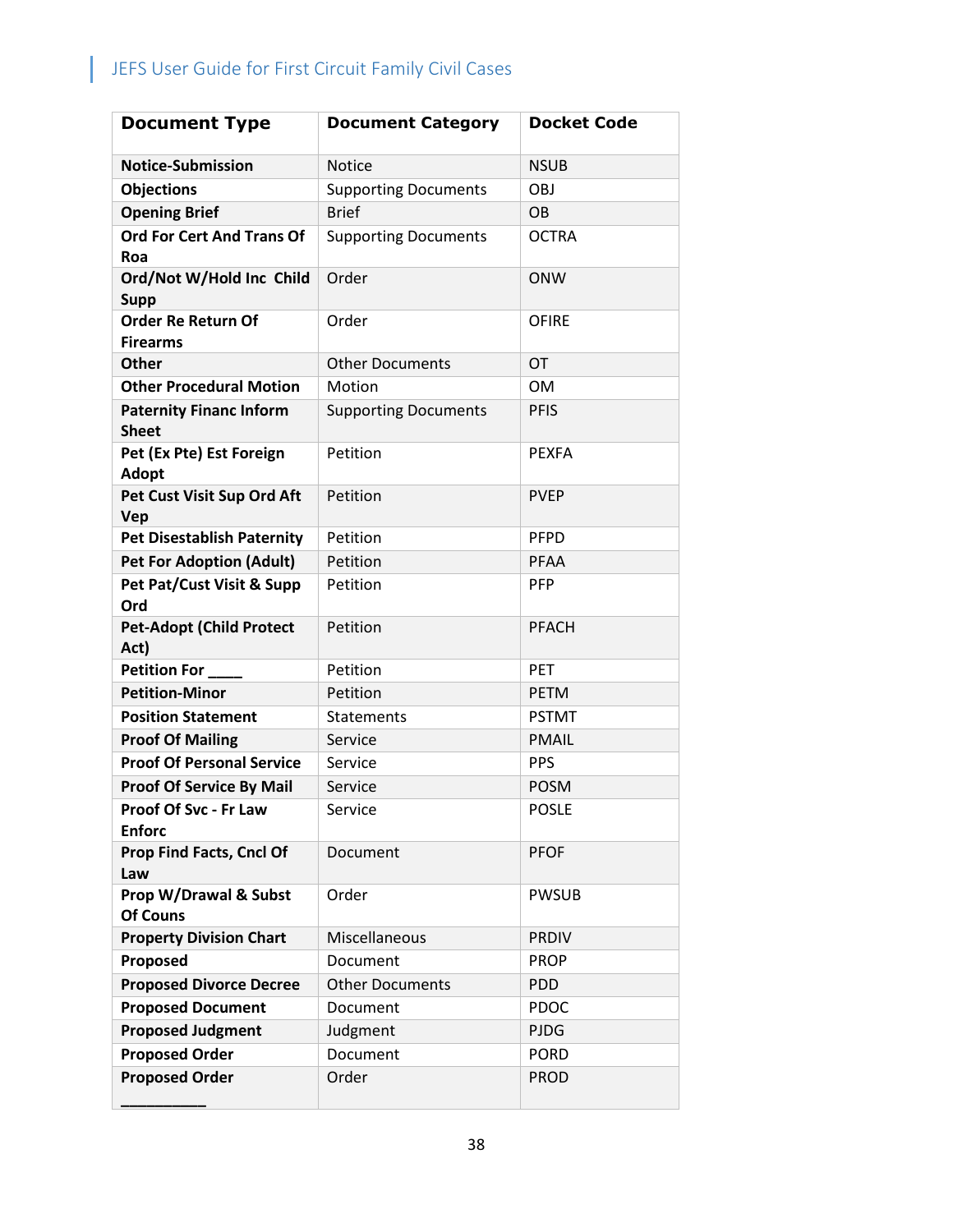| <b>Document Type</b>                            | <b>Document Category</b>    | <b>Docket Code</b> |
|-------------------------------------------------|-----------------------------|--------------------|
| <b>Proposed Parenting Plan</b>                  | <b>Supporting Documents</b> | <b>PPP</b>         |
| <b>Qualified Domestic Rel</b><br>Order          | <b>Supporting Documents</b> | QDRO               |
| <b>Receipt</b>                                  | Document                    | <b>REC</b>         |
| <b>Reg Of Foreign Child Cust</b><br>Ord         | Complaint                   | <b>RFCC</b>        |
| <b>Registration Of Support</b><br>Order         | Complaint                   | <b>RSUPO</b>       |
| <b>Release Of Child For</b><br><b>Adoption</b>  | <b>Supporting Documents</b> | <b>RELC</b>        |
| <b>Repetition For Invol Hosp</b>                | Motion                      | <b>REP</b>         |
| <b>Reply</b>                                    | Response                    | <b>REPLY</b>       |
| <b>Reply Brief</b>                              | <b>Brief</b>                | <b>RB</b>          |
| <b>Report Of Master</b>                         | <b>Supporting Documents</b> | <b>RMSTR</b>       |
| <b>Report Of The Fact Finder</b>                | <b>Reports and Findings</b> | <b>RFSO</b>        |
| Report-Kokua Kanawai                            | <b>Reports and Findings</b> | <b>RKK</b>         |
| <b>Rept Fr Volunteer Settle</b><br><b>Mstr</b>  | <b>Reports and Findings</b> | <b>RVSM</b>        |
| <b>Req For Audio-Video</b><br><b>Recording</b>  | Document                    | <b>RAV</b>         |
| <b>Req Wdwl Of Exhs &amp;</b><br>Receipt        | Document                    | <b>WDWE</b>        |
| <b>Request</b>                                  | Motion                      | <b>REQ</b>         |
| <b>Request For Attorney Fees</b><br>And         | Counsel                     | <b>RAFEE</b>       |
| <b>Request For Default By</b><br><b>Clerk</b>   | Motion                      | <b>EXREQ</b>       |
| <b>Request For In Forma</b><br><b>Pauperis</b>  | Motion                      | <b>IFP</b>         |
| <b>Request For Transcript</b>                   | Document                    | <b>RT</b>          |
| <b>Request To Excuse</b><br>Appearance          | Motion                      | <b>REXC</b>        |
| Response                                        | Response                    | <b>RESP</b>        |
| <b>Response To Order To</b><br><b>Show Cau</b>  | Document                    | <b>ROSC</b>        |
| <b>Response To Petition</b>                     | Response                    | <b>RPET</b>        |
| <b>Return Of Service</b>                        | Service                     | <b>ROS</b>         |
| <b>Rqst Access Court Record-</b><br><b>Hccr</b> | Application                 | <b>RACR</b>        |
| Service-<br>Return/Acknowledgement              | Service                     | <b>RAS</b>         |
| <b>Specific Consent To</b><br><b>Adoption</b>   | <b>Supporting Documents</b> | <b>SCADO</b>       |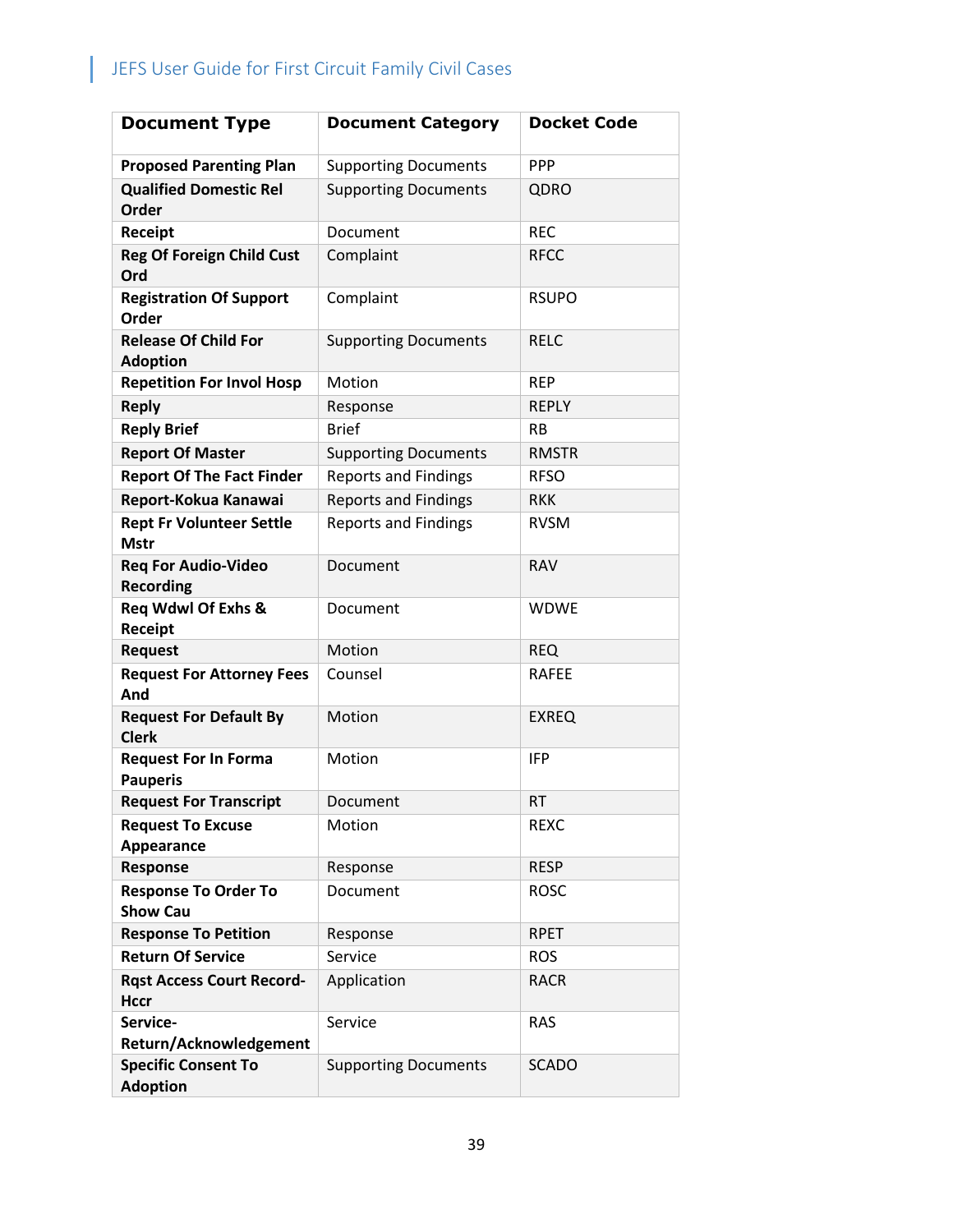| <b>Document Type</b>                                | <b>Document Category</b>    | <b>Docket Code</b> |
|-----------------------------------------------------|-----------------------------|--------------------|
| Statement Of                                        | Statements                  | <b>ST</b>          |
| <b>Statement Of Mailing</b>                         | Service                     | <b>SM</b>          |
| <b>Statement Of Mailing; Exh</b><br>1&2             | Service                     | SM12               |
| <b>Statement Of Mailing; Exh</b><br><b>A&amp;B</b>  | Service                     | <b>SMAB</b>        |
| <b>Statement Of Service</b>                         | Service                     | SOS                |
| <b>Status</b><br><b>Report/Recommendation</b>       | <b>Reports and Findings</b> | <b>SRR</b>         |
| <b>Stip Child Supp Credit</b>                       | Stipulations                | <b>SCSC</b>        |
| Stip Dis W/Oprej All Cla &<br>Pty                   | Stipulations                | SFDWO              |
| Stip Dism W/Prej All Cla &<br>Pty                   | Stipulations                | <b>SFDW</b>        |
| <b>Stip To Continue Case</b>                        | Stipulations                | <b>SCON</b>        |
| <b>Stipulated Judgment</b>                          | Judgment                    | <b>SJUDG</b>       |
| <b>Stipulation To</b>                               | Stipulations                | <b>STIP</b>        |
| <b>Stipulation To Dismiss</b>                       | Stipulations                | <b>STDSM</b>       |
| <b>Stipul-Continue He/Order</b>                     | Stipulations                | <b>SCH</b>         |
| <b>Stmt No Position &amp; Non-</b><br><b>Appear</b> | <b>Statements</b>           | <b>STNP</b>        |
| Subpoena                                            | Subpoena                    | <b>SUB</b>         |
| <b>Subpoena Duces Tecum</b>                         | Subpoena                    | <b>SDT</b>         |
| <b>Suggestion Of Death</b>                          | <b>Supporting Documents</b> | <b>SUG</b>         |
| <b>Summons</b>                                      | <b>Supporting Documents</b> | <b>SUMM</b>        |
| <b>Supp Aff Direct Pay Child</b><br><b>Supp</b>     | <b>Supporting Documents</b> | SAP                |
| <b>Supp Cert Record On</b><br>Appeal                | <b>Supporting Documents</b> | <b>SCROA</b>       |
| <b>Suppl Affidavit Direct</b><br>Payment            | <b>Supporting Documents</b> | <b>SADP</b>        |
| Supplement                                          | <b>Supporting Documents</b> | <b>SUP</b>         |
| <b>Supplemental Opening</b><br><b>Brief</b>         | <b>Brief</b>                | SOB                |
| <b>Supporting Affidavit</b>                         | <b>Supporting Documents</b> | <b>SAFF</b>        |
| <b>Terminat Of Income</b><br>W/Hold Ord             | <b>Supporting Documents</b> | <b>TIWO</b>        |
| <b>Transcript Of Proceedings</b>                    | Miscellaneous               | <b>TOP</b>         |
| <b>Uniform Support Petition</b>                     | Complaint                   | <b>USP</b>         |
| <b>Verification Of Death</b>                        | <b>Supporting Documents</b> | <b>VEDTH</b>       |
| Waiv Of Not & Consnt To<br>Grdshp                   | <b>Supporting Documents</b> | <b>WNC</b>         |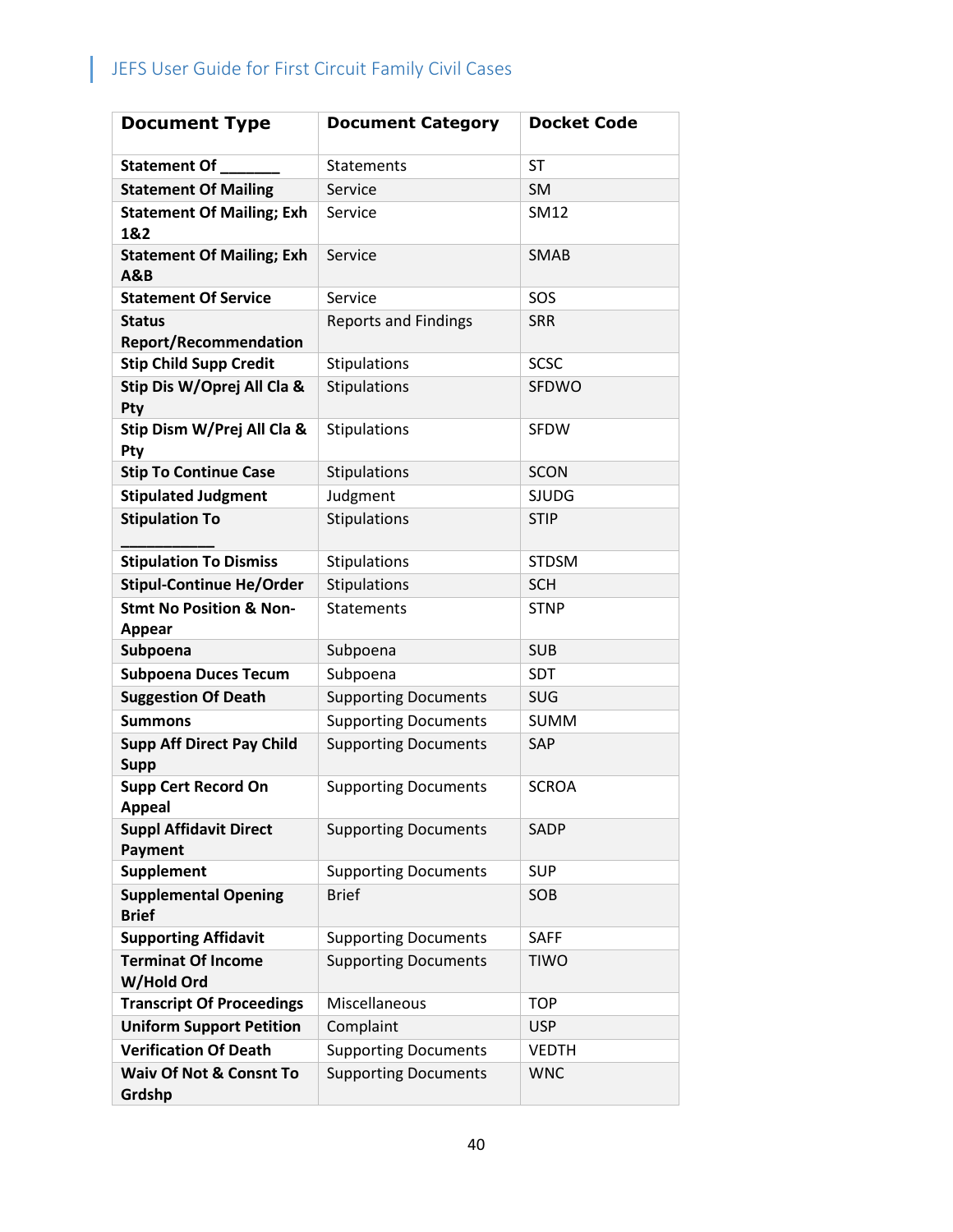| <b>Document Type</b>                            | <b>Document Category</b>    | <b>Docket Code</b> |
|-------------------------------------------------|-----------------------------|--------------------|
| <b>Waiver Of Notice To Dhs</b>                  | <b>Supporting Documents</b> | <b>WDHS</b>        |
| <b>Waiver-Notice</b>                            | <b>Notice</b>               | <b>WON</b>         |
| Withdrawal                                      | Document                    | <b>WDW</b>         |
| Withdrawal & Substi Of<br>Counsel               | Counsel                     | <b>WSUB</b>        |
| <b>Withdrawal Of Limitd</b><br>Appear           | <b>Other Documents</b>      | <b>WLA</b>         |
| <b>Witness And Exhibit Lists</b>                | Document                    | WEL                |
| <b>Witness List</b>                             | Document                    | WL                 |
| <b>Written Request For</b><br><b>Disclosure</b> | <b>Document</b>             | <b>WRD</b>         |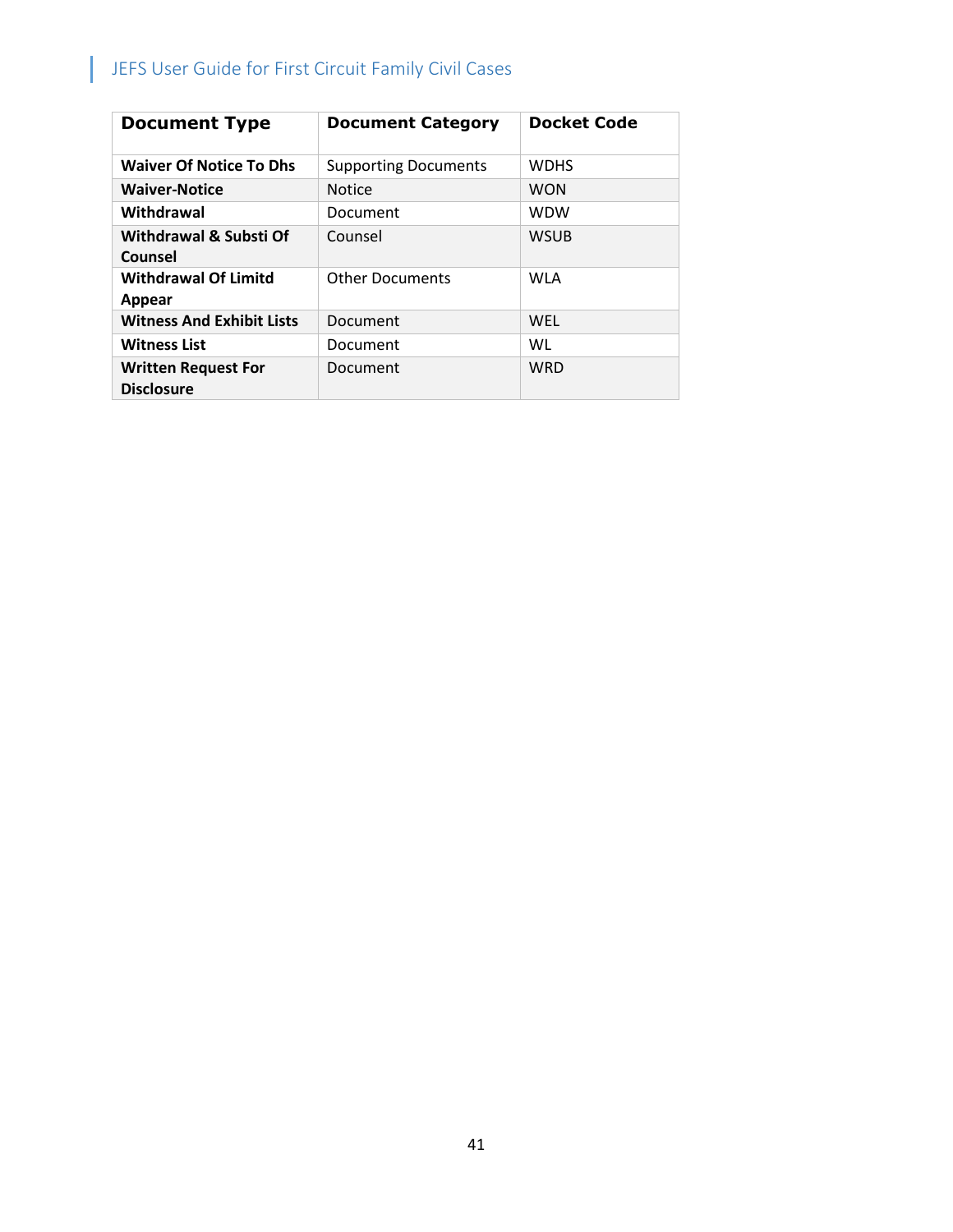### <span id="page-42-0"></span>APPENDIX C: JEFS Docket Codes for Family Civil Cases in the First Circuit

(Same info from **Appendix A** sorted by docket code)

This is a list of the document categories/types available for attorneys to use in First Circuit Family Civil Cases:

| <b>Docket Code</b> | <b>Document Category</b>      | <b>Document Type</b>                 |
|--------------------|-------------------------------|--------------------------------------|
| 9INF               | <b>Confidential Documents</b> | Info Confidential Ntc - Hccr9        |
| 9INFC              | <b>Confidential Documents</b> | Info Confidential Doc - Hccr9        |
| 9LTR               | <b>Confidential Documents</b> | Confidential Letter - Hccr9          |
| AAC                | Service                       | Appear & Acknowledgment              |
| <b>AAD</b>         | Response                      | Answer & Disclosure                  |
| AB                 | <b>Brief</b>                  | <b>Answering Brief</b>               |
| <b>ACKRT</b>       | Service                       | Acknowledgment Of Receipt            |
| <b>ACLA</b>        | <b>Other Documents</b>        | Agreemnt & Consnt Limitd Apper       |
| <b>ADBS</b>        | <b>Supporting Documents</b>   | Adoption Decree By Step-Parent       |
| <b>ADFC</b>        | Counsel                       | Affid/Dec Re: Atty Fees, Cost        |
| <b>ADS</b>         | <b>Supporting Documents</b>   | <b>Asset And Debt Statement</b>      |
| <b>ADSB</b>        | <b>Supporting Documents</b>   | Asset & Debt Stmnt Both              |
| <b>ADSD</b>        | <b>Supporting Documents</b>   | Asset & Debt Stmnt Deft              |
| <b>ADSP</b>        | <b>Supporting Documents</b>   | Asset & Debt Stmnt Pltf              |
| <b>AEC</b>         | Media                         | <b>Application For Extd Coverage</b> |
| AF                 | <b>Supporting Documents</b>   | Affidavit                            |
| <b>AFFW</b>        | <b>Supporting Documents</b>   | Affid Re Waiver Med Info Form        |
| <b>AFICW</b>       | <b>Supporting Documents</b>   | Adopt Hrg Flag Sheet (Icwa)          |
| <b>AFMLP</b>       | Service                       | Affidavit-Mail In Lieu Publish       |
| <b>AFO</b>         | Complaint                     | Administrative Findings & Ord        |
| <b>AFOF</b>        | <b>Other Documents</b>        | Amd Findings/Fact Concl Of Law       |
| <b>AFS</b>         | <b>Supporting Documents</b>   | Adopt Hrg Flag Sheet                 |
| <b>AFSIC</b>       | <b>Supporting Documents</b>   | Adopt Hrg Flag Sheet (Icpc)          |
| <b>AIS</b>         | <b>Supporting Documents</b>   | Adoption Info Sheet                  |
| <b>AITD</b>        | <b>Supporting Documents</b>   | Agreemnt Incident To Div             |
| AMNXA              | <b>Notice</b>                 | Amended Notice Of Cross-Appeal       |
| <b>AMPET</b>       | Petition                      | <b>Amended Petition</b>              |
| <b>ANCMP</b>       | Response                      | Answer To Complaint                  |
| <b>ANH</b>         | Notice                        | <b>Amended Notice Of Hearing</b>     |
| <b>ANOA</b>        | Notice                        | Amended Notice Of Appeal             |
| <b>ANSW</b>        | Response                      | Answer                               |
| <b>AOA</b>         | <b>Supporting Documents</b>   | <b>Acceptance Of Appointment</b>     |
| <b>AOM</b>         | Service                       | <b>Affidavit Of Mailing</b>          |
| <b>AOP</b>         | Service                       | <b>Affidavit Of Publication</b>      |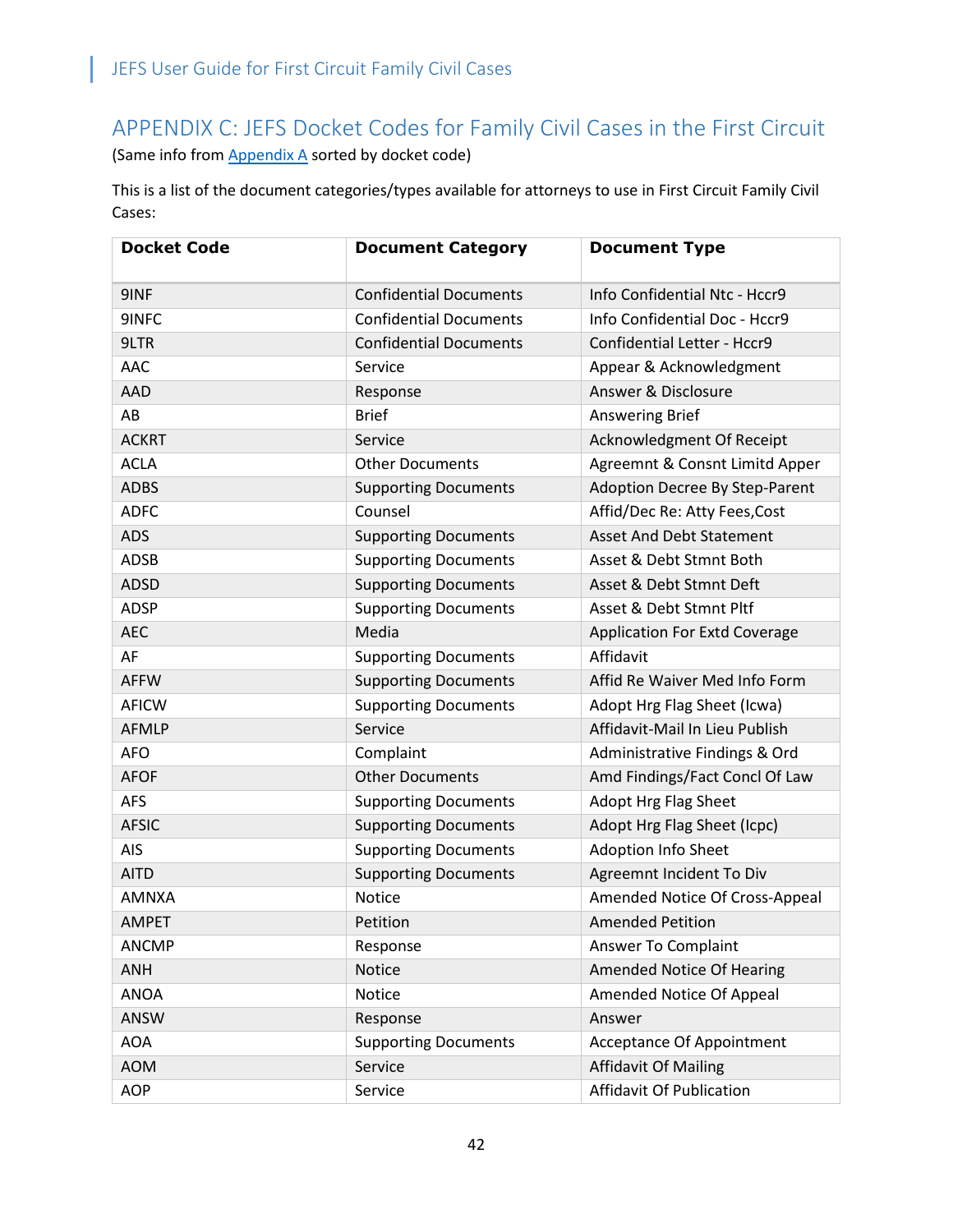| <b>Docket Code</b> | <b>Document Category</b>    | <b>Document Type</b>                  |
|--------------------|-----------------------------|---------------------------------------|
| AP                 | Miscellaneous               | <b>Appearance Of Counsel</b>          |
| <b>APL</b>         | <b>Supporting Documents</b> | Affidavit Of Plaintiff                |
| <b>APP</b>         | Application                 | Application                           |
| <b>APPCF</b>       | Application                 | Appl Re Confid Fam Crt Recds          |
| <b>APPM</b>        | Application                 | Application-Minor                     |
| <b>APPRC</b>       | Application                 | <b>Filing Fee Waiver Request</b>      |
| <b>ARG</b>         | <b>Reports and Findings</b> | Annual Rpt Of Guardian                |
| <b>ARW</b>         | <b>Supporting Documents</b> | Appr Req & Waiver Of Notice           |
| AS                 | Service                     | Acknowledgment Of Service             |
| <b>ATA</b>         | <b>Supporting Documents</b> | <b>Attorney Affirmation</b>           |
| <b>ATCD</b>        | <b>Supporting Documents</b> | <b>Agreemnt Contemplation Div</b>     |
| ATERM              | Order                       | Adm Ord Terminat Child Support        |
| <b>ATTCH</b>       | <b>Supporting Documents</b> | Attachment                            |
| AW                 | Response                    | Appearance & Waiver                   |
| <b>AWCJ</b>        | Complaint                   | Advise Waiv & Consnt Jdg Pater        |
| AWS                | Service                     | Appear & Ack Of Service               |
| <b>BC</b>          | <b>Supporting Documents</b> | <b>Birth Certificate</b>              |
| <b>BKSR</b>        | <b>Reports and Findings</b> | <b>Bankruptcy Status Rpt</b>          |
| <b>CADOP</b>       | <b>Supporting Documents</b> | <b>Certification Of Adoption</b>      |
| CAMD               | Complaint                   | <b>Complaint Amended</b>              |
| <b>CCGW</b>        | <b>Supporting Documents</b> | Consen Co-Guard & Waiv Of Not         |
| <b>CCH</b>         | <b>Reports and Findings</b> | Catholic Char Hawaii Stat Rep         |
| <b>CCLAI</b>       | Complaint                   | Counterclaim                          |
| <b>CD</b>          | <b>Supporting Documents</b> | <b>Certificate Of Death</b>           |
| <b>CDROA</b>       | <b>Supporting Documents</b> | <b>Counter Designation Of Roa</b>     |
| <b>CER</b>         | <b>Reports and Findings</b> | <b>Custody Evaluators Report</b>      |
| <b>CEXP</b>        | Judgment                    | Cert Of Expung Juv Arrest Rec         |
| <b>CIS</b>         | <b>Supporting Documents</b> | <b>Civil Information Sheet</b>        |
| <b>CIUR</b>        | <b>Reports and Findings</b> | <b>Custody Investigation Unit Rpt</b> |
| <b>CLB</b>         | Document                    | Certificate Of Live Birth             |
| <b>CM</b>          | Service                     | <b>Certificate Of Mailing</b>         |
| <b>CMP</b>         | Complaint                   | Complaint                             |
| <b>CMPS</b>        | Complaint                   | <b>Complaint And Summons</b>          |
| COA                | Miscellaneous               | Change Of Address                     |
| <b>CONC</b>        | <b>Supporting Documents</b> | <b>Consent Of Child</b>               |
| <b>CONST</b>       | Response                    | Consent                               |
| <b>CPH</b>         | <b>Supporting Documents</b> | Copy Of Cert Of Physician             |
| <b>CROA</b>        | <b>Supporting Documents</b> | Certified Record On Appeal            |
| CS                 | Service                     | Certificate Of Service                |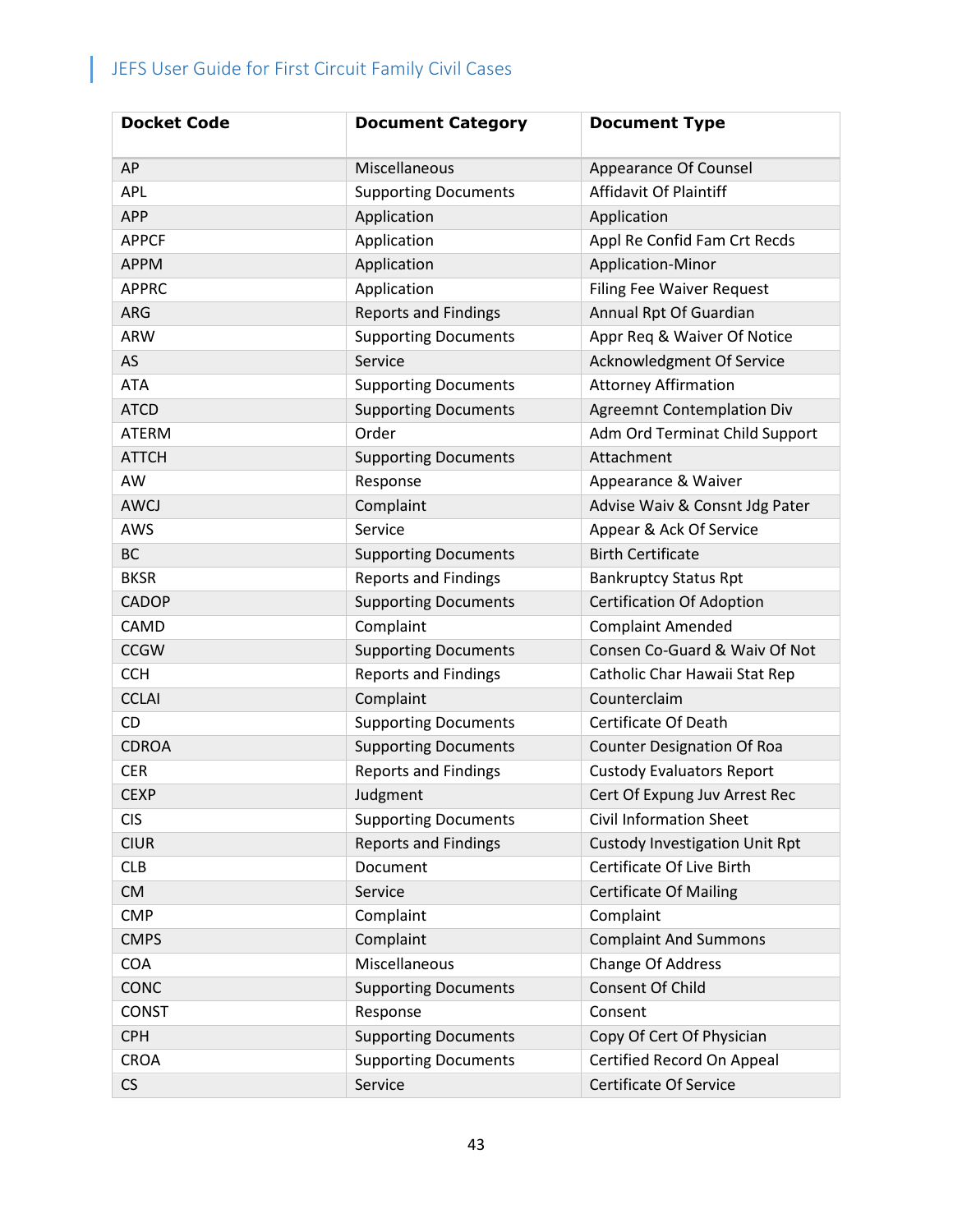| <b>Docket Code</b> | <b>Document Category</b>    | <b>Document Type</b>               |
|--------------------|-----------------------------|------------------------------------|
| <b>CSGW</b>        | <b>Supporting Documents</b> | Child Support Guide Wksht          |
| <b>CUDA</b>        | Complaint                   | Civil Union Divorce Info           |
| <b>CVS</b>         | <b>Statements</b>           | Custody/Visitation Statement       |
| <b>DEC</b>         | <b>Supporting Documents</b> | Declaration                        |
| <b>DECAS</b>       | Service                     | <b>Declaration Re: Attempt Svc</b> |
| <b>DECM</b>        | Service                     | Dec Intent To Serve By Mail        |
| <b>DECP</b>        | <b>Supporting Documents</b> | <b>Declaration Of Posting</b>      |
| <b>DECRE</b>       | <b>Supporting Documents</b> | Decree                             |
| <b>DEPO</b>        | Document                    | Deposition                         |
| <b>DFN</b>         | <b>Notice</b>               | <b>Demand For Notice</b>           |
| <b>DHS</b>         | <b>Supporting Documents</b> | Not To Dhs Of Pendency Of Acti     |
| <b>DISM</b>        | <b>Notice</b>               | Notice Of Dismissal                |
| <b>DJCGW</b>       | <b>Supporting Documents</b> | Decla Jdg Cred Garnish Wages       |
| <b>DMR</b>         | Miscellaneous               | <b>Divorce Mediation Referral</b>  |
| <b>DOC</b>         | Document                    | Document                           |
| <b>DST</b>         | <b>Supporting Documents</b> | Distribution St & Acct Of Comm     |
| EFJ                | Complaint                   | <b>Exempl Foreign Judgment</b>     |
| <b>EL</b>          | Document                    | <b>Exhibit List</b>                |
| <b>EMEPP</b>       | Petition                    | <b>Emergency Ex Parte Petition</b> |
| <b>EMOE</b>        | Motion                      | Ex Parte Mot-Exam Judg Debtor      |
| <b>EOD</b>         | <b>Event Status</b>         | Entry Of Default                   |
| <b>EPCC</b>        | Motion                      | Expm-Custody Pendente Lite         |
| <b>EPEG</b>        | Motion                      | Ex Parte Mot-Emerg Guardshp        |
| <b>EPIC</b>        | Motion                      | Ex Parte-Iss Out Of State Depo     |
| <b>EPP</b>         | Petition                    | <b>Ex Parte Petition</b>           |
| <b>EPSPO</b>       | Motion                      | Expm Svc Mail & Post Lieu Pub      |
| <b>EPSUM</b>       | Motion                      | Ex Parte-Serv By Cert Mail         |
| <b>EPSWO</b>       | Motion                      | Expm Mot/Dec Svc W/O State;Ord     |
| <b>EPTRO</b>       | Petition                    | Ex Parte Petition For Tro          |
| <b>ERRAT</b>       | <b>Supporting Documents</b> | Errata Re:                         |
| <b>ETD</b>         | Application                 | Ex Parte App-Depo Writ Interog     |
| <b>EXEXP</b>       | Motion                      | Expm-Advance/Expedite              |
| <b>EXH</b>         | <b>Supporting Documents</b> | Exhibit                            |
| <b>EXPM</b>        | Motion                      | <b>Ex Parte Motion</b>             |
| <b>EXPMP</b>       | Motion                      | Ex Parte Motion/Petition           |
| <b>EXPUB</b>       | Motion                      | Ex Parte - Svc By Publication      |
| <b>EXREQ</b>       | Motion                      | Request For Default By Clerk       |
| <b>EXSMP</b>       | Motion                      | Epm-Svc By Mail&Posting By Pub     |
| <b>EXWAI</b>       | Motion                      | Expm-Waive Fees & Surcharges       |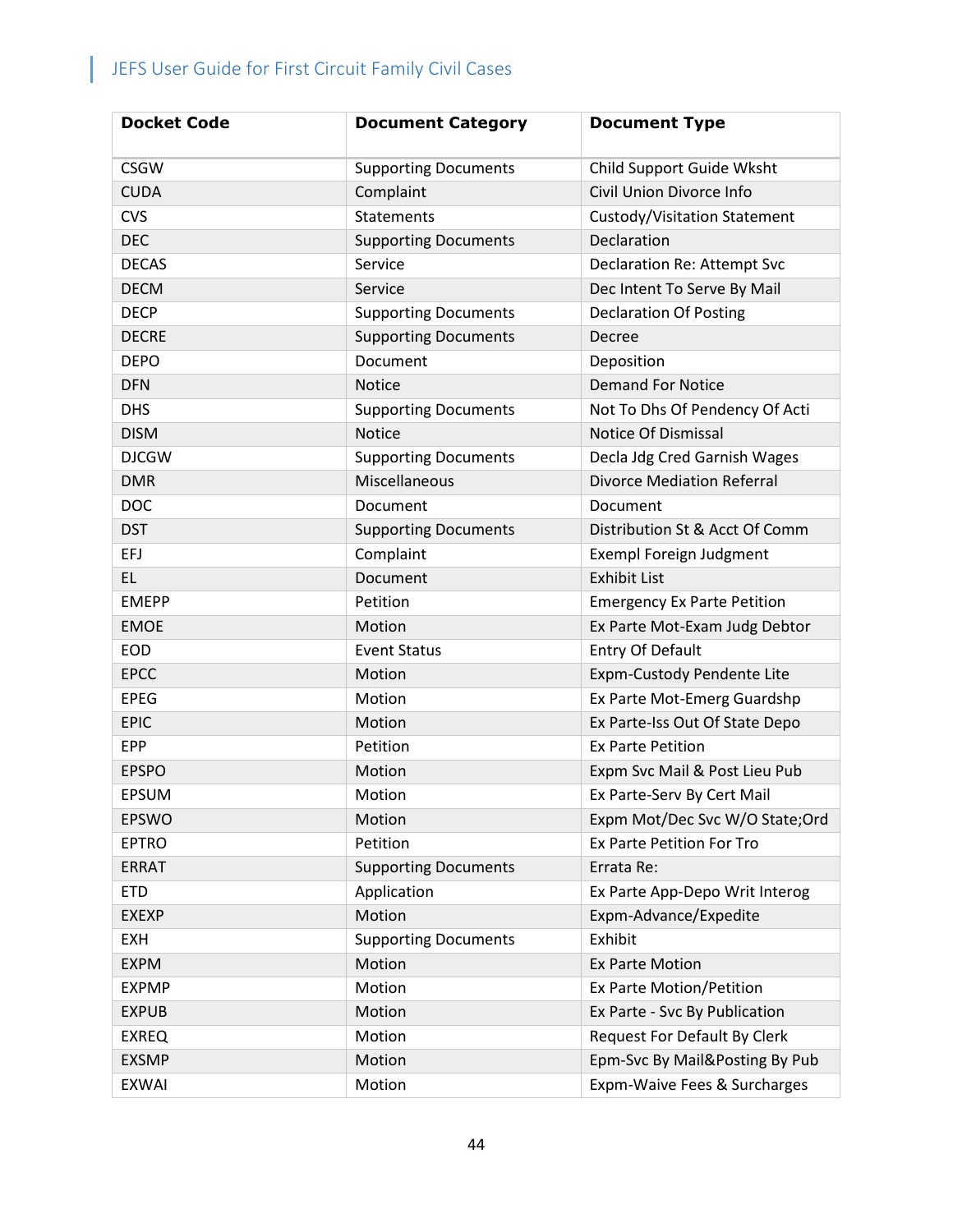| <b>Docket Code</b> | <b>Document Category</b>    | <b>Document Type</b>               |
|--------------------|-----------------------------|------------------------------------|
| <b>FLAG</b>        | <b>Other Documents</b>      | <b>Flag Sheet</b>                  |
| <b>GALR</b>        | <b>Reports and Findings</b> | Guardian Ad Litem Report           |
| <b>GCON</b>        | <b>Supporting Documents</b> | <b>General Consent To Adoption</b> |
| <b>GEN</b>         | <b>Supporting Documents</b> | <b>Genetic Test Results</b>        |
| <b>HPAI</b>        | <b>Supporting Documents</b> | Hawaii Paternity Action Infor      |
| <b>IES</b>         | <b>Supporting Documents</b> | Income And Expense Statement       |
| <b>IESD</b>        | <b>Supporting Documents</b> | Income Expense Stmnt Deft          |
| <b>IESP</b>        | <b>Supporting Documents</b> | Income Expense Stmnt Pltf          |
| <b>IFP</b>         | Motion                      | Request For In Forma Pauperis      |
| <b>IRGIP</b>       | Report                      | Init Rpt Guardian Incap Per        |
| <b>IWS</b>         | <b>Supporting Documents</b> | Income Withholding For Support     |
| <b>JNEOJ</b>       | Judgment                    | Judgment & Not Entry Of Judg       |
| <b>JOIN</b>        | <b>Supporting Documents</b> | Joinder                            |
| <b>KFDEP</b>       | <b>Supporting Documents</b> | Kids 1St Mandatory Div Edu Pgm     |
| <b>KFIS</b>        | <b>Supporting Documents</b> | Kids First Info Sheet              |
| <b>KIDS</b>        | Complaint                   | Notice Kids First                  |
| LE                 | Document                    | List Of Exhibits                   |
| LOG                | <b>Supporting Documents</b> | Letters Of Guardianship            |
| <b>LT</b>          | Miscellaneous               | Letter                             |
| LW                 | Document                    | List Of Witnesses                  |
| MAI                | Complaint                   | <b>Matrimonial Action Info</b>     |
| <b>MCCH</b>        | <b>Supporting Documents</b> | <b>Child'S Medical Certificate</b> |
| <b>MCON</b>        | Motion                      | <b>Motion To Continue</b>          |
| <b>MCP</b>         | Motion                      | Motion To Continue - Pltf/Petr     |
| <b>MCR</b>         | Motion                      | Motion To Continue - Deft/Resp     |
| <b>MD</b>          | Motion                      | <b>Motion To Dismiss</b>           |
| <b>MDIS</b>        | Motion                      | <b>Motion To Dissolve</b>          |
| <b>MEDRE</b>       | <b>Supporting Documents</b> | Medical Records & Info             |
| <b>MEMO</b>        | Memorandum                  | Memorandum                         |
| <b>MEO</b>         | Memorandum                  | Memorandum In Opposition           |
| <b>MEP</b>         | Memorandum                  | Memorandum Of Pretrial             |
| <b>MEPO</b>        | Motion                      | Motion Extend Protective Order     |
| <b>MES</b>         | Memorandum                  | Memorandum In Support Of           |
| <b>MEXP</b>        | Motion                      | Motion To Expunge                  |
| <b>MFC</b>         | Counsel                     | Mtn/Req For Atty'S Fees/Costs      |
| <b>MFIRE</b>       | Motion                      | Mot Ret Firear Ammu Perm & Lic     |
| <b>MIGS</b>        | Motion                      | Ex Parte-Issue Garnishee Sumns     |
| <b>MLN</b>         | Motion                      | Motion In Limine                   |
| <b>MMCS</b>        | Motion                      | Mot & Dec To Mod Child Support     |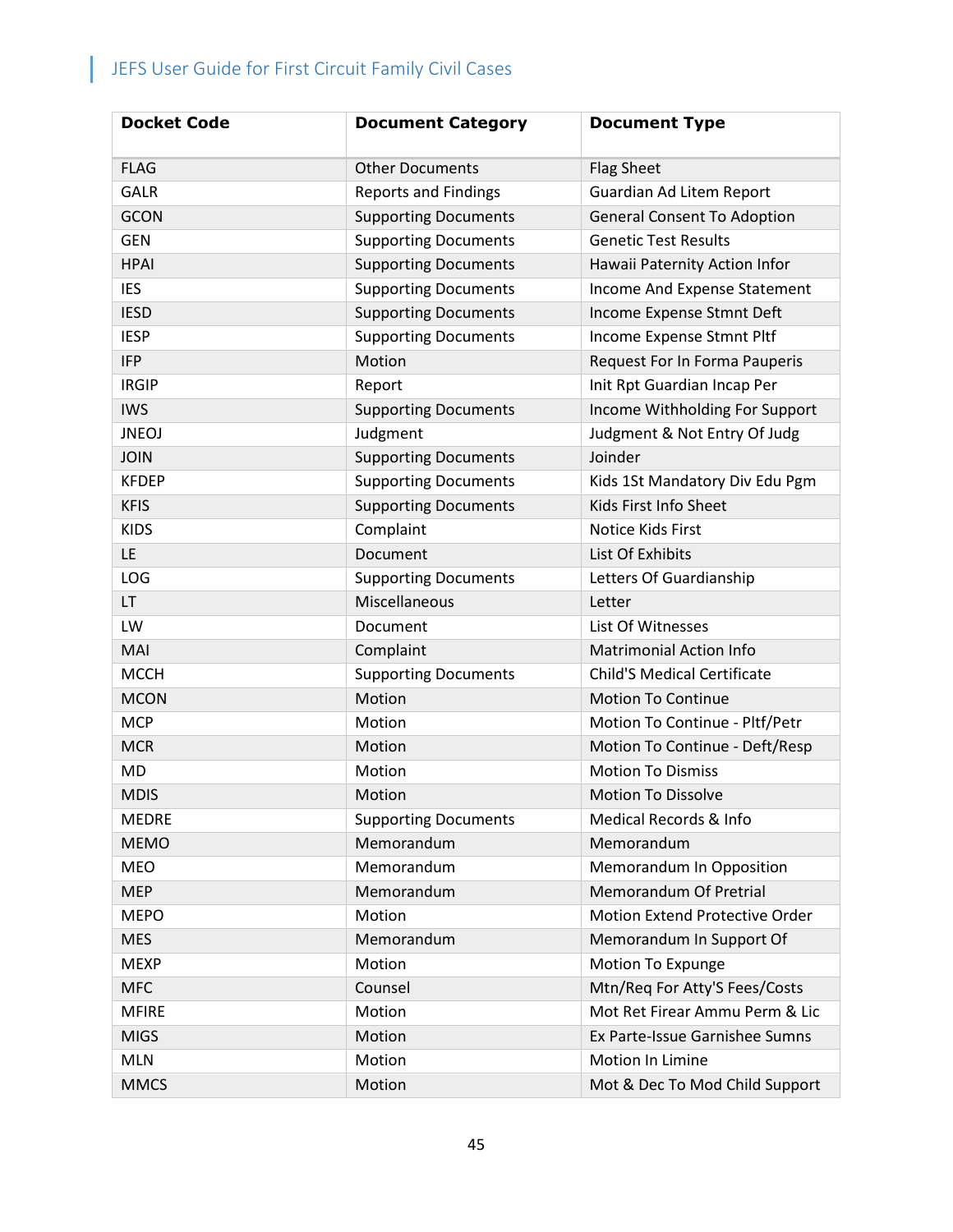| <b>Docket Code</b> | <b>Document Category</b> | <b>Document Type</b>                |
|--------------------|--------------------------|-------------------------------------|
| <b>MMGT</b>        | Motion                   | Mot Mod Ord Appt Guard Or Term      |
| <b>MOSM</b>        | Motion                   | Motion For Serv By Mail; Order      |
| <b>MOT</b>         | Motion                   | Motion For                          |
| <b>MOTR</b>        | Motion                   | <b>Motion To Reinstate</b>          |
| <b>MPHV</b>        | Motion                   | Motion To Appear Pro Hac Vice       |
| <b>MPOR</b>        | Motion                   | Motion For Post Decree Relief       |
| <b>MPOST</b>       | Motion                   | Motion Post-Decree or Judgment      |
| <b>MPRE</b>        | Motion                   | Motion Pre-Decree or Judgment       |
| <b>MPRR</b>        | Motion                   | Motion For Pre Decree Relief        |
| <b>MPSJ</b>        | Motion                   | Mot-Partial Summary Judgment        |
| <b>MQSH</b>        | Motion                   | <b>Motion To Quash</b>              |
| <b>MR</b>          | Motion                   | <b>Motion For Reconsideration</b>   |
| <b>MSA</b>         | Motion                   | <b>Motion To Set Aside</b>          |
| <b>MSALE</b>       | Motion                   | <b>Mot-For Confirmation Of Sale</b> |
| <b>MSET</b>        | Motion                   | <b>Motion To Set</b>                |
| <b>MSJ</b>         | Motion                   | Motion/Summary Judgment             |
| <b>MSTA</b>        | Motion                   | <b>Motion For Stay</b>              |
| <b>MTAD</b>        | Motion                   | Mot To Amd/Extend/Dissolve Eo       |
| <b>MTCD</b>        | Motion                   | Motion To Compel Discovery          |
| <b>MTWC</b>        | Motion                   | Mtn For Withdrawal/Sub Of Cnsl      |
| <b>MVAC</b>        | Motion                   | <b>Motion To Vacate</b>             |
| <b>MW</b>          | Motion                   | <b>Motion For Waiver Of Costs</b>   |
| <b>MWA</b>         | Counsel                  | Mtn For Withdrawal Of Appeal        |
| <b>MXT</b>         | Motion                   | Motion For Extension Of Time        |
| <b>NA</b>          | Notice                   | Notice Of Appeal                    |
| <b>NAF</b>         | Complaint                | Not Of Appeal To Family Court       |
| <b>NAG</b>         | Notice                   | Notice Of Appeal-Agency             |
| <b>NAPG</b>        | Notice                   | Not Appt Guard & Right Req Mod      |
| <b>NAPP</b>        | Notice                   | Notice-Appearance / Counsel         |
| <b>NBR</b>         | Notice                   | Notice-Bankruptcy                   |
| <b>NDO</b>         | Notice                   | Notice-Dismissal W/O Prejudice      |
| <b>NDW</b>         | Notice                   | Notice-Dismissal W/Prejudice        |
| <b>NEJ</b>         | Notice                   | Notice Of Entry Of Judgment         |
| <b>NEJO</b>        | Notice                   | Notice-Entry Judgment/Order         |
| <b>NEXT</b>        | Notice                   | Notice Of Extension                 |
| <b>NFR</b>         | Notice                   | Notice Of Filing Report             |
| <b>NHM</b>         | Motion                   | <b>Non-Hearing Motion</b>           |
| <b>NICC</b>        | Notice                   | Not Re Invol Civil Commitment       |
| <b>NLA</b>         | Notice                   | Notice Of Limited Appearance        |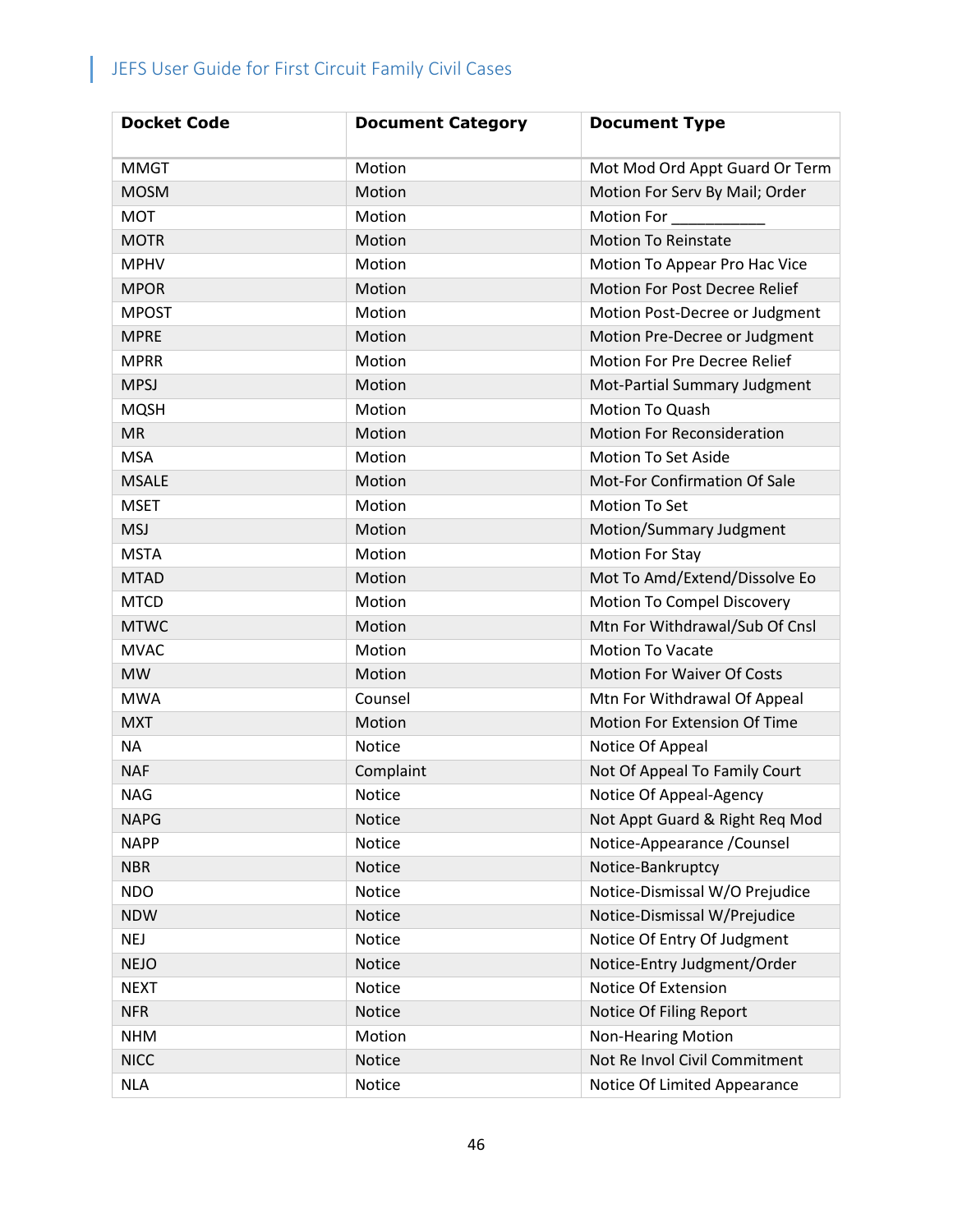| <b>Docket Code</b> | <b>Document Category</b>    | <b>Document Type</b>             |
|--------------------|-----------------------------|----------------------------------|
| <b>NOH</b>         | <b>Notice</b>               | Notice Of Hearing                |
| <b>NOPD</b>        | <b>Notice</b>               | Notice Of Dismissal - Partial    |
| <b>NOR</b>         | Notice                      | Notice-Resetting                 |
| <b>NPA</b>         | Notice                      | Notice-Pendency Of Action        |
| <b>NREMV</b>       | <b>Notice</b>               | <b>Notice Of Removal</b>         |
| <b>NSET</b>        | Notice                      | Notice Of Setting                |
| <b>NSUB</b>        | Notice                      | Notice-Submission                |
| <b>NTCE</b>        | <b>Notice</b>               | <b>Notice</b>                    |
| <b>NTDEP</b>       | Notice                      | Notice Of Taking Deposition      |
| <b>NWDL</b>        | Notice                      | Not W/Drawal Of Mtn Filed On     |
| OB                 | <b>Brief</b>                | <b>Opening Brief</b>             |
| OBJ                | <b>Supporting Documents</b> | Objections                       |
| <b>OCTRA</b>       | <b>Supporting Documents</b> | Ord For Cert And Trans Of Roa    |
| <b>OFIRE</b>       | Order                       | Order Re Return Of Firearms      |
| <b>OM</b>          | Motion                      | <b>Other Procedural Motion</b>   |
| <b>ONW</b>         | Order                       | Ord/Not W/Hold Inc Child Supp    |
| OT                 | <b>Other Documents</b>      | Other                            |
| <b>PDD</b>         | <b>Other Documents</b>      | Proposed Divorce Decree          |
| <b>PDOC</b>        | Document                    | <b>Proposed Document</b>         |
| PET                | Petition                    | Petition For                     |
| <b>PETM</b>        | Petition                    | Petition-Minor                   |
| <b>PEXFA</b>       | Petition                    | Pet (Ex Pte) Est Foreign Adopt   |
| PFAA               | Petition                    | Pet For Adoption (Adult)         |
| <b>PFACH</b>       | Petition                    | Pet-Adopt (Child Protect Act)    |
| <b>PFIS</b>        | <b>Supporting Documents</b> | Paternity Financ Inform Sheet    |
| <b>PFOF</b>        | Document                    | Prop Find Facts, Cncl Of Law     |
| <b>PFP</b>         | Petition                    | Pet Pat/Cust Visit & Supp Ord    |
| <b>PFPD</b>        | Petition                    | Pet Disestablish Paternity       |
| <b>PJDG</b>        | Judgment                    | Proposed Judgment                |
| <b>PMAIL</b>       | Service                     | <b>Proof Of Mailing</b>          |
| <b>PORD</b>        | Document                    | Proposed Order                   |
| <b>POSLE</b>       | Service                     | Proof Of Svc - Fr Law Enforc     |
| <b>POSM</b>        | Service                     | Proof Of Service By Mail         |
| <b>PPP</b>         | <b>Supporting Documents</b> | <b>Proposed Parenting Plan</b>   |
| <b>PPS</b>         | Service                     | <b>Proof of Personal Service</b> |
| <b>PRDIV</b>       | Miscellaneous               | <b>Property Division Chart</b>   |
| <b>PROD</b>        | Order                       | Proposed Order                   |
| <b>PROP</b>        | Document                    | Proposed                         |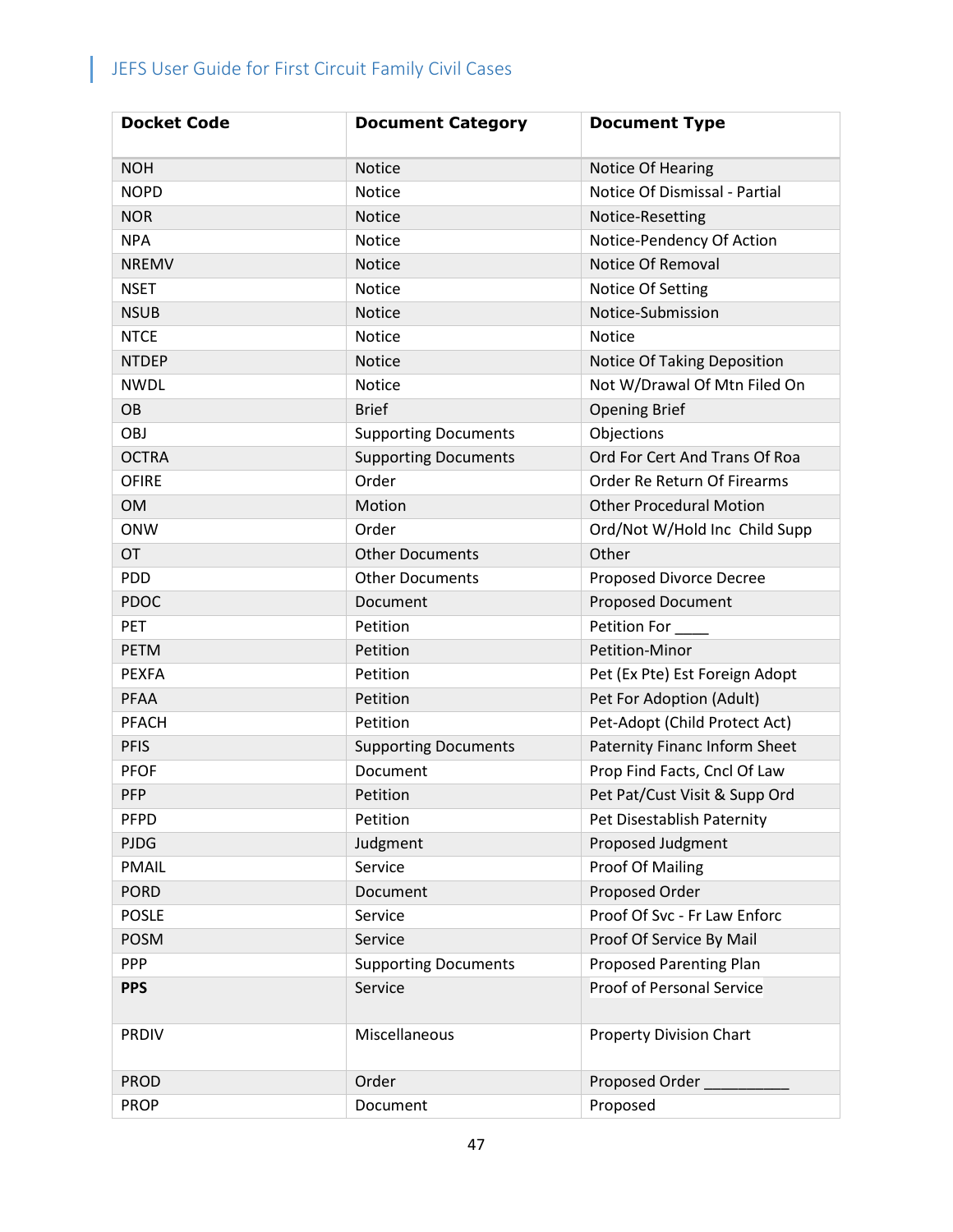| <b>Docket Code</b> | <b>Document Category</b>    | <b>Document Type</b>                 |
|--------------------|-----------------------------|--------------------------------------|
| <b>PSTMT</b>       | <b>Statements</b>           | <b>Position Statement</b>            |
| <b>PVEP</b>        | Petition                    | Pet Cust Visit Sup Ord Aft Vep       |
| <b>PWSUB</b>       | Order                       | Prop W/Drawal & Subst Of Couns       |
| QDRO               | <b>Supporting Documents</b> | Qualified Domestic Rel Order         |
| <b>RACR</b>        | Application                 | Rqst Access Court Record-Hccr        |
| <b>RAFEE</b>       | Counsel                     | Request For Attorney Fees And        |
| <b>RAS</b>         | Service                     | Service-Return/Acknowledgement       |
| <b>RAV</b>         | Document                    | Req For Audio-Video Recording        |
| <b>RB</b>          | <b>Brief</b>                | <b>Reply Brief</b>                   |
| <b>REC</b>         | Document                    | Receipt                              |
| <b>RELC</b>        | <b>Supporting Documents</b> | Release Of Child For Adoption        |
| <b>REP</b>         | Motion                      | Repetition For Invol Hosp            |
| <b>REPLY</b>       | Response                    | Reply                                |
| <b>REQ</b>         | Motion                      | Request                              |
| <b>RESP</b>        | Response                    | Response                             |
| <b>REXC</b>        | Motion                      | Request To Excuse Appearance         |
| <b>RFCC</b>        | Complaint                   | Reg Of Foreign Child Cust Ord        |
| <b>RFSO</b>        | <b>Reports and Findings</b> | Report Of The Fact Finder            |
| <b>RKK</b>         | <b>Reports and Findings</b> | Report-Kokua Kanawai                 |
| <b>RMSTR</b>       | <b>Supporting Documents</b> | <b>Report Of Master</b>              |
| <b>ROS</b>         | Service                     | <b>Return Of Service</b>             |
| <b>ROSC</b>        | Document                    | Response To Order To Show Cau        |
| <b>RPET</b>        | Response                    | <b>Response To Petition</b>          |
| <b>RSUPO</b>       | Complaint                   | <b>Registration Of Support Order</b> |
| <b>RT</b>          | Document                    | <b>Request For Transcript</b>        |
| <b>RVSM</b>        | <b>Reports and Findings</b> | Rept Fr Volunteer Settle Mstr        |
| <b>SADP</b>        | <b>Supporting Documents</b> | Suppl Affidavit Direct Payment       |
| <b>SAFF</b>        | <b>Supporting Documents</b> | <b>Supporting Affidavit</b>          |
| SAP                | <b>Supporting Documents</b> | Supp Aff Direct Pay Child Supp       |
| <b>SCADO</b>       | <b>Supporting Documents</b> | <b>Specific Consent To Adoption</b>  |
| <b>SCH</b>         | Stipulations                | Stipul-Continue He/Order             |
| <b>SCON</b>        | Stipulations                | <b>Stip To Continue Case</b>         |
| <b>SCROA</b>       | <b>Supporting Documents</b> | Supp Cert Record On Appeal           |
| <b>SCSC</b>        | Stipulations                | Stip Child Supp Credit               |
| SDT                | Subpoena                    | Subpoena Duces Tecum                 |
| SFDW               | Stipulations                | Stip Dism W/Prej All Cla & Pty       |
| SFDWO              | Stipulations                | Stip Dis W/Oprej All Cla & Pty       |
| <b>SJUDG</b>       | Judgment                    | <b>Stipulated Judgment</b>           |
| SM                 | Service                     | <b>Statement Of Mailing</b>          |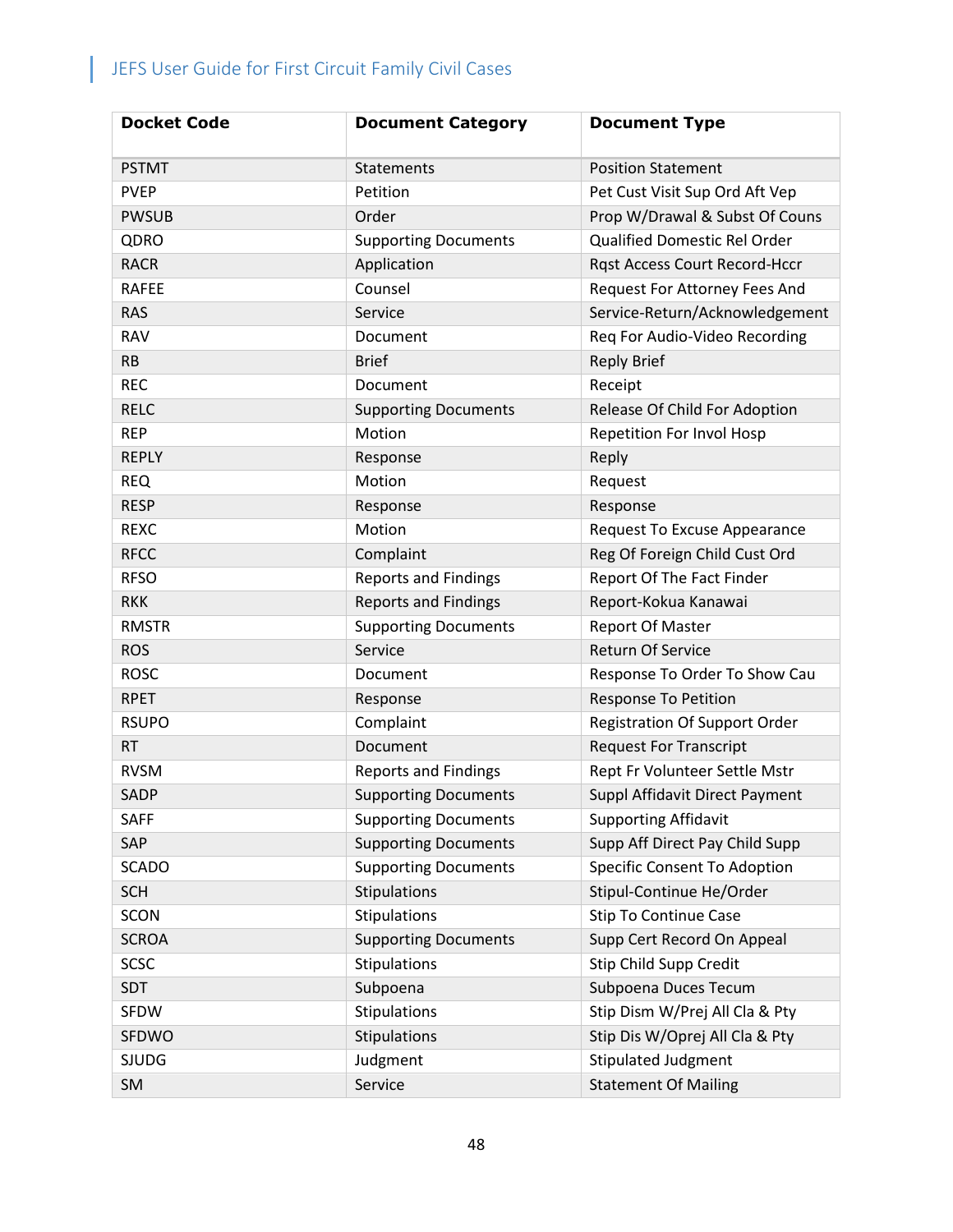| <b>Docket Code</b> | <b>Document Category</b>    | <b>Document Type</b>                |
|--------------------|-----------------------------|-------------------------------------|
| SM12               | Service                     | Statement Of Mailing; Exh 1&2       |
| <b>SMAB</b>        | Service                     | Statement Of Mailing; Exh A&B       |
| SOB                | <b>Brief</b>                | <b>Supplemental Opening Brief</b>   |
| SOS                | Service                     | <b>Statement Of Service</b>         |
| <b>SRR</b>         | <b>Reports and Findings</b> | <b>Status Report/Recommendation</b> |
| <b>ST</b>          | Statements                  | Statement Of                        |
| <b>STDSM</b>       | Stipulations                | <b>Stipulation To Dismiss</b>       |
| <b>STIP</b>        | Stipulations                | <b>Stipulation To</b>               |
| <b>STNP</b>        | <b>Statements</b>           | Stmt No Position & Non-Appear       |
| <b>SUB</b>         | Subpoena                    | Subpoena                            |
| <b>SUG</b>         | <b>Supporting Documents</b> | <b>Suggestion Of Death</b>          |
| <b>SUMM</b>        | <b>Supporting Documents</b> | <b>Summons</b>                      |
| <b>SUP</b>         | <b>Supporting Documents</b> | Supplement                          |
| <b>TIWO</b>        | <b>Supporting Documents</b> | Terminat Of Income W/Hold Ord       |
| <b>TOP</b>         | Miscellaneous               | <b>Transcript Of Proceedings</b>    |
| <b>USP</b>         | Complaint                   | <b>Uniform Support Petition</b>     |
| <b>VEDTH</b>       | <b>Supporting Documents</b> | <b>Verification Of Death</b>        |
| <b>WDHS</b>        | <b>Supporting Documents</b> | Waiver Of Notice To Dhs             |
| <b>WDW</b>         | Document                    | Withdrawal                          |
| <b>WDWE</b>        | Document                    | Req Wdwl Of Exhs & Receipt          |
| WEL                | Document                    | <b>Witness And Exhibit Lists</b>    |
| <b>WL</b>          | Document                    | <b>Witness List</b>                 |
| <b>WLA</b>         | <b>Other Documents</b>      | Withdrawal Of Limitd Appear         |
| <b>WNC</b>         | <b>Supporting Documents</b> | Waiv Of Not & Consnt To Grdshp      |
| <b>WON</b>         | Notice                      | <b>Waiver-Notice</b>                |
| <b>WRD</b>         | Document                    | Written Request For Disclosure      |
| <b>WSUB</b>        | Counsel                     | Withdrawal & Substi Of Counsel      |
| <b>XCL</b>         | Complaint                   | <b>Cross Claim</b>                  |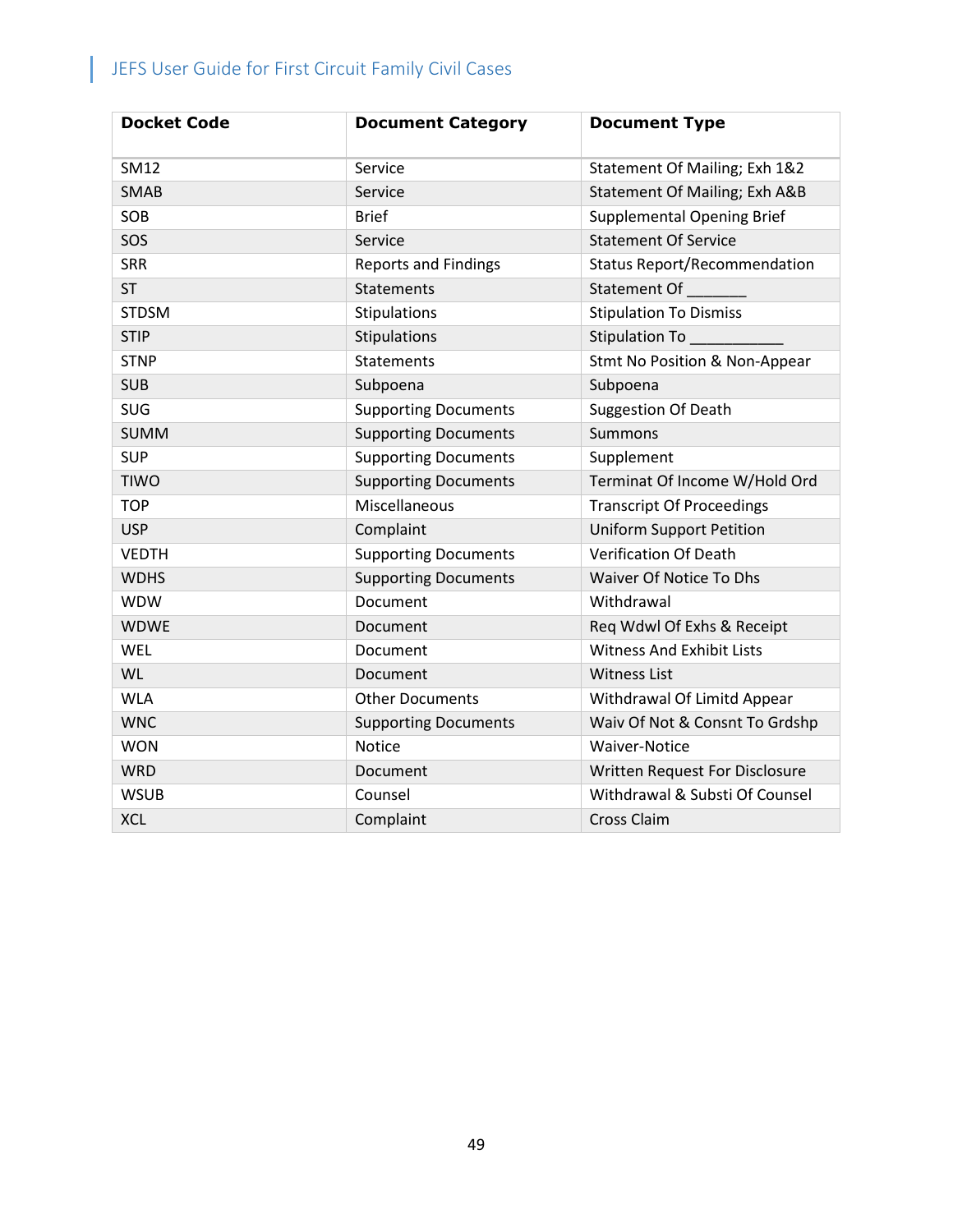# <span id="page-50-0"></span>APPENDIX D: Glossary of Terms and Abbreviations

| <b>Term</b>      | <b>Description</b>                                            |
|------------------|---------------------------------------------------------------|
| eCourt Kokua     | The website/user interface of JIMS that the public uses to    |
|                  | access case information/documents. There is an internal       |
|                  | version of eCourt Kokua that some Judiciary employees         |
|                  | and trusted agency partners use.                              |
| E-file           | Electronically file documents through JEFS.                   |
| <b>FAL</b>       | Family Court Appeal case type                                 |
| <b>FAN</b>       | Adoption case type                                            |
| <b>FAQ</b>       | Frequently asked questions.                                   |
| <b>FCU</b>       | Civil Union case type                                         |
| <b>FDA</b>       | Domestic Abuse case type                                      |
| <b>FDV</b>       | Domestic Relations case type                                  |
| <b>FFM</b>       | Family Court Miscellaneous case type                          |
| <b>FGD</b>       | Guardianship case type                                        |
| <b>FGV</b>       | Gun Violence case type                                        |
| <b>FPA</b>       | Parentage case type                                           |
| <b>FTM</b>       | Termination of Parental Rights case type                      |
| <b>FUF</b>       | Uniform Interstate Family Support Act case type               |
| <b>FUJ</b>       | Uniform Child Custody Jurisdiction & Enforcement Act          |
|                  | case type                                                     |
| <b>HCRR</b>      | Hawai'i Court Records Rules                                   |
| <b>HEFSR</b>     | Hawai'i Electronic Filing and Service Rules                   |
| <b>HFCR</b>      | Hawai'i Family Court Rules                                    |
| Ho'ohiki         | To be replaced by JIMS, Ho'ohiki is the Judiciary's           |
|                  | database of limited civil case information from court         |
|                  | records filed in the appellate, circuit, family, and district |
|                  | courts available to the public via the internet.              |
| <b>HRCP</b>      | Hawai'i Rules of Civil Procedure                              |
| <b>JEFS</b>      | Judiciary Electronic Filing System. The user interface that   |
|                  | all attorneys and a few self-represented litigants use for e- |
|                  | filing.                                                       |
| <b>JEFS User</b> | An individual with a valid JEFS login and password.           |
| <b>JIMS</b>      | Judiciary Information Management System -- the case           |
|                  | management system developed by the Hawai'i Judiciary to       |
|                  | record information and documents related to all cases         |
|                  | filed in the state courts of Hawai'i.                         |
| <b>NEF</b>       | Notice of Electronic Filing that is generated automatically   |
|                  | when a document is filed electronically through JEFS or       |
|                  | JIMS.                                                         |
| <b>NOC</b>       | Notice of Correction.                                         |